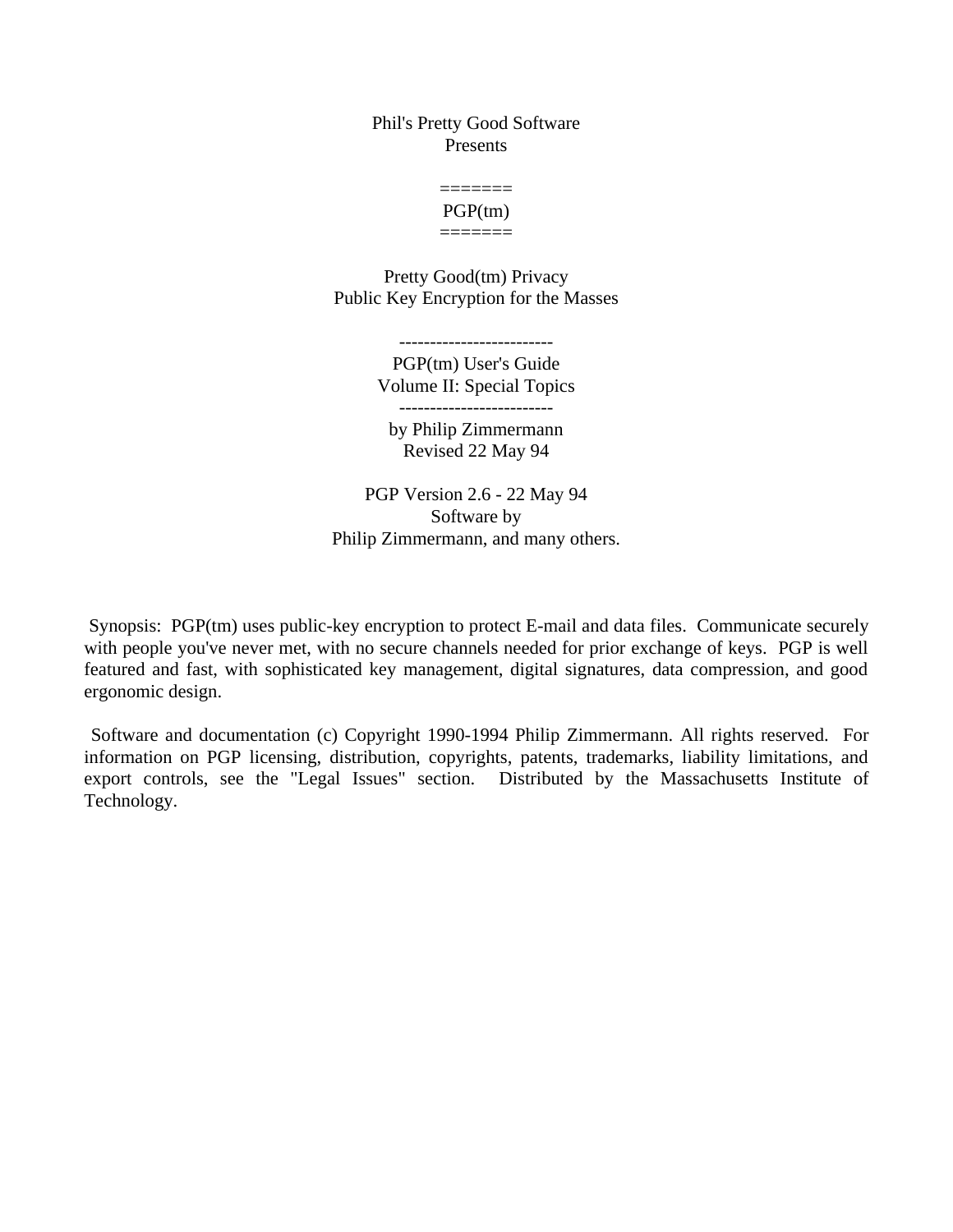## Contents

========

Quick Overview Special Topics Selecting Keys via Key ID Separating Signatures from Messages Decrypting the Message and Leaving the Signature on it Sending ASCII Text Files Across Different Machine Environments Leaving No Traces of Plaintext on the Disk Displaying Decrypted Plaintext on Your Screen Making a Message For Her Eyes Only Preserving the Original Plaintext Filename Editing Your User ID or Pass Phrase Editing the Trust Parameters for a Public Key Checking If Everything is OK on Your Public Key Ring Verifying a Public Key Over the Phone Handling Large Public Keyrings Using PGP as a Unix-style Filter Suppressing Unnecessary Questions: BATCHMODE Force "Yes" Answer to Confirmation Questions: FORCE PGP Returns Exit Status to the Shell Environmental Variable for Pass Phrase Setting Configuration Parameters: CONFIG.TXT TMP - Directory Pathname for Temporary Files LANGUAGE - Foreign Language Selector MYNAME - Default User ID for Making Signatures TEXTMODE - Assuming Plaintext is a Text File CHARSET - Specifies Local Character Set for Text Files ARMOR - Enable ASCII Armor Output ARMORLINES - Size of ASCII Armor Multipart Files KEEPBINARY - Keep Binary Ciphertext Files After Decrypting COMPRESS - Enable Compression COMPLETES\_NEEDED - Number of Completely Trusted Introducers Needed MARGINALS\_NEEDED - Number of Marginally Trusted Introducers Needed CERT\_DEPTH - How Deep May Introducers Be Nested BAKRING - Filename for Backup Secret Keyring PUBRING - Filename for Your Public Keyring SECRING - Filename for Your Secret Keyring RANDSEED - Filename for Random Number Seed PAGER - Selects Shell Command to Display Plaintext Output SHOWPASS - Echo Pass Phrase to User TZFIX - Timezone Adjustment CLEARSIG - Enable Signed Messages to be Encapsulated as Clear Text VERBOSE - Quiet, Normal, or Verbose Messages INTERACTIVE - Ask for Confirmation for Key Adds NOMANUAL - Let PGP Generate Keys Without the Manual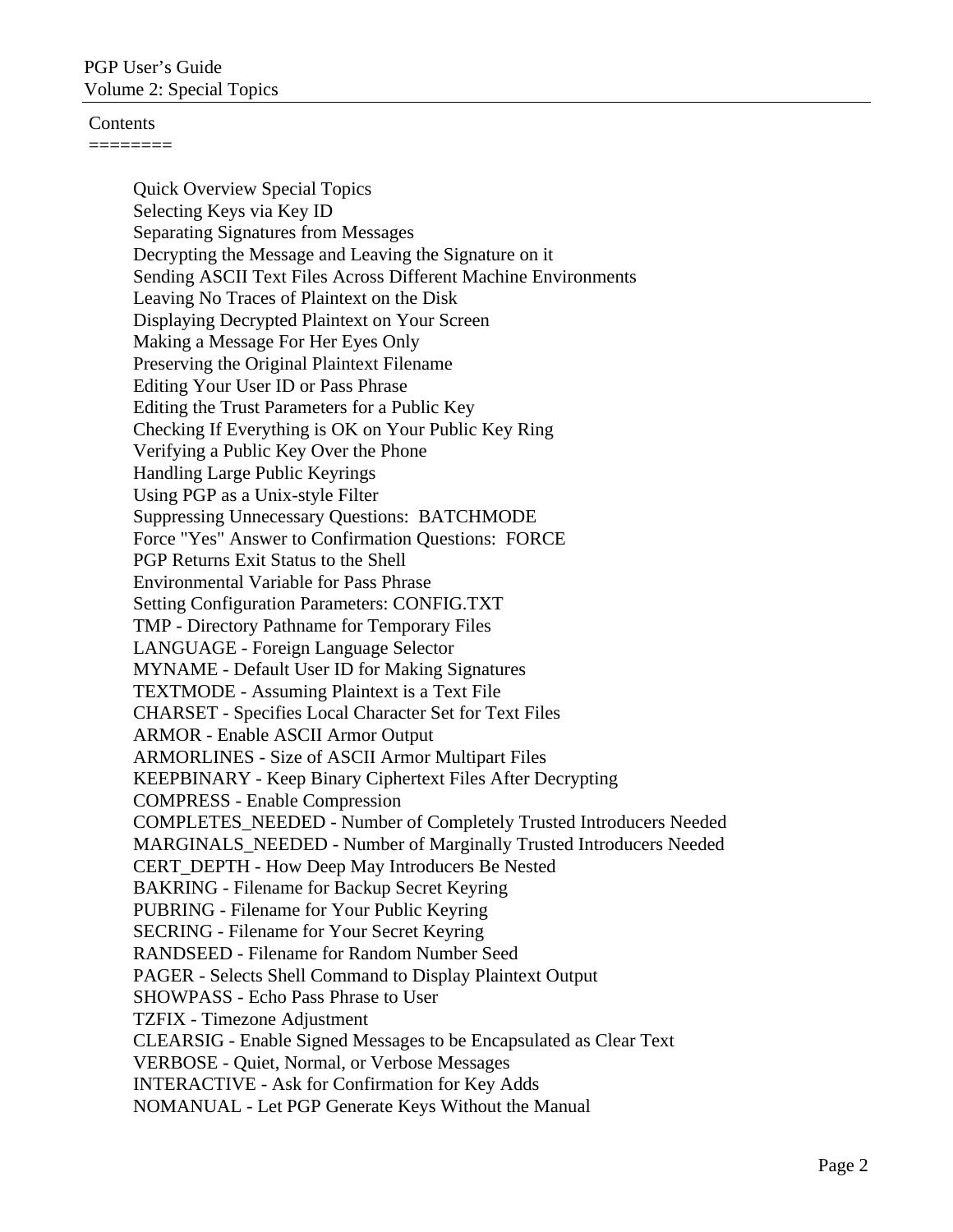A Peek Under the Hood Random Numbers PGP's Conventional Encryption Algorithm Data Compression Message Digests and Digital Signatures Compatibility with Previous Versions of PGP Vulnerabilities Compromised Pass Phrase and Secret Key Public Key Tampering "Not Quite Deleted" Files Viruses and Trojan Horses Physical Security Breach Tempest Attacks Protecting Against Bogus Timestamps Exposure on Multi-user Systems Traffic Analysis Cryptanalysis Legal Issues Trademarks, Copyrights, and Warranties Patent Rights on the Algorithms Licensing and Distribution Export Controls Philip Zimmermann's Legal Situation Where to Get a Commercial Version of PGP Reporting PGP Bugs Computer-Related Political Groups Recommended Readings To Contact the Author Appendix A: Where to Get PGP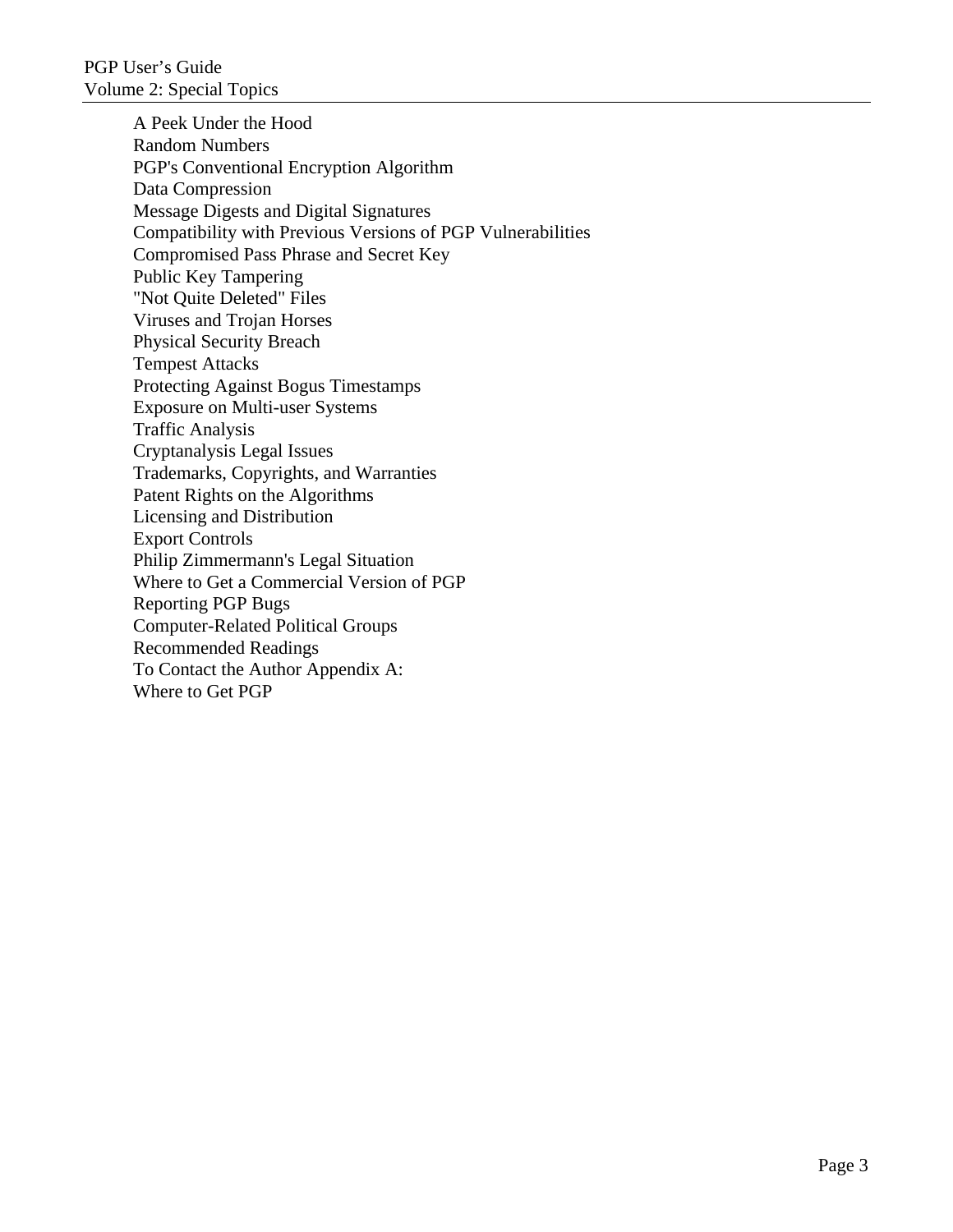# Quick Overview

==============

Pretty Good(tm) Privacy (PGP), from Phil's Pretty Good Software, is a high security cryptographic software application for MSDOS, Unix, VAX/VMS, and other computers. PGP combines the convenience of the Rivest-Shamir-Adleman (RSA) public key cryptosystem with the speed of conventional cryptography, message digests for digital signatures, data compression before encryption, good ergonomic design, and sophisticated key management.

This volume II of the PGP User's Guide covers advanced topics about PGP that were not covered in the "PGP User's Guide, Volume I: Essential Topics". You should first read the Essential Topics volume, or this manual won't make much sense to you. Reading this Special Topics volume is optional, except for the legal issues section, which everyone should read.

Special Topics ===============

 Selecting Keys via Key ID -------------------------

In all commands that let the user type a user ID or fragment of a user ID to select a key, the hexadecimal key ID may be used instead. Just use the key ID, with a prefix of "0x", in place of the user ID. For example:

pgp -kv 0x67F7

This would display all keys that had 67F7 as part of their key IDs.

This feature is particularly useful if you have two different keys from the same person, with the same user ID. You can unambiguously pick which key you want by specifying the key ID.

Separating Signatures from Messages

-----------------------------------

Normally, signature certificates are physically attached to the text they sign. This makes it convenient in simple cases to check signatures. It is desirable in some circumstances to have signature certificates stored separately from the messages they sign. It is possible to generate signature certificates that are detached from the text they sign. To do this, combine the 'b' (break) option with the 's' (sign) option. For example:

pgp -sb letter.txt

This example produces an isolated signature certificate in a file called "letter.sig". The contents of letter.txt are not appended to the signature certificate.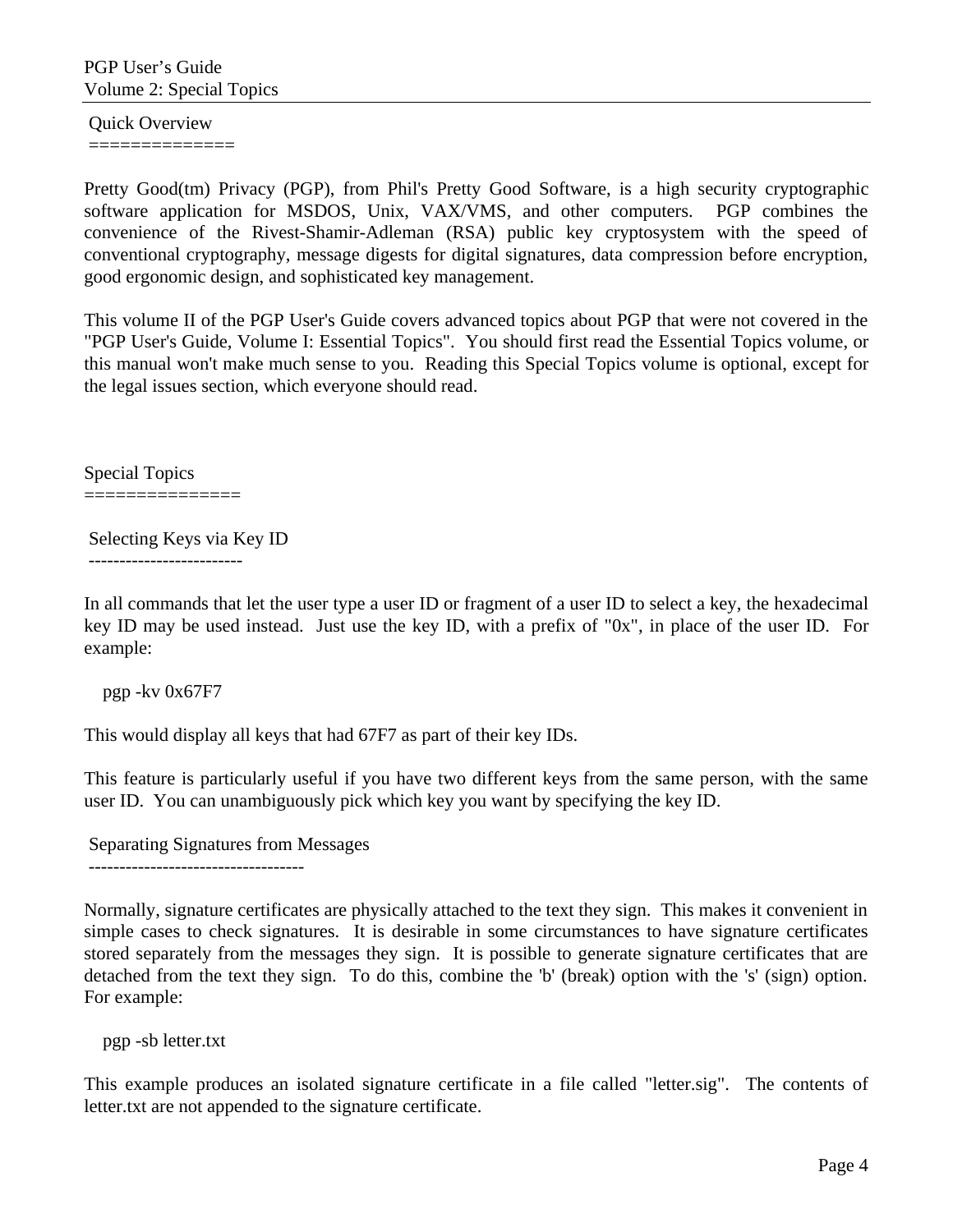After creating the signature certificate file (letter.sig in the above example), send it along with the original text file to the recipient. The recipient must have both files to check the signature integrity. When the recipient attempts to process the signature file, PGP notices that there is no text in the same file with the signature and prompts the user for the filename of the text. Only then can PGP properly check the signature integrity. If the recipient knows in advance that the signature is detached from the text file, she can specify both filenames on the command line:

pgp letter.sig letter.txt or: pgp letter letter.txt

PGP will not have to prompt for the text file name in this case.

A detached signature certificate is useful if you want to keep the signature certificate in a separate certificate log. A detached signature of an executable program is also useful for detecting a subsequent virus infection. It is also useful if more than one party must sign a document such as a legal contract, without nesting signatures. Each person's signature is independent.

If you receive a ciphertext file that has the signature certificate glued to the message, you can still pry the signature certificate away from the message during the decryption. You can do this with the -b option during decrypt, like so:

pgp -b letter

This decrypts the letter.pgp file and if there is a signature in it, PGP checks the signature and detaches it from the rest of the message, storing it in the file letter.sig.

Decrypting the Message and Leaving the Signature on it

------------------------------------------------------

Usually, you want PGP to completely unravel a ciphertext file, decrypting it and checking the nested signature if there is one, peeling away the layers until you are left with only the original plaintext file.

But sometimes you want to decrypt an encrypted file, and leave the inner signature still attached, so that you are left with a decrypted signed message. This may be useful if you want to send a copy of a signed document to a third party, perhaps re-enciphering it. For example, suppose you get a message signed by Charlie, encrypted to you. You want to decrypt it, and, leaving Charlie's signature on it, you want to send it to Alice, perhaps re-enciphering it with Alice's public key. No problem. PGP can handle that.

To simply decrypt a message and leave the signature on it intact, type:

pgp -d letter

This decrypts letter.pgp, and if there is an inner signature, it is left intact with the decrypted plaintext in the output file.

Now you can archive it, or maybe re-encrypt it and send it to someone else.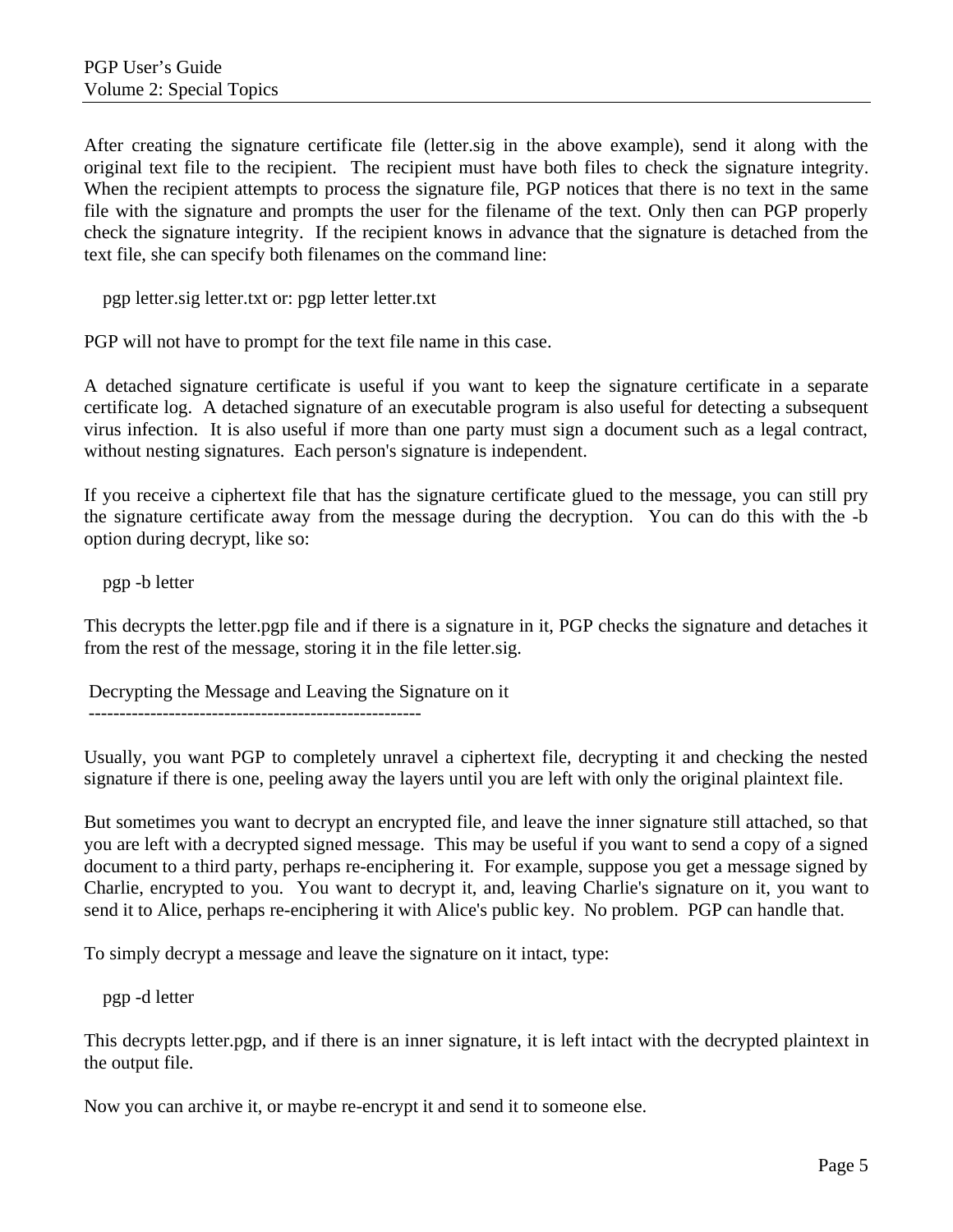Sending ASCII Text Files Across Different Machine Environments

--------------------------------------------------------------

You may use PGP to encrypt any kind of plaintext file, binary 8-bit data or ASCII text. Probably the most common usage of PGP will be for E-mail, when the plaintext is ASCII text.

ASCII text is sometimes represented differently on different machines. For example, on an MSDOS system, all lines of ASCII text are terminated with a carriage return followed by a linefeed. On a Unix system, all lines end with just a linefeed. On a Macintosh, all lines end with just a carriage return. This is a sad fact of life.

Normal unencrypted ASCII text messages are often automatically translated to some common "canonical" form when they are transmitted from one machine to another. Canonical text has a carriage return and a linefeed at the end of each line of text. For example, the popular KERMIT communication protocol can convert text to canonical form when transmitting it to another system. This gets converted back to local text line terminators by the receiving KERMIT. This makes it easy to share text files across different systems.

But encrypted text cannot be automatically converted by a communication protocol, because the plaintext is hidden by encipherment. To remedy this inconvenience, PGP lets you specify that the plaintext should be treated as ASCII text (not binary data) and should be converted to canonical text form before it gets encrypted. At the receiving end, the decrypted plaintext is automatically converted back to whatever text form is appropriate for the local environment.

To make PGP assume the plaintext is text that should be converted to canonical text before encryption, just add the "t" option when encrypting or signing a message, like so:

pgp -et message.txt her\_userid

This mode is automatically turned off if PGP detects that the plaintext file contains what it thinks is nontext binary data.

For PGP users that use non-English 8-bit character sets, when PGP converts text to canonical form, it may convert data from the local character set into the LATIN1 (ISO 8859-1 Latin Alphabet 1) character set, depending on the setting of the CHARSET parameter in the PGP configuration file. LATIN1 is a superset of ASCII, with extra characters added for many European languages.

Leaving No Traces of Plaintext on the Disk ------------------------------------------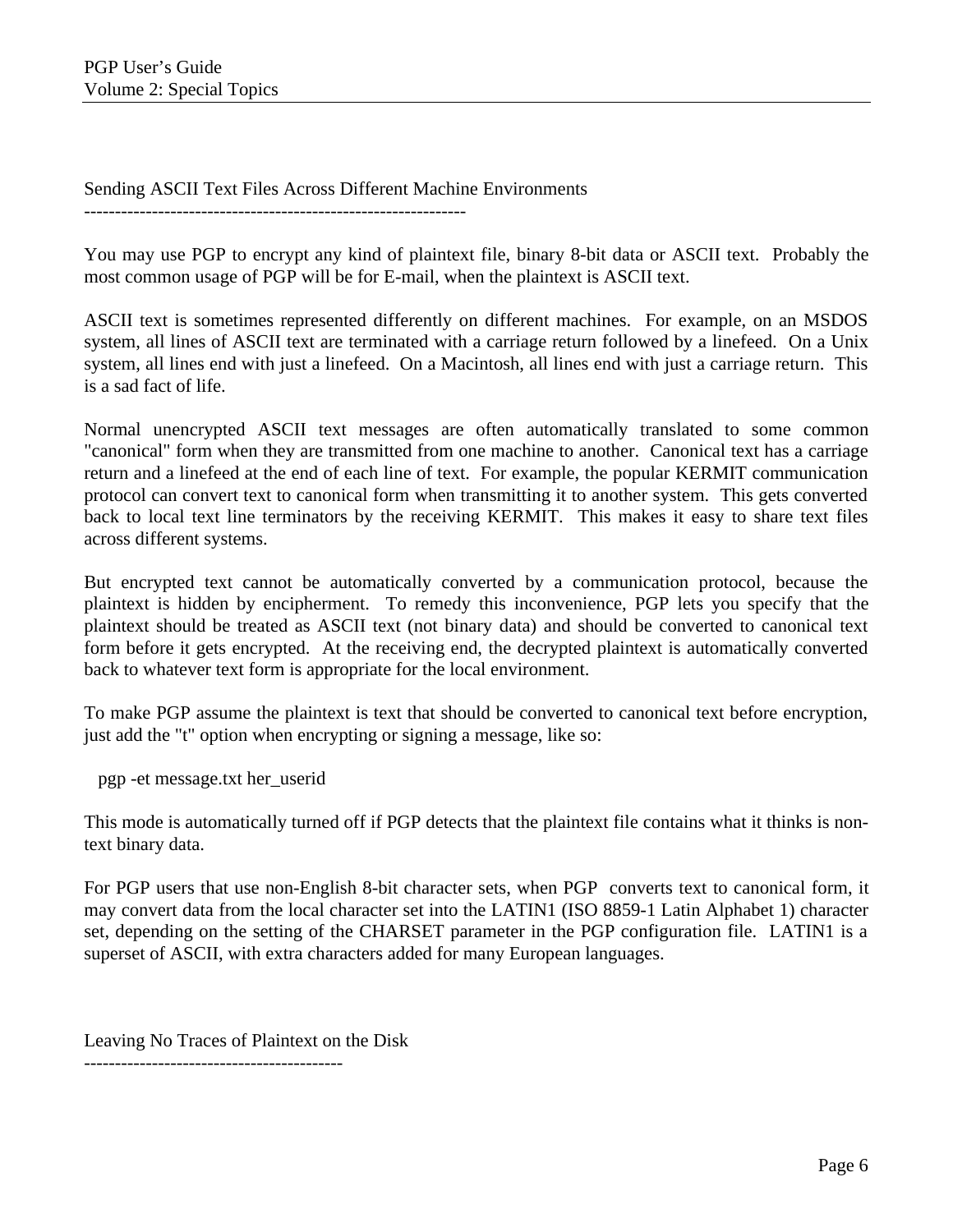After PGP makes a ciphertext file for you, you can have PGP automatically overwrite the plaintext file and delete it, leaving no trace of plaintext on the disk so that no one can recover it later using a disk block scanning utility. This is useful if the plaintext file contains sensitive information that you don't want to keep around.

To wipe out the plaintext file after producing the ciphertext file, just add the "w" (wipe) option when encrypting or signing a message, like so:

pgp -esw message.txt her\_userid

This example creates the ciphertext file "message.pgp", and the plaintext file "message.txt" is destroyed beyond recovery.

Obviously, you should be careful with this option. Also note that this will not wipe out any fragments of plaintext that your word processor might have created on the disk while you were editing the message before running PGP. Most word processors create backup files, scratch files, or both. Also, it overwrites the file only once, which is enough to thwart conventional disk recovery efforts, but not enough to withstand a determined and sophisticated effort to recover the faint magnetic traces of the data using special disk recovery hardware.

Displaying Decrypted Plaintext on Your Screen

---------------------------------------------

To view the decrypted plaintext output on your screen (like the Unix-style "more" command), without writing it to a file, use the -m (more) option while decrypting:

pgp -m ciphertextfile

----------------------------------

This displays the decrypted plaintext display on your screen one screenful at a time.

Making a Message For Her Eyes Only

To specify that the recipient's decrypted plaintext will be shown ONLY on her screen and will not be saved to disk, add the -m option:

pgp -sem message.txt her\_userid

Later, when the recipient decrypts the ciphertext with her secret key and pass phrase, the plaintext will be displayed on her screen but will not be saved to disk. The text will be displayed as it would if she used the Unix "more" command, one screenful at a time. If she wants to read the message again, she will have to decrypt the ciphertext again.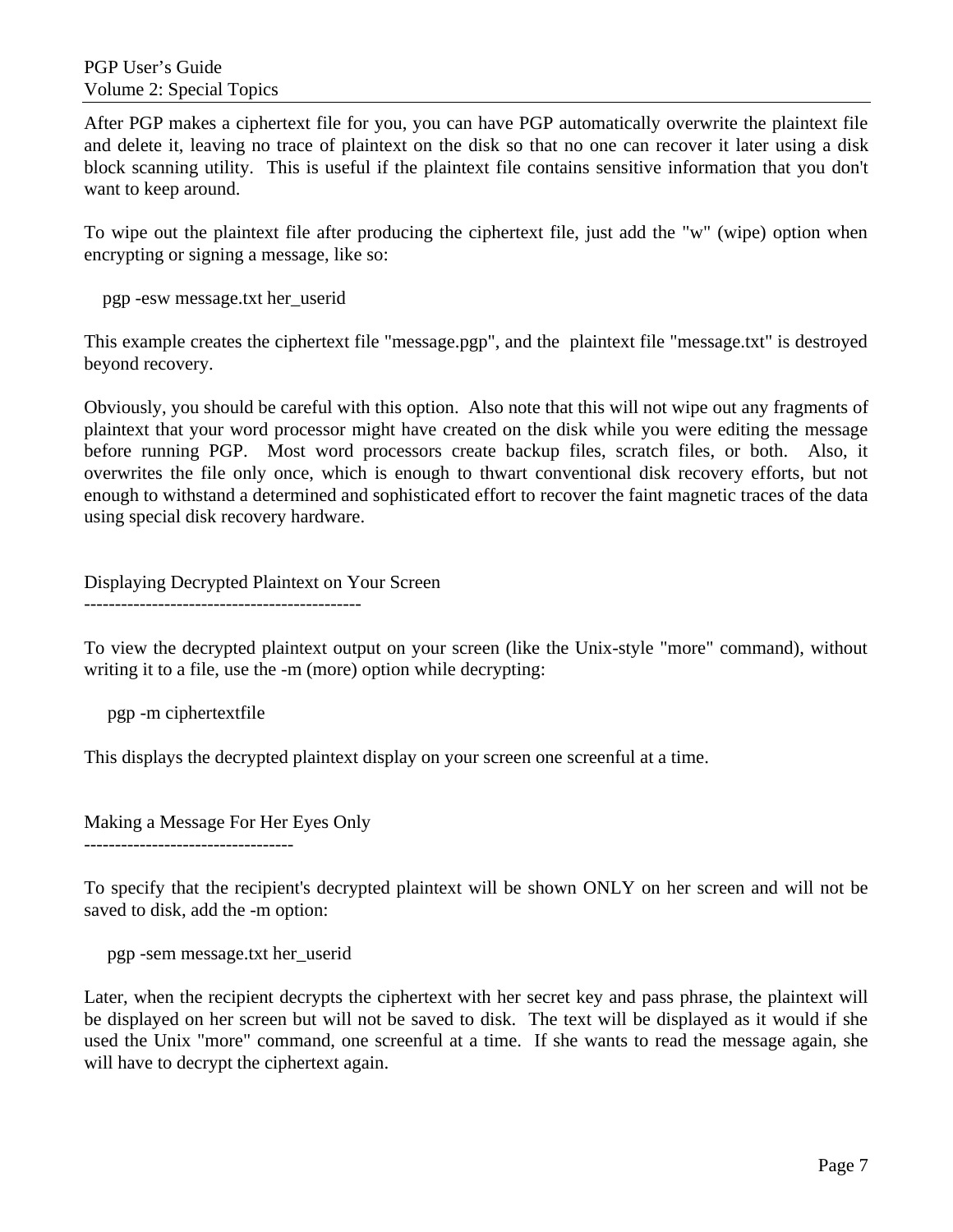This feature is the safest way for you to prevent your sensitive message from being inadvertently left on the recipient's disk. This feature was added at the request of a user who wanted to send intimate messages to his lover, but was afraid she might accidentally leave the decrypted messages on her husband's computer.

Note that this feature will not prevent a clever and determined person from finding a way to save the decrypted plaintext to disk-- it's to help prevent a casual user from doing it inadvertently.

Preserving the Original Plaintext Filename

------------------------------------------

Normally, PGP names the decrypted plaintext output file with a name similar to the input ciphertext filename, but dropping the extension. Or, you can override that convention by specifying an output plaintext filename on the command line with the -o option. For most E-mail, this is a reasonable way to name the plaintext file, because you get to decide its name when you decipher it, and your typical E-mail messages often come from useless original plaintext filenames like "to\_phil.txt".

But when PGP encrypts a plaintext file, it always saves the original filename and attaches it to the plaintext before it compresses and encrypts the plaintext. Normally, this hidden original filename is discarded by PGP when it decrypts, but you can tell PGP you want to preserve the original plaintext filename and use it as the name of the decrypted plaintext output file. This is useful if PGP is used on files whose names are important to preserve.

To recover the original plaintext filename while decrypting, add the -p option, like so:

pgp -p ciphertextfile

I usually don't use this option, because if I did, about half of my incoming E-mail would decrypt to the same plaintext filenames of "to\_phil.txt" or "prz.txt".

Editing Your User ID or Pass Phrase

-----------------------------------

Sometimes you may need to change your pass phrase, perhaps because someone looked over your shoulder while you typed it in.

Or you may need to change your user ID, because you got married and changed your name, or maybe you changed your E-mail address. Or maybe you want to add a second or third user ID to your key, because you may be known by more than one name or E-mail address or job title. PGP lets you attach more than one user ID to your key, any one of which may be used to look up your key on the key ring.

To edit your own userid or pass phrase for your secret key: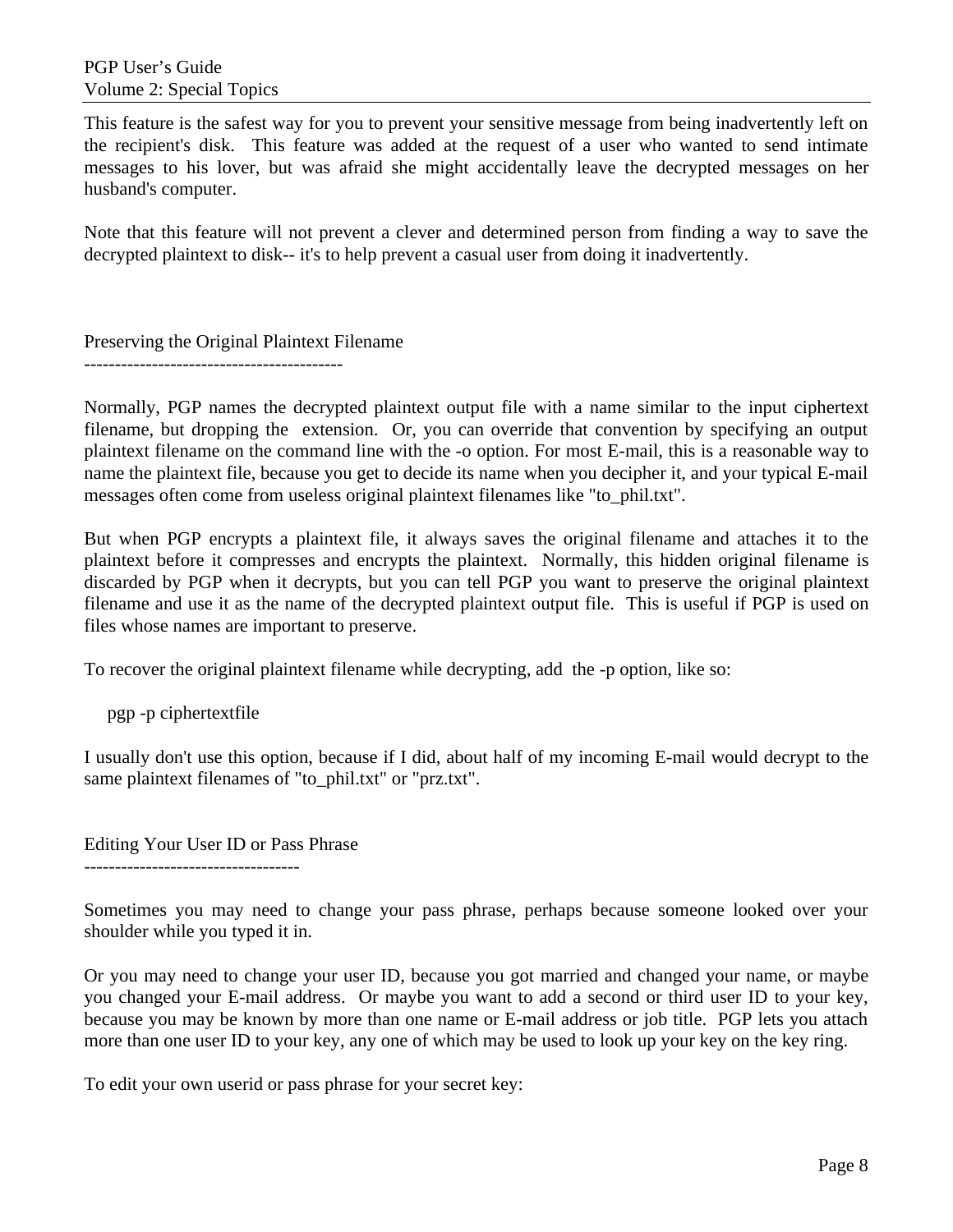pgp -ke userid [keyring]

PGP prompts you for a new user ID or a new pass phrase.

The optional [keyring] parameter, if specified, must be a public keyring, not a secret keyring. The userid field must be your own userid, which PGP knows is yours because it appears on both your public keyring and your secret keyring. Both keyrings will be updated, even though you only specified the public keyring.

The -ke command works differently depending on whether you use it on a public or secret key. It can also be used to edit the trust parameters for a public key.

Editing the Trust Parameters for a Public Key

---------------------------------------------

Sometimes you need to alter the trust parameters for a public key on your public key ring. For a discussion on what these trust parameters mean, see the section "How Does PGP Keep Track of Which Keys are Valid?" in the Essential Topics volume of the PGP User's Guide.

To edit the trust parameters for a public key:

pgp -ke userid [keyring]

The optional [keyring] parameter, if specified, must be a public keyring, not a secret keyring.

Checking If Everything is OK on Your Public Key Ring

----------------------------------------------------

Normally, PGP automatically checks any new keys or signatures on your public key ring and updates all the trust parameters and validity scores. In theory, it keeps all the key validity status information up to date as material is added to or deleted from your public key ring. But perhaps you may want to explicitly force PGP to perform a comprehensive analysis of your public key ring, checking all the certifying signatures, checking the trust parameters, updating all the validity scores, and checking your own ultimately-trusted key against a backup copy on a write-protected floppy disk. It may be a good idea to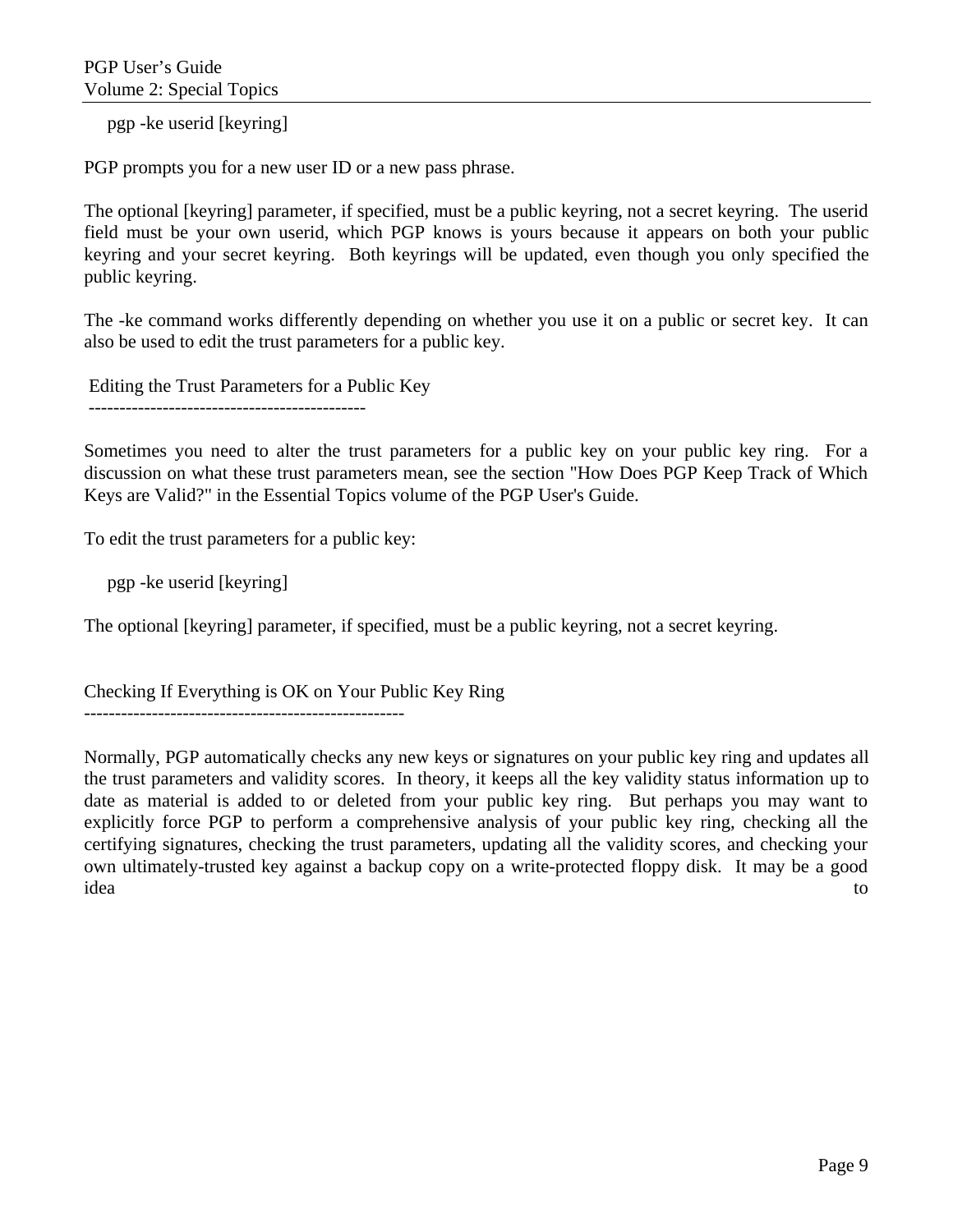do this hygienic maintenance periodically to make sure nothing is wrong with your public key ring. To force PGP to perform a full analysis of your public key ring, use the -kc (key ring check) command:

pgp -kc

You can also make PGP check all the signatures for just a single selected public key by:

pgp -kc userid [keyring]

For further information on how the backup copy of your own key is checked, see the description of the BAKRING parameter in the configuration file section of this manual.

Verifying a Public Key Over the Phone

-------------------------------------

If you get a public key from someone that is not certified by anyone you trust, how can you tell if it's really their key? The best way to verify an uncertified key is to verify it over some independent channel other than the one you received the key through. One convenient way to tell, if you know this person and would recognize them on the phone, is to call them and verify their key over the telephone. Rather than reading their whole tiresome (ASCII-armored) key to them over the phone, you can just read their key's "fingerprint" to them. To see this fingerprint, use the -kvc command:

pgp -kvc userid [keyring]

This will display the key with the 16-byte digest of the public key components. Read this 16-byte fingerprint to the key's owner on the phone, while she checks it against her own, using the same -kvc command at her end.

You can both verify each other's keys this way, and then you can sign each other's keys with confidence. This is a safe and convenient way to get the key trust network started for your circle of friends.

Note that sending a key fingerprint via E-mail is not the best way to verify the key, because E-mail can be intercepted and modified. It's best to use a different channel than the one that was used to send the key itself. A good combination is to send the key via E-mail, and the key fingerprint via a voice telephone conversation. Some people distribute their key fingerprint on their business cards, which looks really cool.

If you don't know me, please don't call me to verify my key over the phone-- I get too many calls like that. Since every PGP user has a copy of my public key, no one could tamper with all the copies that are out there. The discrepancy would soon be noticed by someone who checked it from more than one source, and word would soon get out on the Internet.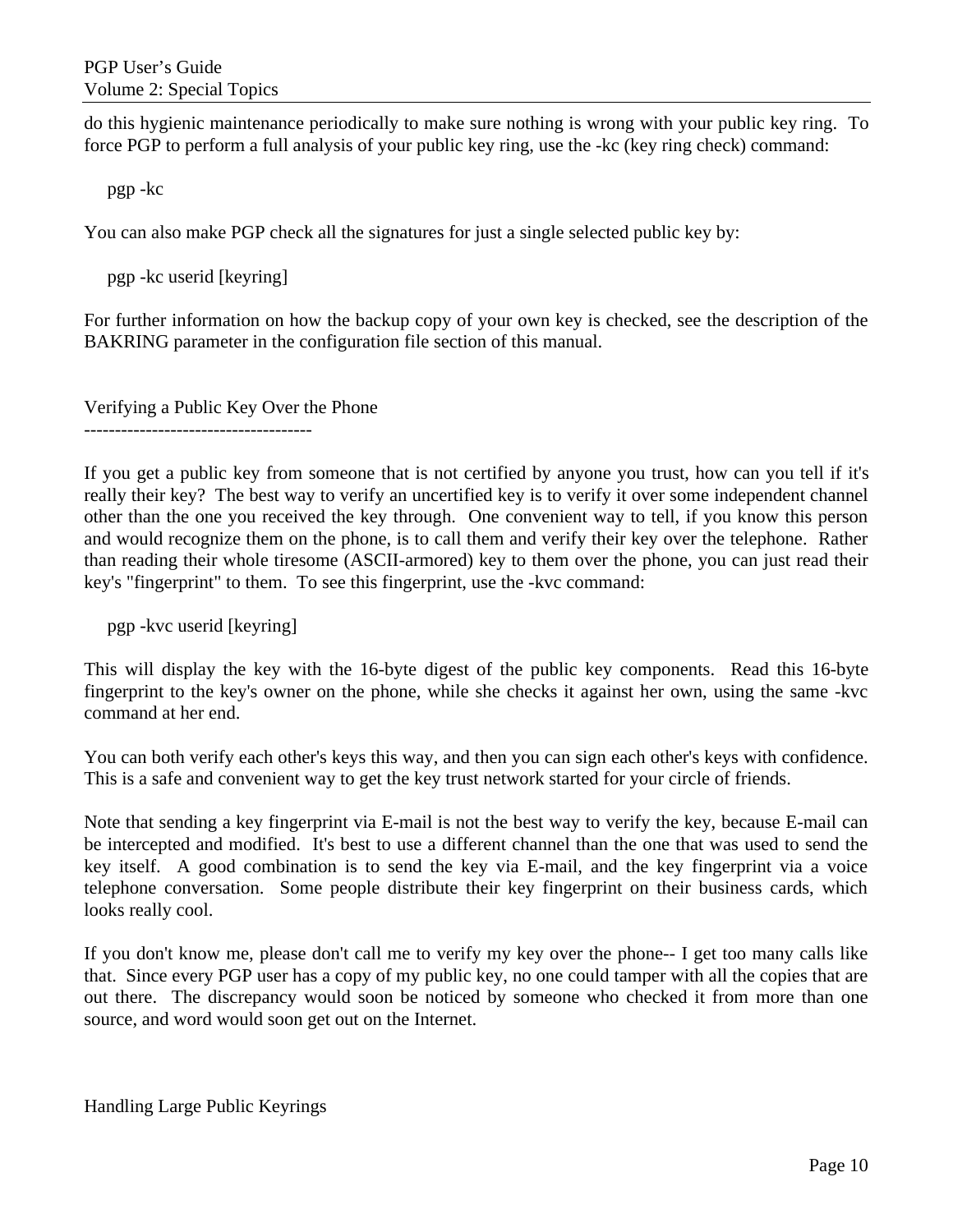------------------------------

PGP was originally designed for handling small personal keyrings for keeping all your friends on, like a personal rolodex. A couple hundred keys is a reasonable size for such a keyring. But as PGP has become more popular, people are now trying to add other large keyrings to their own keyring. Sometimes this involves adding thousands of keys to your keyring. PGP, in its present form, cannot perform this operation in a reasonable period of time, while you wait at your keyboard. Not for huge keyrings.

You may want to add a huge "imported" keyring to your own keyring, because you are only interested in a few dozen keys on the bigger keyring you are bringing in. If that's all you want from the other keyring, it would be more efficient if you extract the few keys you need from the big foreign keyring, and then add just these few keys to your own keyring. Use the -kx command to extract them from the foreign keyring, specifying the keyring name on the command line. Then add these extracted keys to your own keyring.

The real solution is to improve PGP to use advanced database techniques to manage large keyrings efficiently. Until this happens, you will just have to use smaller keyrings, or be patient.

Using PGP as a Unix-style Filter --------------------------------

Unix fans are accustomed to using Unix "pipes" to make two applications work together. The output of one application can be directly fed through a pipe to be read as input to another application. For this to work, the applications must be capable of reading the raw material from "standard input" and writing the finished output to "standard output". PGP can operate in this mode. If you don't understand what this means, then you probably don't need this feature.

To use a Unix-style filter mode, reading from standard input and writing to standard output, add the -f option, like so:

pgp -feast her\_userid <inputfile >outputfile

This feature makes it easier to make PGP work with electronic mail applications.

When using PGP in filter mode to decrypt a ciphertext file, you may find it useful to use the PGPPASS environmental variable to hold the pass phrase, so that you won't be prompted for it. The PGPPASS feature is explained below.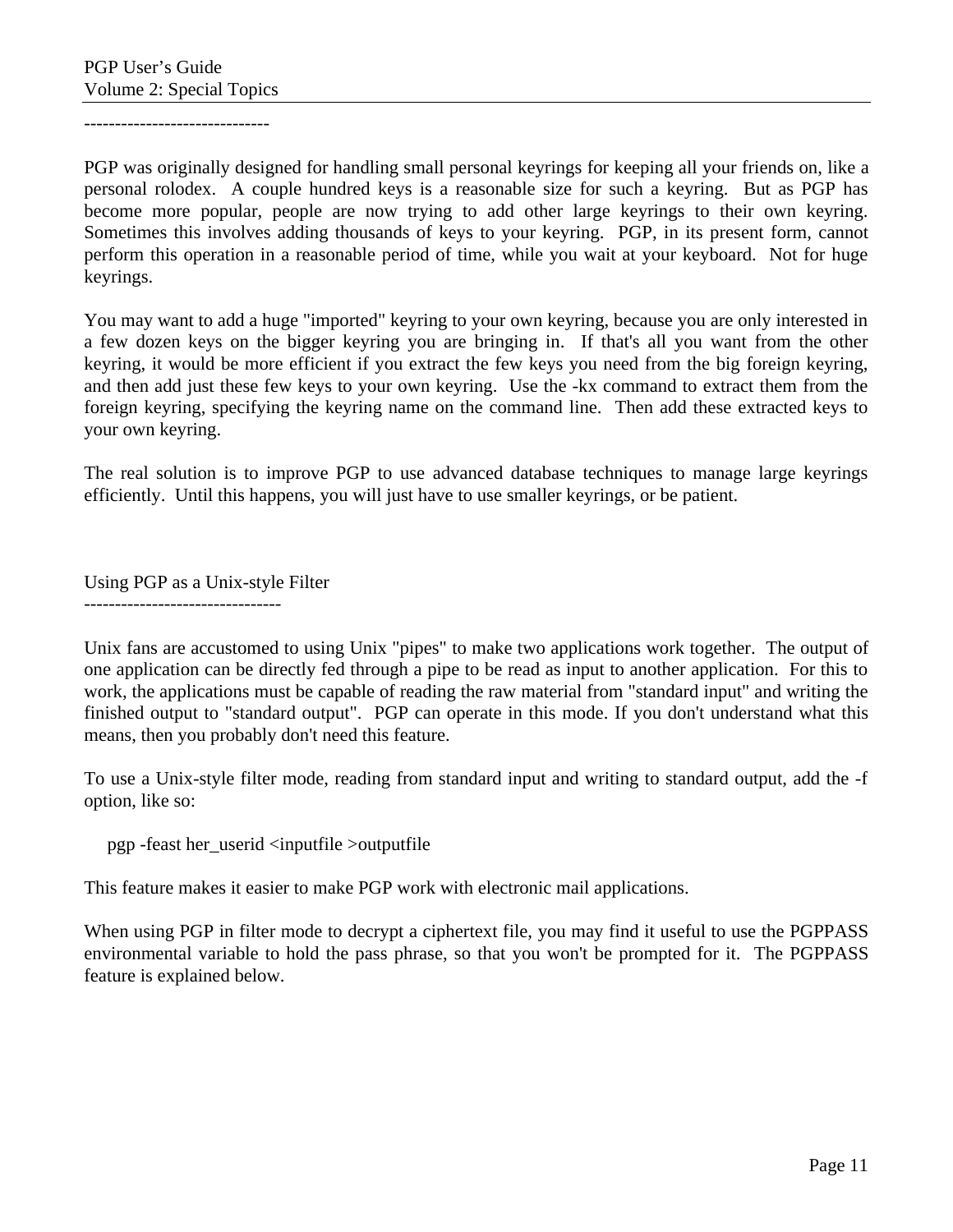# Suppressing Unnecessary Questions: BATCHMODE

With the BATCHMODE flag enabled on the command line, PGP will not ask any unnecessary questions or prompt for alternate filenames. Here is an example of how to set this flag:

pgp +batchmode cipherfile

This is useful for running PGP non-interactively from Unix shell scripts or MSDOS batch files. Some key management commands still need user interaction even when BATCHMODE is on, so shell scripts may need to avoid them.

BATCHMODE may also be enabled to check the validity of a signature on a file. If there was no signature on the file, the exit code is 1. If it had a signature that was good, the exit code is 0.

Force "Yes" Answer to Confirmation Questions:

FORCE ----------------------------------------------------

This command-line flag makes PGP assume "yes" for the user response to the confirmation request to overwrite an existing file, or when removing a key from the keyring via the -kr command. Here is an example of how to set this flag:

pgp +force cipherfile or: pgp -kr +force Smith

This feature is useful for running PGP non-interactively from a Unix shell script or MSDOS batch file.

PGP Returns Exit Status to the Shell

------------------------------------

To facilitate running PGP in "batch" mode, such as from an MSDOS ".bat" file or from a Unix shell script, PGP returns an error exit status to the shell. An exit status code of zero means normal exit, while a nonzero exit status indicates some kind of error occurred. Different error exit conditions return different exit status codes to the shell.

Environmental Variable for Pass Phrase

--------------------------------------

Normally, PGP prompts the user to type a pass phrase whenever PGP needs a pass phrase to unlock a secret key. But it is possible to store the pass phrase in an environmental variable from your operating system's command shell. The environmental variable PGPPASS can be used to hold the pass phrase that PGP will attempt to use first. If the pass phrase stored in PGPPASS is incorrect, PGP recovers by prompting the user for the correct pass phrase.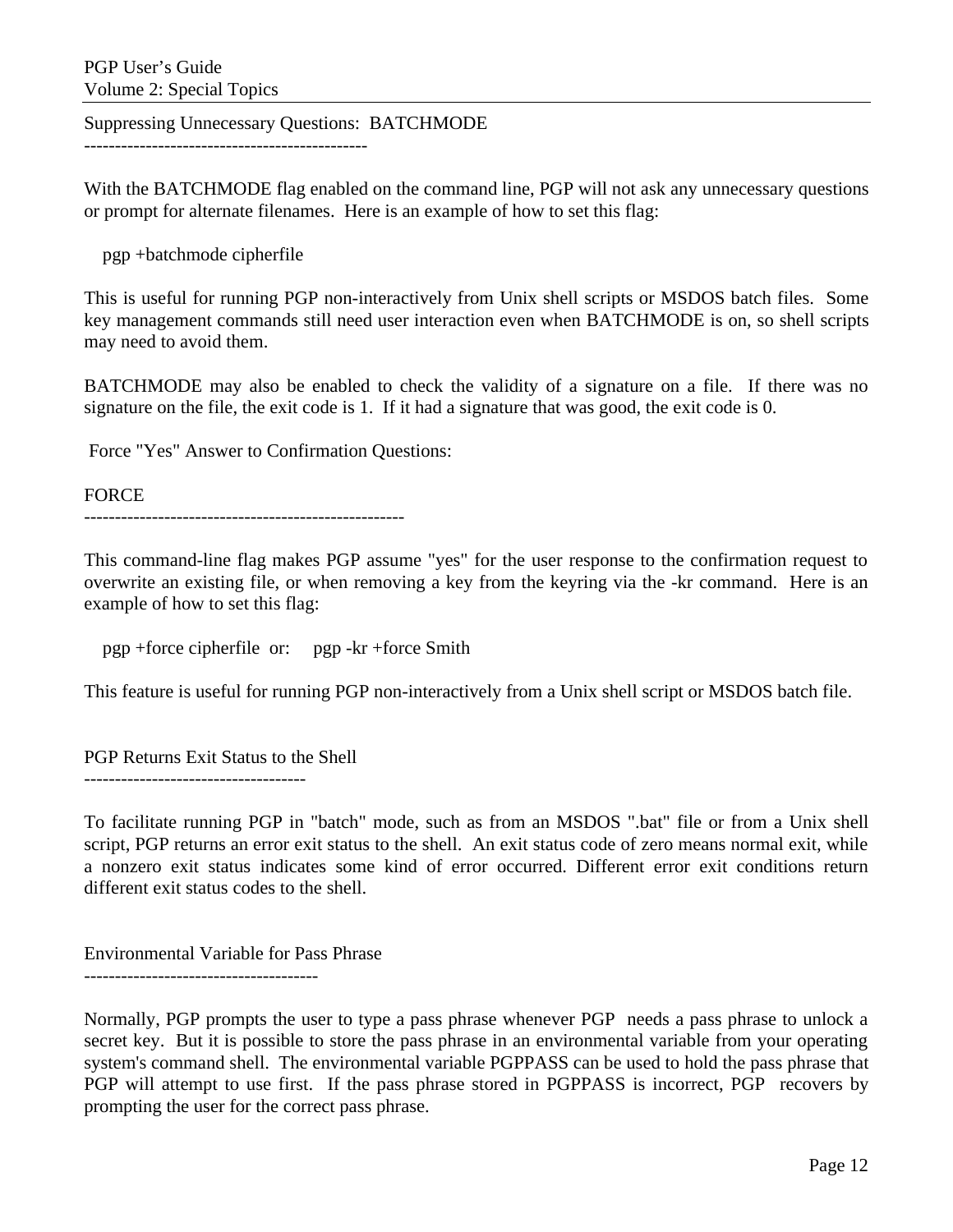For example, on MSDOS, the shell command:

SET PGPPASS=zaphod beeblebrox for president

would eliminate the prompt for the pass phrase if the pass phrase were indeed "zaphod beeblebrox for president".

This dangerous feature makes your life more convenient if you have to regularly deal with a large number of incoming messages addressed to your secret key, by eliminating the need for you to repeatedly type in your pass phrase every time you run PGP.

I added this feature because of popular demand. However, this is a somewhat dangerous feature, because it keeps your precious pass phrase stored somewhere other than just in your brain. Even worse, if you are particularly reckless, it may even be stored on a disk on the same computer as your secret key. It would be particularly dangerous and stupid if you were to install this command in a batch or script file, such as the MSDOS AUTOEXEC.BAT file. Someone could come along on your lunch hour and steal both your secret key ring and the file containing your pass phrase.

I can't emphasize the importance of this risk enough. If you are contemplating using this feature, be sure to read the sections "Exposure on Multi-user Systems" and "How to Protect Secret Keys from Disclosure" in this volume and in the Essential Topics volume of the PGP User's Guide.

If you must use this feature, the safest way to do it would be to just manually type in the shell command to set PGPPASS every time you boot your machine to start using PGP, and then erase it or turn off your machine when you are done. And you should definitely never do it in an environment where someone else may have access to your machine. Someone could come along and simply ask your computer to display the contents of PGPPASS.

# Setting Configuration Parameters: CONFIG.TXT

============================================

PGP has a number of user-settable parameters that can be defined in a special configuration text file called "config.txt", in the directory pointed to by the shell environmental variable PGPPATH. Having a configuration file enables the user to define various flags and parameters for PGP without the burden of having to always define these parameters in the PGP command line.

Configuration parameters may be assigned integer values, character string values, or on/off values, depending on what kind of configuration parameter it is. A sample configuration file is provided with PGP, so you can see some examples.

In the configuration file, blank lines are ignored, as is anything following the '#' comment character. Keywords are not case-sensitive.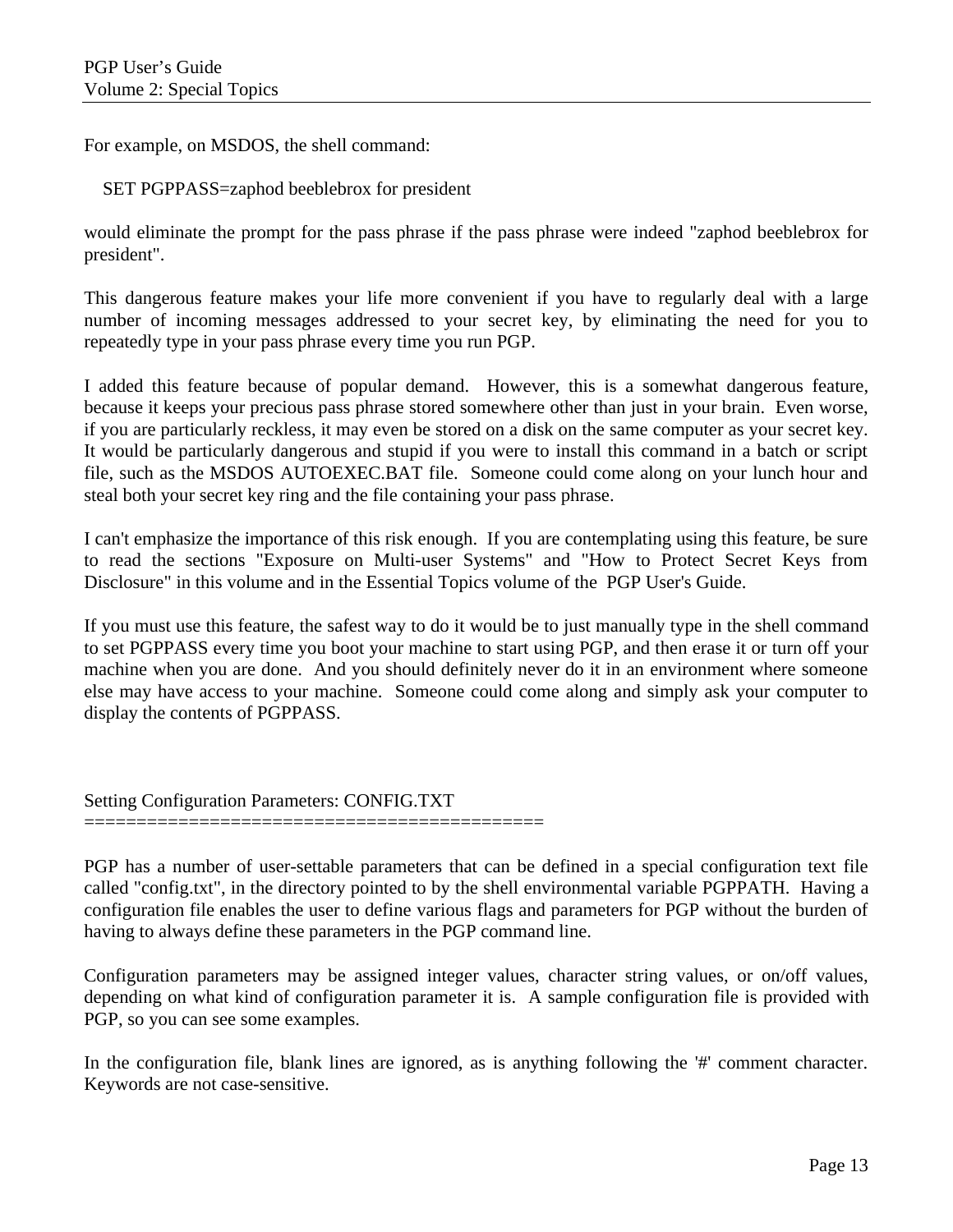Here is a short sample fragment of a typical configuration file:

 # TMP is the directory for PGP scratch files, such as a RAM disk.  $TMP = "e$ :\" # Can be overridden by environment variable TMP.  $Armor = on$  # Use -a flag for ASCII armor whenever applicable. # CERT\_DEPTH is how deeply introducers may introduce introducers.  $cert\_depth = 3$ 

If some configuration parameters are not defined in the configuration file, or if there is no configuration file, or if PGP can't find the configuration file, the values for the configuration parameters default to some reasonable value.

Note that it is also possible to set these same configuration parameters directly from the PGP command line, by preceding the parameter setting with a "+" character. For example, the following two PGP commands produce the same effect:

pgp -e +armor=on message.txt smith or: pgp -ea message.txt smith

The following is a summary of the various parameters than may be defined in the configuration file.

TMP - Directory Pathname for Temporary Files

--------------------------------------------

Default setting:  $TMP =$ ""

The configuration parameter TMP specifies what directory to use for PGP's temporary scratch files. The best place to put them is on a RAM disk, if you have one. That speeds things up quite a bit, and increases security somewhat. If TMP is undefined, the temporary files go in the current directory. If the shell environmental variable TMP is defined, PGP instead uses that to specify where the temporary files should go.

LANGUAGE - Foreign Language Selector

Default setting: LANGUAGE = "en"

------------------------------------

PGP displays various prompts, warning messages, and advisories to the user on the screen. For example, messages such as "File not found.", or "Please enter your pass phrase:". These messages are normally in English. But it is possible to get PGP to display its messages to the user in other languages, without having to modify the PGP executable program.

A number of people in various countries have translated all of PGP's display messages, warnings, and prompts into their native languages. These hundreds of translated message strings have been placed in a special text file called "language.txt", distributed with the PGP release. The messages are stored in this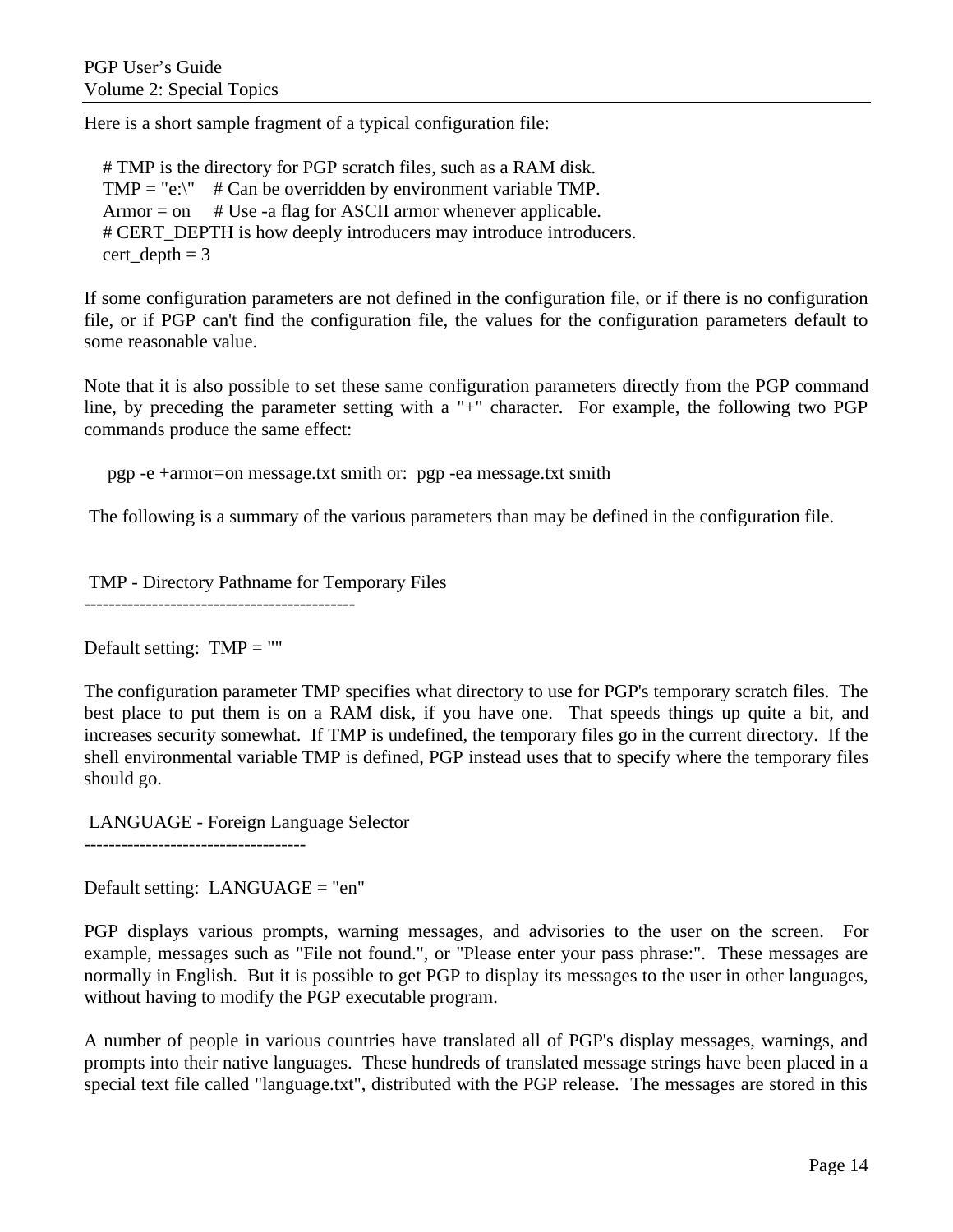file in English, Spanish, Dutch, German, French, Italian, Russian, Latvian, and Lithuanian. Other languages may be added later.

The configuration parameter LANGUAGE specifies what language to display these messages in. LANGUAGE may be set to "en" for English, "es" for Spanish, "de" for German, "nl" for Dutch, "fr" for French, "it" for Italian, "ru" for Russian, "lt3" for Lithuanian, "lv" for Latvian, "esp" for Esperanto. For example, if this line appeared in the configuration file:

 $LANGUAGE = "fr"$ 

PGP would select French as the language for its display messages. The default setting is English.

When PGP needs to display a message to the user, it looks in the "language.txt" file for the equivalent message string in the selected foreign language and displays that translated message to the user. If PGP can't find the language string file, or if the selected language is not in the file, or if that one phrase is not translated into the selected language in the file, or if that phrase is missing entirely from the file, PGP displays the message in English.

To conserve disk space, most foreign translations are not included in the standard PGP release package, but are available separately.

MYNAME - Default User ID for Making Signatures

----------------------------------------------

Default setting: MYNAME = ""

The configuration parameter MYNAME specifies the default user ID to use to select the secret key for making signatures. If MYNAME is not defined, the most recent secret key you installed on your secret key ring will be used. The user may also override this setting by specifying a user ID on the PGP command line with the -u option.

TEXTMODE - Assuming Plaintext is a Text File

--------------------------------------------

Default setting: TEXTMODE = off

The configuration parameter TEXTMODE is equivalent to the -t command line option. If enabled, it causes PGP to assume the plaintext is a text file, not a binary file, and converts it to "canonical text" before encrypting it. Canonical text has a carriage return and a linefeed at the end of each line of text.

This mode will be automatically turned off if PGP detects that the plaintext file contains what it thinks is non-text binary data. If you intend to use PGP primarily for E-mail purposes, you should turn TEXTMODE=ON.

For VAX/VMS systems, the current version of PGP defaults TEXTMODE=ON.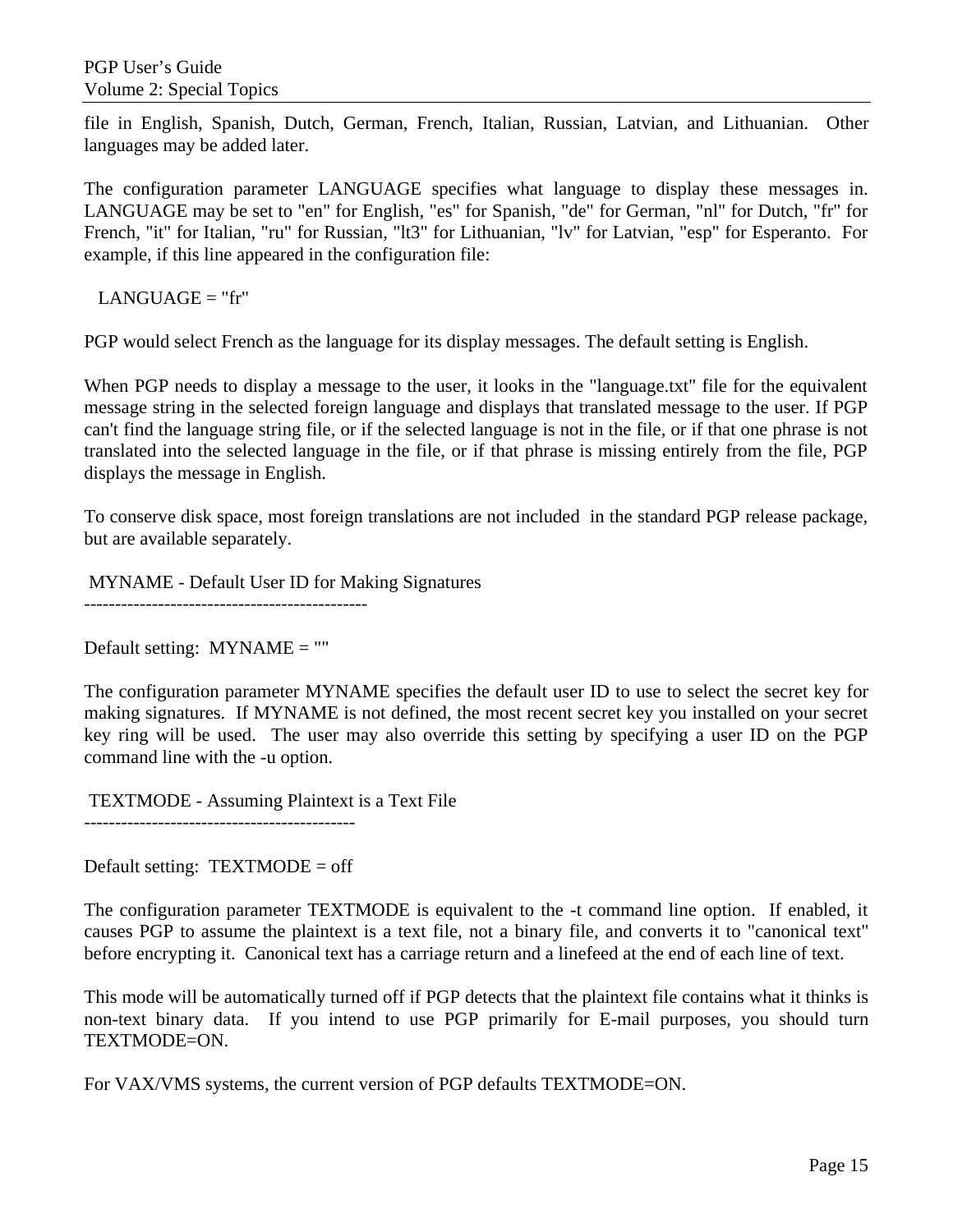For further details, see the section "Sending ASCII Text Files Across Different Machine Environments".

 CHARSET - Specifies Local Character Set for Text Files ------------------------------------------------------

Default setting: CHARSET = NOCONV

Because PGP must process messages in many non-English languages with non-ASCII character sets, you may have a need to tell PGP what local character set your machine uses. This determines what character conversions are performed when converting plaintext files to and from canonical text format. This is only a concern if you are in a non-English non-ASCII environment.

The configuration parameter CHARSET selects the local character set. The choices are NOCONV (no conversion), LATIN1 (ISO 8859-1 Latin Alphabet 1), KOI8 (used by most Russian Unix systems), ALT\_CODES (used by Russian MSDOS systems), ASCII, and CP850 (used by most western European languages on standard MSDOS PCs).

LATIN1 is the internal representation used by PGP for canonical text, so if you select LATIN1, no conversion is done. Note also that PGP treats KOI8 as LATIN1, even though it is a completely different character set (Russian), because trying to convert KOI8 to either LATIN1 or CP850 would be futile anyway. This means that setting CHARSET to NOCONV, LATIN1, or KOI8 are all equivalent to PGP.

If you use MSDOS and expect to send or receive traffic in western European languages, set CHARSET = "CP850". This will make PGP convert incoming canonical text messages from LATIN1 to CP850 after decryption. If you use the -t (textmode) option to convert to canonical text, PGP will convert your CP850 text to LATIN1 before encrypting it.

For further details, see the section "Sending ASCII Text Files Across Different Machine Environments".

ARMOR - Enable ASCII Armor Output

---------------------------------

Default setting:  $ARMOR = off$ 

The configuration parameter ARMOR is equivalent to the -a command line option. If enabled, it causes PGP to emit ciphertext or keys in ASCII Radix-64 format suitable for transporting through E-mail channels. Output files are named with the ".asc" extension.

If you intend to use PGP primarily for E-mail purposes, you should turn ARMOR=ON.

For further details, see the section "Sending Ciphertext Through E-mail Channels: Radix-64 Format" in the Essential Topics volume.

ARMORLINES - Size of ASCII Armor Multipart Files

------------------------------------------------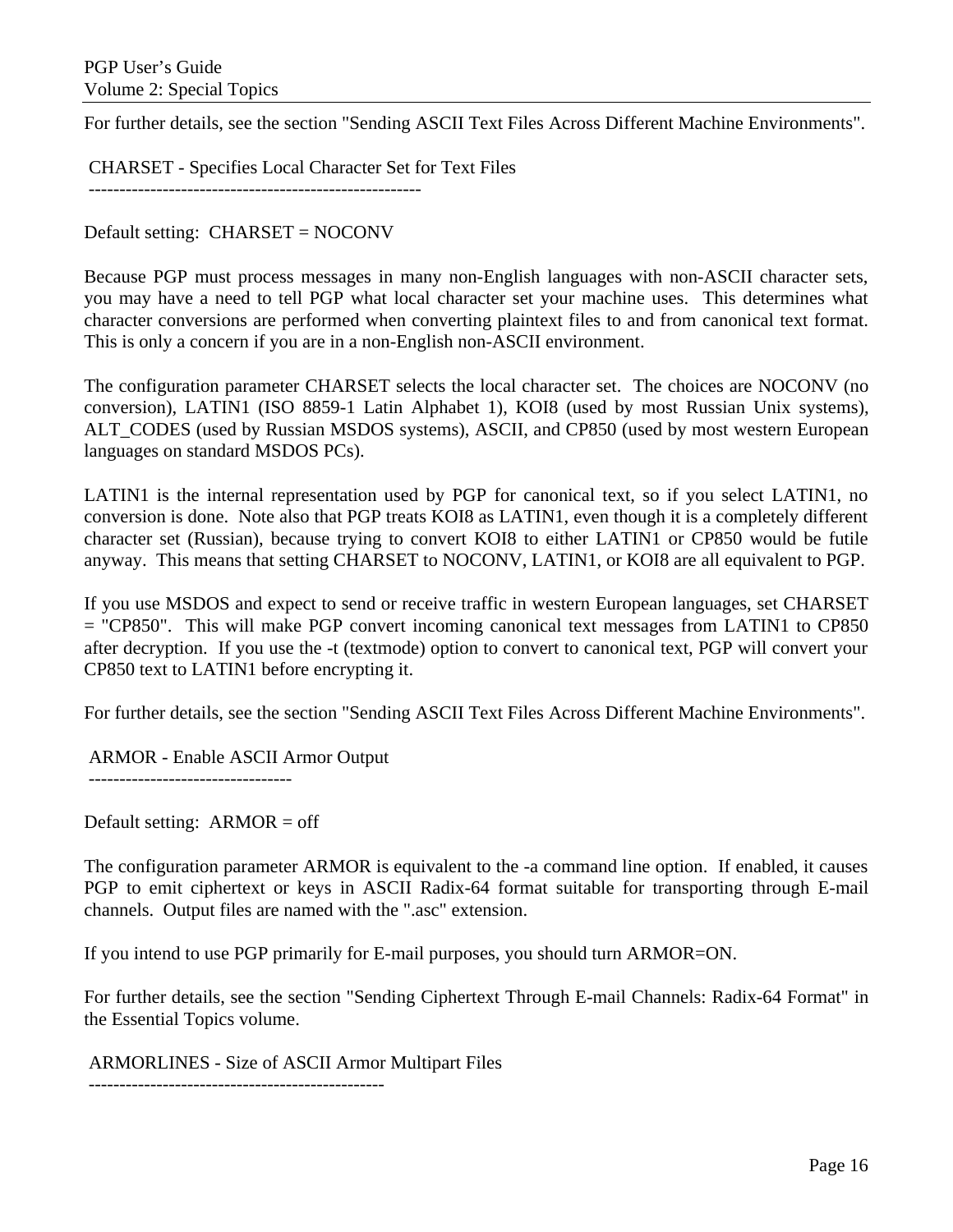Default setting: ARMORLINES = 720

When PGP creates a very large ".asc" radix-64 file for sending ciphertext or keys through the E-mail, it breaks the file up into separate chunks small enough to send through Internet mail utilities. Normally, Internet mailers prohibit files larger than about 50000 bytes, which means that if we restrict the number of lines to about 720, we'll be well within the limit. The file chunks are named with suffixes ".as1", ".as2", ".as3", ...

The configuration parameter ARMORLINES specifies the maximum number of lines to make each chunk in a multipart ".asc" file sequence. If you set it to zero, PGP will not break up the file into chunks.

Fidonet email files usually have an upper limit of about 32K bytes, so 450 lines would be appropriate for Fidonet environments.

For further details, see the section "Sending Ciphertext Through E-mail Channels: Radix-64 Format" in the Essential Topics volume.

KEEPBINARY - Keep Binary Ciphertext Files After Decrypting

----------------------------------------------------------

Default setting: KEEPBINARY = off

When PGP reads a ".asc" file, it recognizes that the file is in radix-64 format and will convert it back to binary before processing as it normally does, producing as a by-product a ".pgp" ciphertext file in binary form. After further processing to decrypt the ".pgp" file, the final output file will be in normal plaintext form.

You may want to delete the binary ".pgp" intermediate file, or you may want PGP to delete it for you automatically. You can still rerun PGP on the original ".asc" file.

The configuration parameter KEEPBINARY enables or disables keeping the intermediate ".pgp" file during decryption.

For further details, see the section "Sending Ciphertext Through E-mail Channels: Radix-64 Format" in the Essential Topics volume.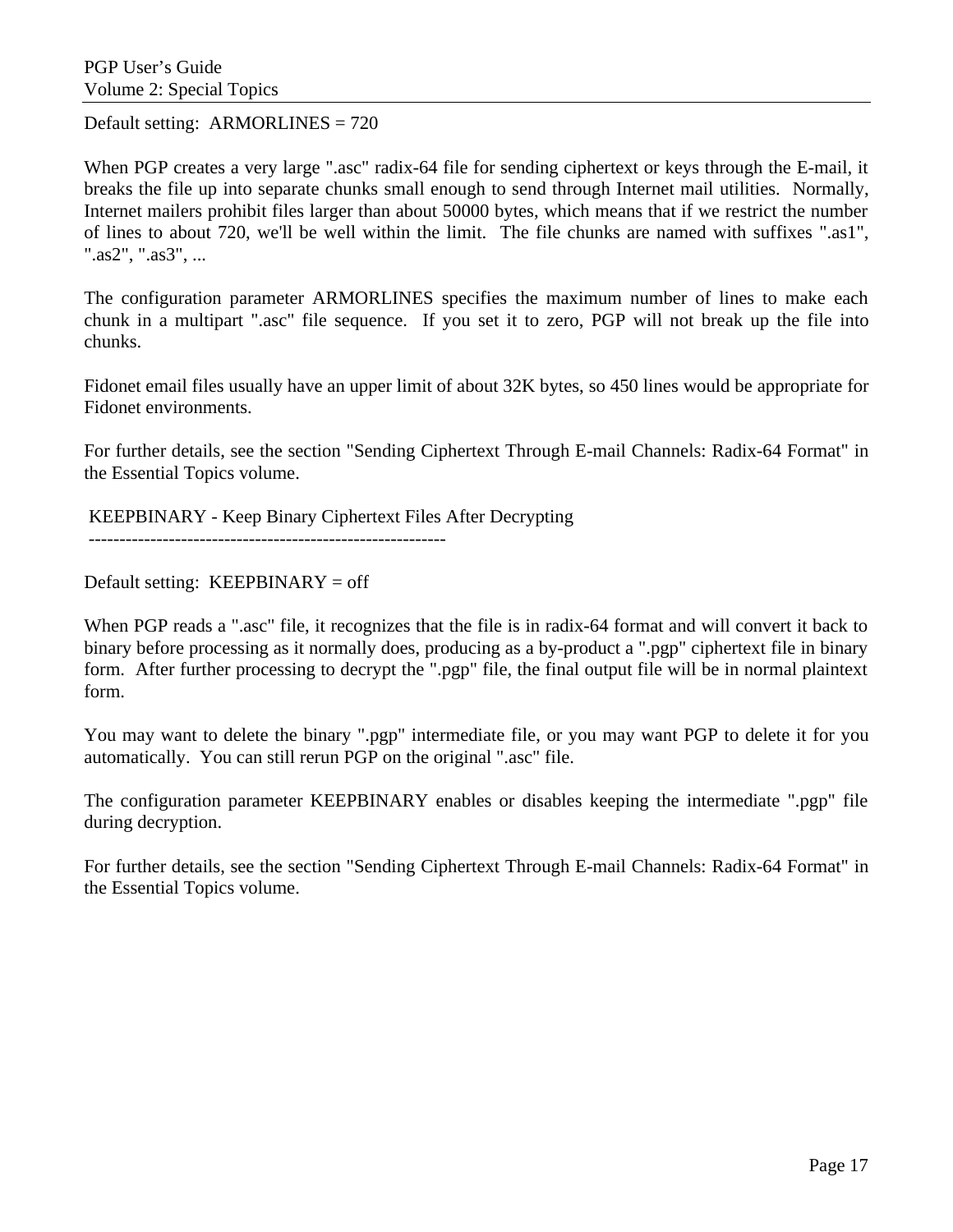#### COMPRESS - Enable Compression

-----------------------------

Default setting: COMPRESS = on

The configuration parameter COMPRESS enables or disables data compression before encryption. It is used mainly for debugging PGP. Normally, PGP attempts to compress the plaintext before it encrypts it. Generally, you should leave this alone and let PGP attempt to compress the plaintext.

COMPLETES\_NEEDED - Number of Completely Trusted Introducers Needed

------------------------------------------------------------------

Default setting: COMPLETES NEEDED =  $1$ 

The configuration parameter COMPLETES NEEDED specifies the minimum number of completely trusted introducers required to fully certify a public key on your public key ring. This gives you a way of tuning PGP's skepticism.

For further details, see the section "How Does PGP Keep Track of Which Keys are Valid?" in the Essential Topics volume.

 MARGINALS\_NEEDED - Number of Marginally Trusted Introducers Needed ------------------------------------------------------------------

Default setting: MARGINALS\_NEEDED =  $2$ 

The configuration parameter MARGINALS\_NEEDED specifies the minimum number of marginally trusted introducers required to fully certify a public key on your public key ring. This gives you a way of tuning PGP's skepticism.

For further details, see the section "How Does PGP Keep Track of Which Keys are Valid?" in the Essential Topics volume.

CERT\_DEPTH - How Deep May Introducers Be Nested

-----------------------------------------------

Default setting: CERT\_DEPTH  $= 4$ 

The configuration parameter CERT\_DEPTH specifies how many levels deep you may nest introducers to certify other introducers to certify public keys on your public key ring. For example, If CERT DEPTH is set to 1, there may only be one layer of introducers below your own ultimately-trusted key. If that were the case, you would be required to directly certify the public keys of all trusted introducers on your key ring. If you set CERT\_DEPTH to 0, you could have no introducers at all, and you would have to directly certify each and every key on your public key ring in order to use it. The minimum CERT\_DEPTH is 0, the maximum is 8.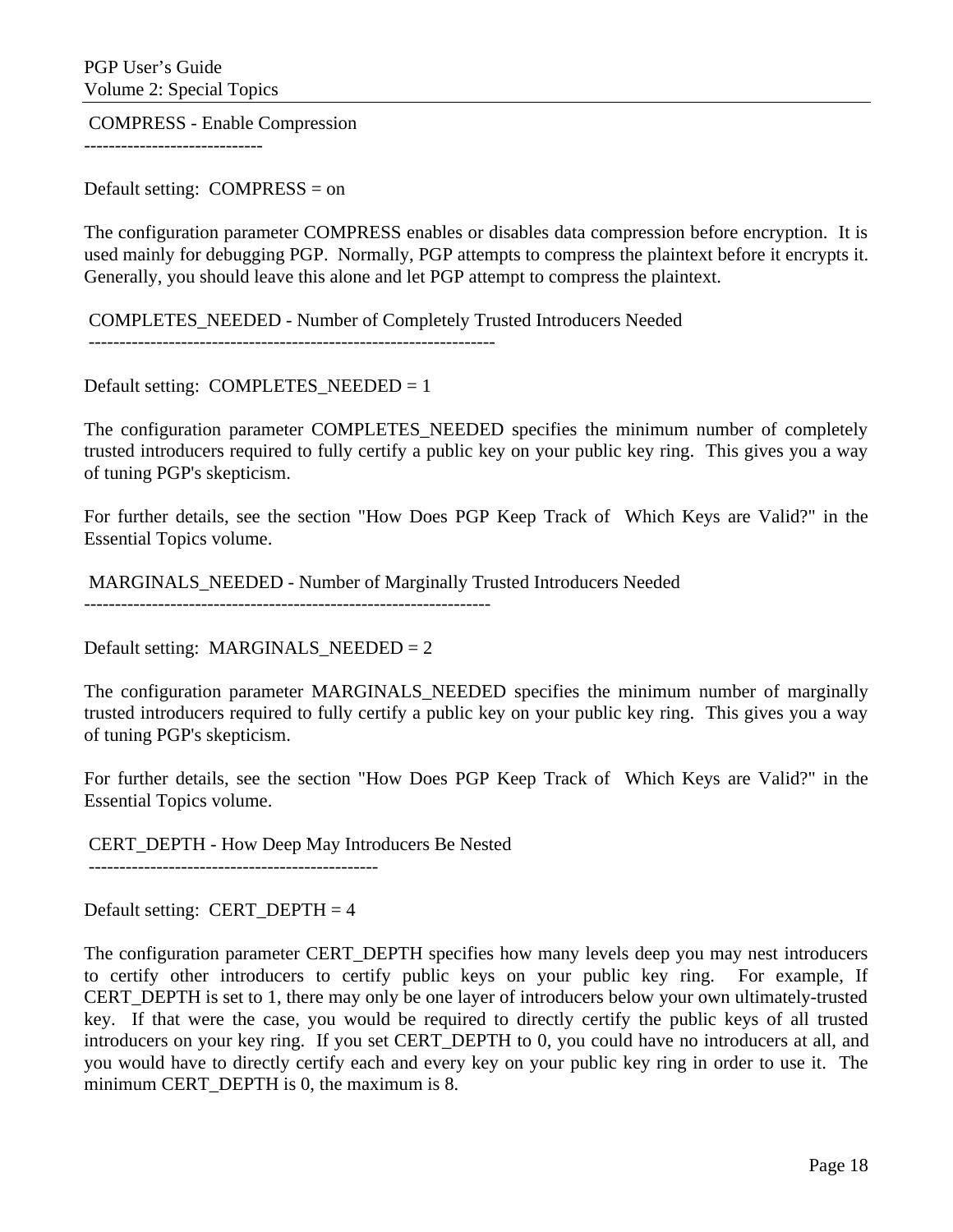For further details, see the section "How Does PGP Keep Track of Which Keys are Valid?" in the Essential Topics volume.

 BAKRING - Filename for Backup Secret Keyring --------------------------------------------

Default setting: BAKRING = ""

All of the key certification that PGP does on your public key ring ultimately depends on your own ultimately-trusted public key (or keys). To detect any tampering of your public key ring, PGP must check that your own key has not been tampered with. To do this, PGP must compare your public key against a backup copy of your secret key on some tamper-resistant media, such as a write-protected floppy disk. A secret key contains all the information that your public key has, plus some secret components. This means PGP can check your public key against a backup copy of your secret key.

The configuration parameter BAKRING specifies what pathname to use for PGP's trusted backup copy of your secret key ring. On MSDOS, you could set it to "a:\secring.pgp" to point it at a write-protected backup copy of your secret key ring on your floppy drive. This check is performed only when you execute the PGP -kc option to check your whole public key ring.

If BAKRING is not defined, PGP will not check your own key against any backup copy.

For further details, see the sections "How to Protect Public Keys from Tampering" and "How Does PGP Keep Track of Which Keys are Valid?" in the Essential Topics volume.

PUBRING - Filename for Your Public Keyring

Default setting: PUBRING = "\$PGPPATH/pubring.pgp"

You may want to keep your public keyring in a directory separate from your config.txt file in the directory specified by your \$PGPPATH environmental variable. You may specify the full path and filename for your public keyring by setting the PUBRING parameter. For example, on an MSDOS system, you might want to keep your public keyring on a floppy disk by:

PUBRING = "a:pubring.pgp"

This feature is especially handy for specifying an alternative keyring on the command line.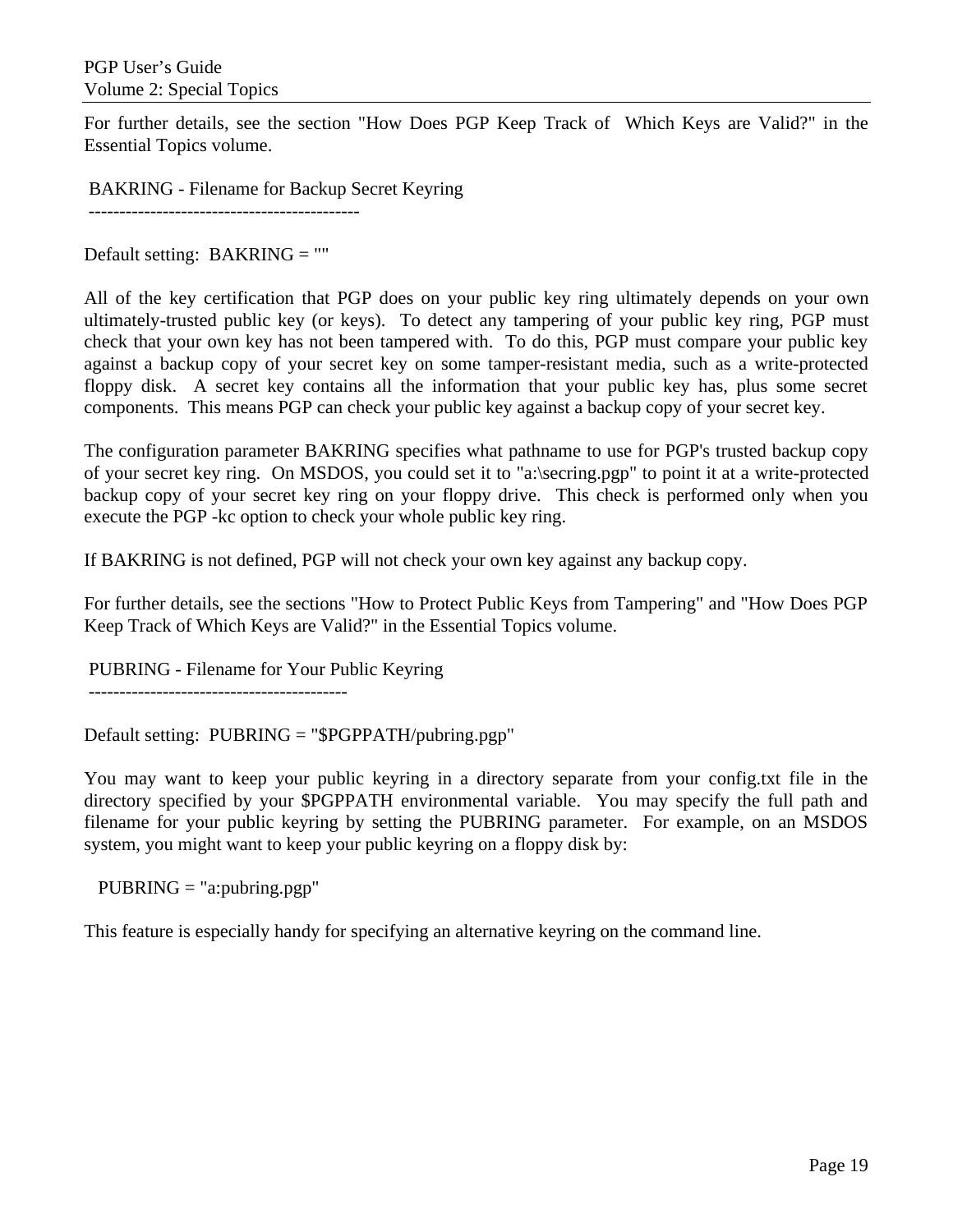PGP User's Guide Volume 2: Special Topics

SECRING - Filename for Your Secret Keyring

------------------------------------------

Default setting: SECRING = "\$PGPPATH/secring.pgp"

You may want to keep your secret keyring in a directory separate from your config.txt file in the directory specified by your \$PGPPATH environmental variable. This comes in handy for putting your secret keyring in a directory or device that is more protected than your public keyring. You may specify the full path and filename for your secret keyring by setting the SECRING parameter. For example, on an MSDOS system, you might want to keep your secret keyring on a floppy disk by:

SECRING = "a:secring.pgp"

RANDSEED - Filename for Random Number Seed

------------------------------------------

Default setting: RANDSEED = "\$PGPPATH/randseed.bin"

You may want to keep your random number seed file (for generation of session keys) in a directory separate from your config.txt file in the directory specified by your \$PGPPATH environmental variable. This comes in handy for putting your random number seed file in a directory or device that is more protected than your public keyring. You may specify the full path and filename for your random seed file by setting the RANDSEED parameter. For example, on an MSDOS system, you might want to keep it on a floppy disk by:

RANDSEED = "a:randseed.bin"

---------------------------------------------------------

PAGER - Selects Shell Command to Display Plaintext Output

Default setting: PAGER = ""

PGP lets you view the decrypted plaintext output on your screen (like the Unix-style "more" command), without writing it to a file, if you use the -m (more) option while decrypting. This displays the decrypted plaintext display on your screen one screenful at a time.

If you prefer to use a fancier page display utility, rather than PGP's built-in one, you can specify the name of a shell command that PGP will invoke to display your plaintext output file. The configuration parameter PAGER specifies the shell command to invoke to display the file. For example, on MSDOS systems, you might want to use the popular shareware program "list.com" to display your plaintext message. Assuming you have a copy of "list.com", you may set PAGER accordingly:

 $PAGER = "list"$ 

However, if the sender specified that this file is for your eyes only, and may not be written to disk, PGP always uses its own built-in display function.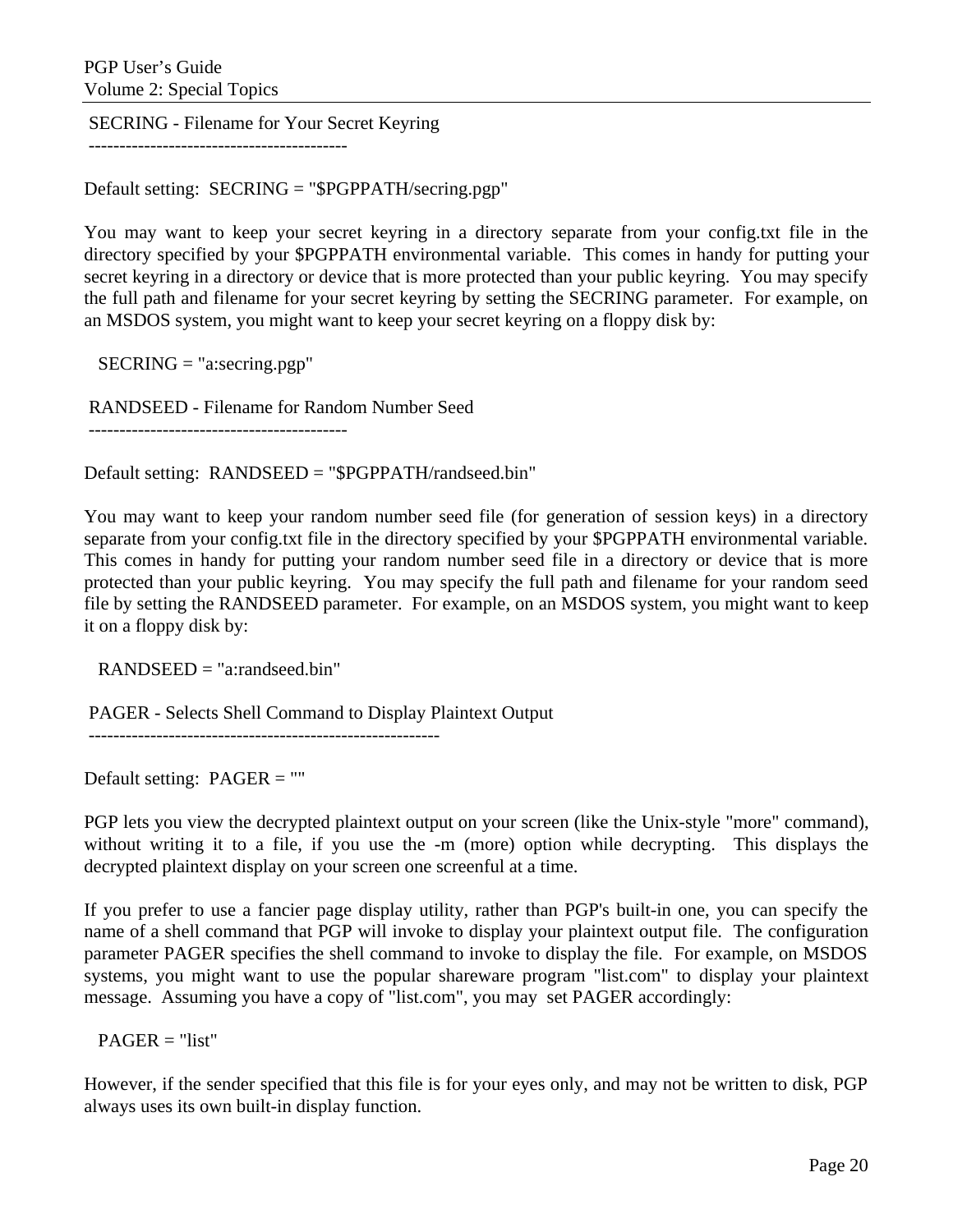For further details, see the section "Displaying Decrypted Plaintext on Your Screen".

SHOWPASS - Echo Pass Phrase to User

-----------------------------------

Default setting: SHOWPASS = off

Normally, PGP does not let you see your pass phrase as you type it in. This makes it harder for someone to look over your shoulder while you type and learn your pass phrase. But some typing-impaired people have problems typing their pass phrase without seeing what they are typing, and they may be typing in the privacy of their own homes. So they asked if PGP can be configured to let them see what they type when they type in their pass phrase.

The configuration parameter SHOWPASS enables PGP to echo your typing during pass phrase entry.

TZFIX - Timezone Adjustment

Default setting:  $TZFIX = 0$ 

PGP provides timestamps for keys and signature certificates in Greenwich Mean Time (GMT), or Coordinated Universal Time (UTC), which means the same thing for our purposes. When PGP asks the system for the time of day, the system is supposed to provide it in GMT.

But sometimes, because of improperly configured MSDOS systems, the system time is returned in US Pacific Standard Time time plus 8 hours. Sounds weird, doesn't it? Perhaps because of some sort of US west-coast jingoism, MSDOS presumes local time is US Pacific time, and pre-corrects Pacific time to GMT. This adversely affects the behavior of the internal MSDOS GMT time function that PGP calls. However, if your MSDOS environmental variable TZ is already properly defined for your timezone, this corrects the misconception MSDOS has that the whole world lives on the US west coast.

The configuration parameter TZFIX specifies the number of hours to add to the system time function to get GMT, for GMT timestamps on keys and signatures. If the MSDOS environmental variable TZ is defined properly, you can leave TZFIX=0. Unix systems usually shouldn't need to worry about setting TZFIX at all. But if you are using some other obscure operating system that doesn't know about GMT, you may have to use TZFIX to adjust the system time to GMT.

On MSDOS systems that do not have TZ defined in the environment, you should make TZFIX=0 for California, -1 for Colorado, -2 for Chicago, -3 for New York, -8 for London, -9 for Amsterdam. In the summer, TZFIX should be manually decremented from these values. What a mess.

It would be much cleaner to set your MSDOS environmental variable TZ in your AUTOEXEC.BAT file, and not use the TZFIX correction. Then MSDOS gives you good GMT timestamps, and will handle daylight savings time adjustments for you. Here are some sample lines to insert into AUTOEXEC.BAT, depending on your time zone: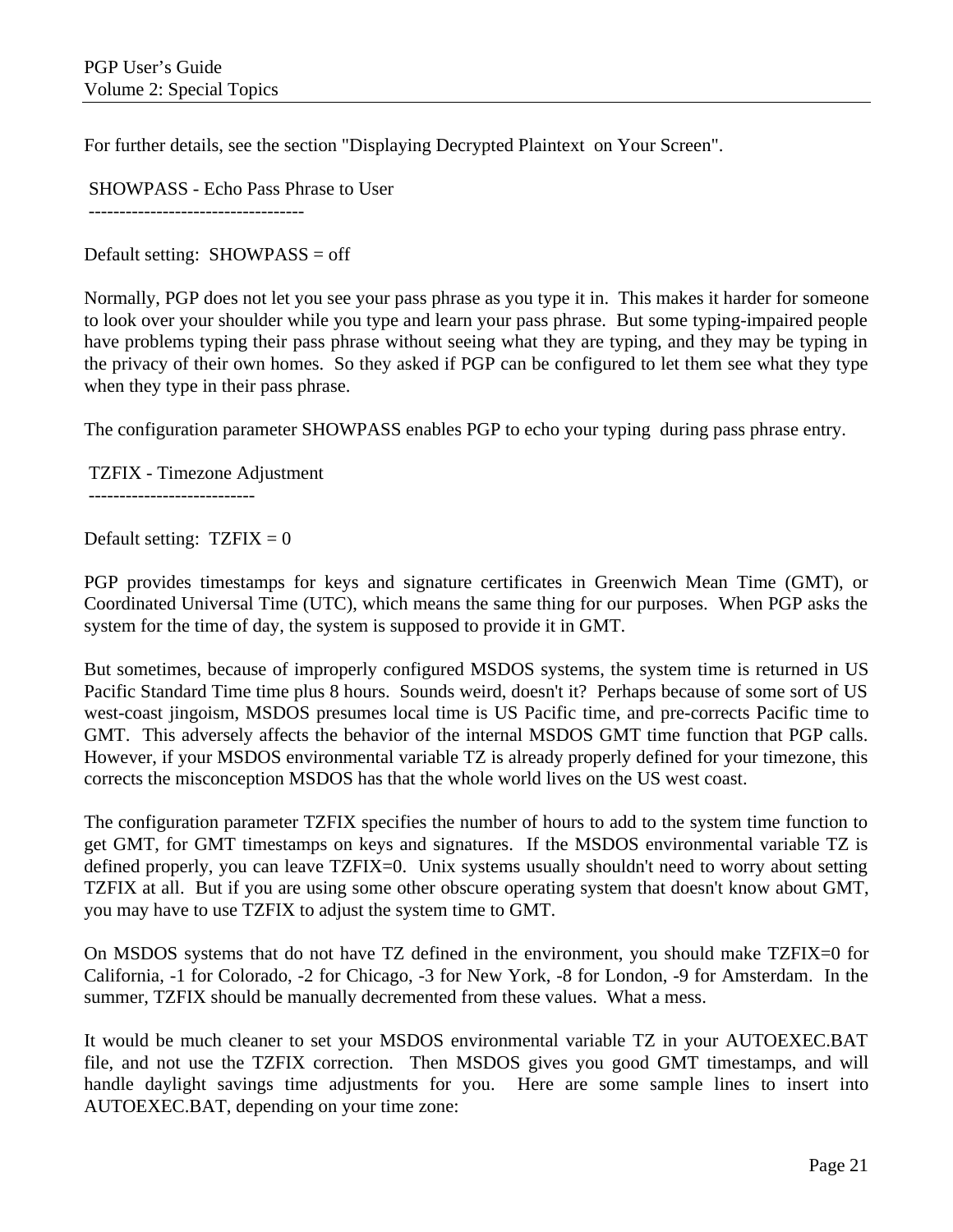For Los Angeles: SET TZ=PST8PDT For Denver: SET TZ=MST7MDT For Arizona: SET TZ=MST7 (Arizona never uses daylight savings time) For Chicago: SET TZ=CST6CDT For New York: SET TZ=EST5EDT For London: SET TZ=GMT0BST For Amsterdam: SET TZ=MET-1DST For Moscow: SET TZ=MSK-3MSD For Aukland: SET TZ=NZT-13

CLEARSIG - Enable Signed Messages to be Encapsulated as Clear Text

------------------------------------------------------------------

Default setting: CLEARSIG = on

Normally, unencrypted PGP signed messages have a signature certificate prepended in binary form. Also, the signed message is compressed, rendering the message unreadable to casual human eyes, even though the message is not actually encrypted. To send this binary data through a 7-bit E-mail channel, radix-64 ASCII armor is applied (see the ARMOR parameter). Even if PGP didn't compress the message, the ASCII armor would still render the message unreadable to human eyes. The recipient must use PGP to strip the armor off and decompress it before reading the message.

If the original plaintext message is in text (not binary) form, there is a way to send a signed message through an E-mail channel in such a way that the signed message is not compressed and the ASCII armor is applied only to the binary signature certificate, but not to the plaintext message. The CLEARSIG flag provides this useful feature, making it possible to generate a signed message that can be read with human eyes, without the aid of PGP. Of course, you still need PGP to actually check the signature.

The CLEARSIG flag is preset to "on" beginning with PGP version 2.5. To enable the full CLEARSIG behavior, the ARMOR and TEXTMODE flags must also be turned on. Set ARMOR=ON (or use the -a option), and set TEXTMODE=ON (or use the -t option). If your config file has CLEARSIG turned off, you can turn it back on again directly on the command line, like so:

pgp -sta +clearsig=on message.txt

This message representation is analogous to the MIC-CLEAR message type used in Internet Privacy Enhanced Mail (PEM). It is important to note that since this method only applies ASCII armor to the binary signature certificate, and not to the message text itself, there is some risk that the unarmored message may suffer some accidental molestation while en route. This can happen if it passes through some E-mail gateway that performs character set conversions, or in some cases extra spaces may be added to or stripped from the ends of lines. If this occurs, the signature will fail to verify, which may give a false indication of intentional tampering. But since PEM lives under a similar vulnerability, it seems worth having this feature despite the risks.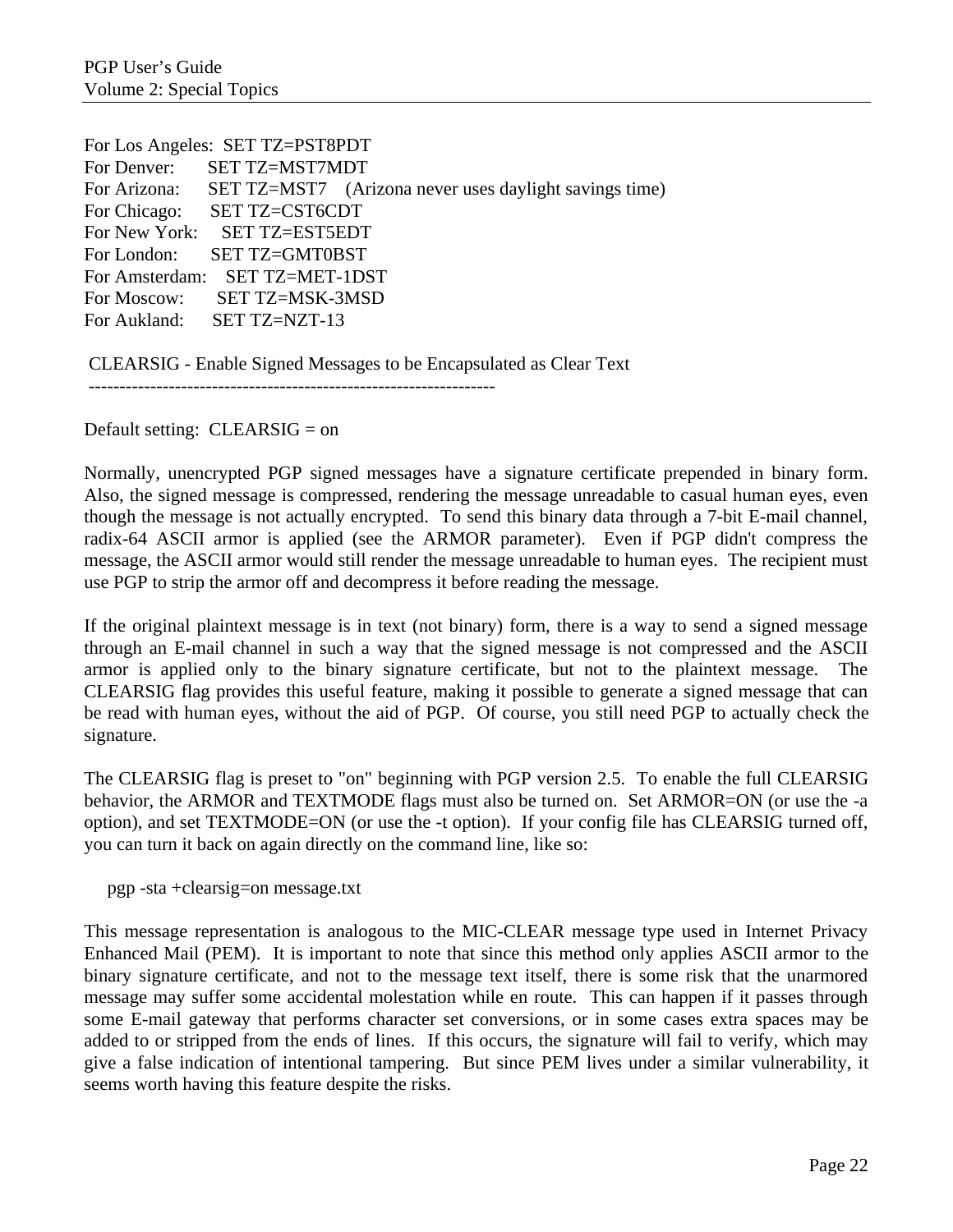Beginning with PGP version 2.2, trailing blanks are ignored on each line in calculating the signature for text in CLEARSIG mode.

 VERBOSE - Quiet, Normal, or Verbose Messages --------------------------------------------

Default setting:  $VERBOSE = 1$ 

VERBOSE may be set to 0, 1, or 2, depending on how much detail you want to see from PGP diagnostic messages. The settings are:

0 - Display messages only if there is a problem. Unix fans wanted this "quiet mode" setting.

1 - Normal default setting. Displays a reasonable amount of detail in diagnostic or advisory messages.

2 - Displays maximum information, usually to help diagnose problems in PGP. Not recommended for normal use. Besides, PGP doesn't have any problems, right?

INTERACTIVE - Ask for Confirmation for Key Adds

-----------------------------------------------

Default Setting: INTERACTIVE = off

Enabling this mode will mean that if you add a key file containing multiple keys to your key ring, PGP will ask for confirmation for each key before adding it to your key ring.

NOMANUAL - Let PGP Generate Keys Without the Manual

---------------------------------------------------

Default Setting: NOMANUAL = off

It is important that the freeware version of PGP not be distributed without the user documentation, which normally comes with it in the standard release package. This manual contains important information for using PGP, as well as important legal notices. But some people have distributed previous versions of PGP without the manual, causing a lot of problems for a lot of people who get it. To discourage the distribution of PGP without the required documentation, PGP has been changed to require the PGP User's Guide to be found somewhere on your computer (like in your PGP directory) before PGP will let you generate a key pair. However, some users like to use PGP on tiny palmtop computers with limited storage capacity, so they like to run PGP without the documentation present on their systems. To satisfy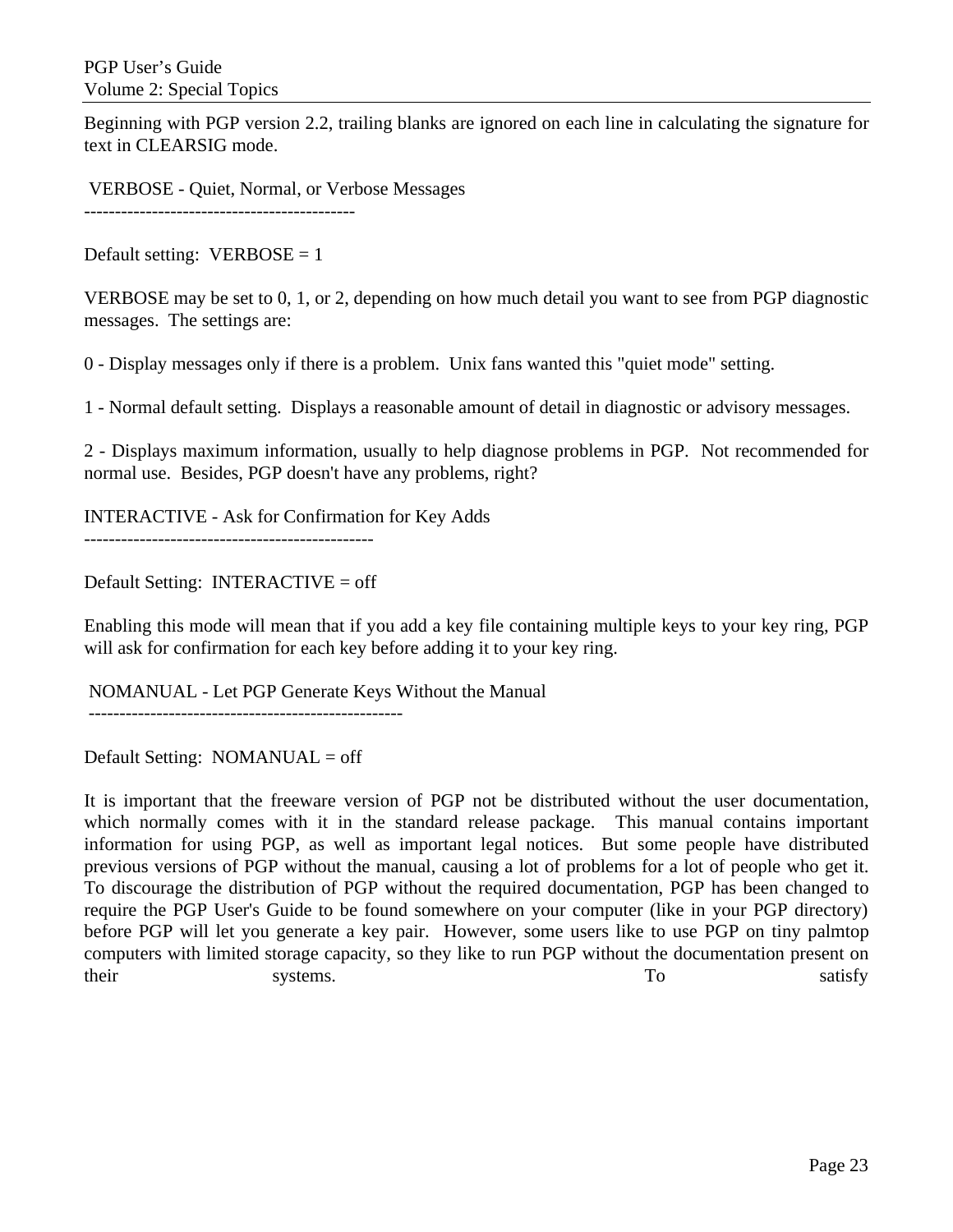these users, PGP can be made to relax its requirement that the manual be present, by enabling the NOMANUAL flag on the command line during key generation, like so:

pgp -kg +nomanual

The NOMANUAL flag can only be set on the command line, not in the config file. Since you must read this manual to learn how to do enable this override feature, I hope this will still be effective in discouraging the distribution of PGP without the manual.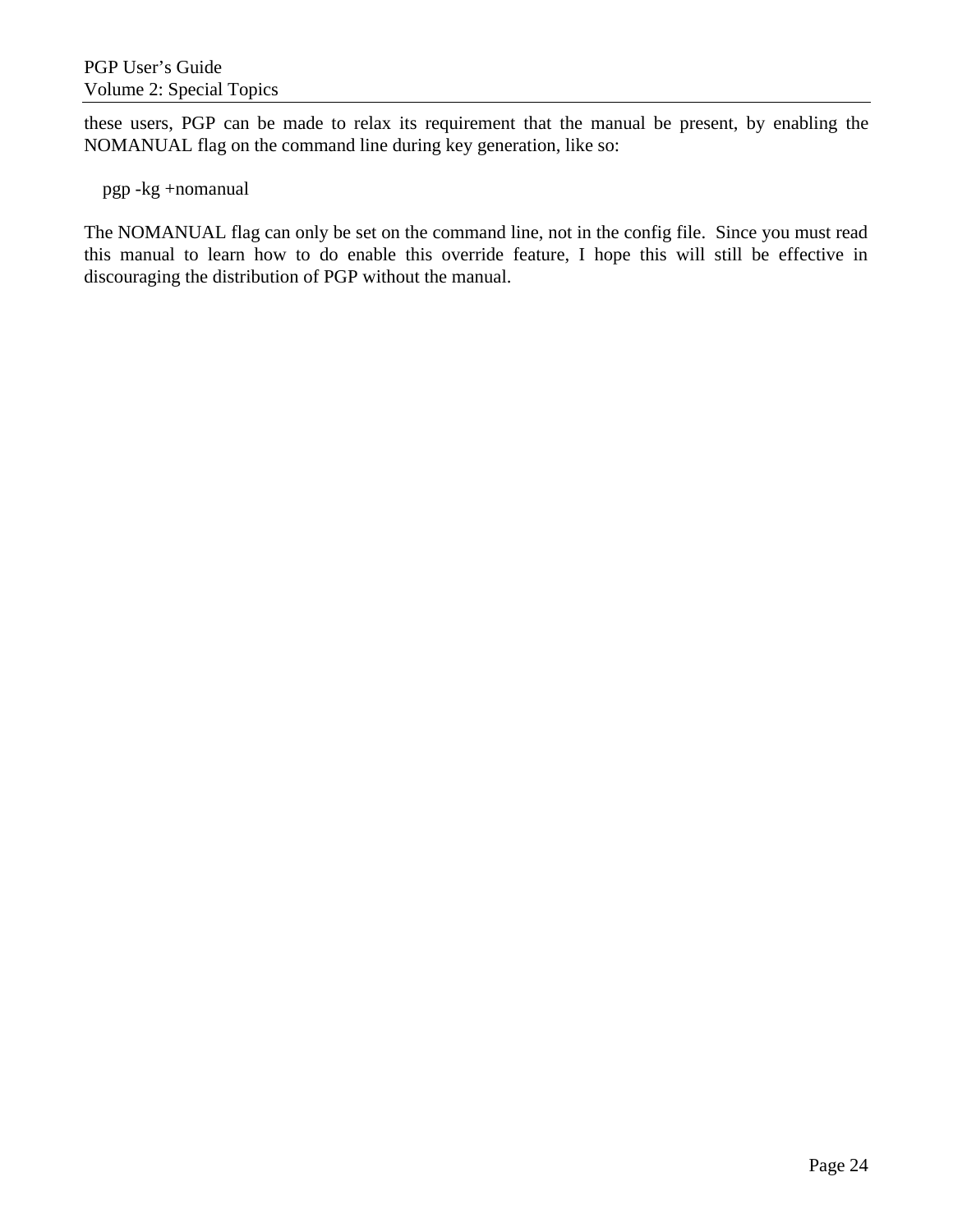A Peek Under the Hood =====================

Let's take a look at a few internal features of PGP.

Random Numbers

PGP uses a cryptographically strong pseudorandom number generator for creating temporary conventional session keys. The seed file for this is called "randseed.bin". It too can be kept in whatever directory is indicated by the PGPPATH environmental variable. If this random seed file does not exist, it is automatically created and seeded with truly random numbers derived from timing your keystroke latencies.

This generator reseeds the disk file each time it is used by mixing in new key material partially derived with the time of day and other truly random sources. It uses the conventional encryption algorithm as an engine for the random number generator. The seed file contains both random seed material and random key material to key the conventional encryption engine for the random generator.

This random seed file should be at least slightly protected from disclosure, to reduce the risk of an attacker deriving your next or previous session keys. The attacker would have a very hard time getting anything useful from capturing this random seed file, because the file is cryptographically laundered before and after each use. Nonetheless, it seems prudent to at least try to keep it from falling into the wrong hands.

If you feel uneasy about trusting any algorithmically derived random number source however strong, keep in mind that you already trust the strength of the same conventional cipher to protect your messages. If it's strong enough for that, then it should be strong enough to use as a source of random numbers for temporary session keys. Note that PGP still uses truly random numbers from physical sources (mainly keyboard timings) to generate long-term public/secret key pairs.

PGP's Conventional Encryption Algorithm

---------------------------------------

As described earlier, PGP "bootstraps" into a conventional single-key encryption algorithm by using a public key algorithm to encipher the conventional session key and then switching to fast conventional cryptography. So let's talk about this conventional encryption algorithm. It isn't the DES.

The Federal Data Encryption Standard (DES) used to be a good algorithm for most commercial applications. But the Government never did trust the DES to protect its own classified data, because the DES key length is only 56 bits, short enough for a brute force attack. Also, the full 16-round DES has been attacked with some success by Biham and Shamir using differential cryptanalysis, and by Matsui using linear cryptanalysis.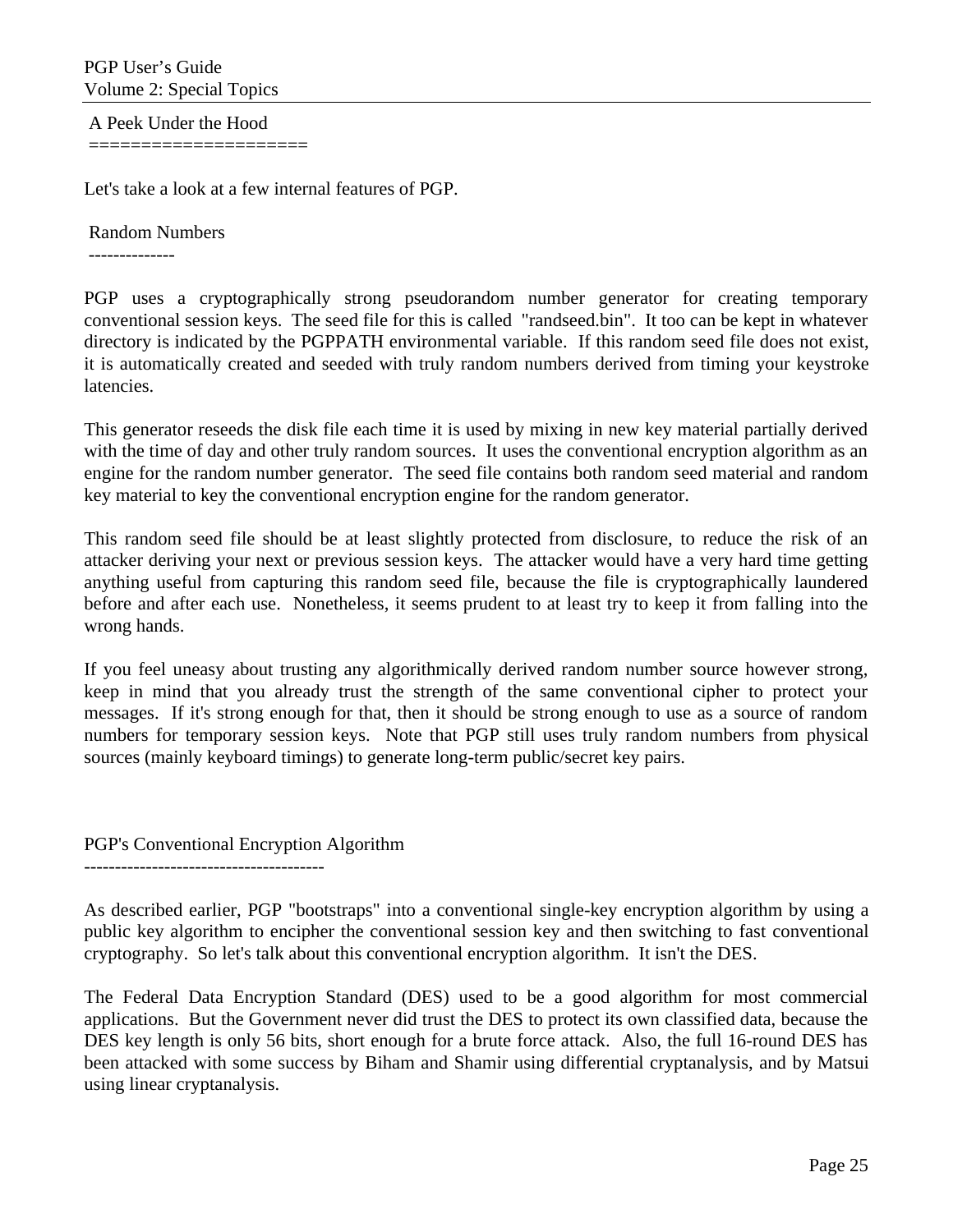The most devastating practical attack on the DES was described at the Crypto '93 conference, where Michael Wiener of Bell Northern Research presented a paper on how to crack the DES with a special machine. He has fully designed and tested a chip that guesses 50 million DES keys per second until it finds the right one. Although he has refrained from building the real chips so far, he can get these chips manufactured for \$10.50 each, and can build 57000 of them into a special machine for \$1 million that can try every DES key in 7 hours, averaging a solution in 3.5 hours. \$1 million can be hidden in the budget of many companies. For \$10 million, it takes 21 minutes to crack, and for \$100 million, just two minutes. With any major government's budget for examining DES traffic, it can be cracked in seconds. This means that straight 56-bit DES is now effectively dead for purposes of serious data security applications.

A possible successor to DES may be a variation known as "triple DES", which uses two DES keys to encrypt three times, achieving an effective key space of 112 bits. But this approach is three times slower than normal DES. A future version of PGP may support triple DES as an option.

PGP does not use the DES as its conventional single-key algorithm to encrypt messages. Instead, PGP uses a different conventional single-key block encryption algorithm, called IDEA(tm).

For the cryptographically curious, the IDEA cipher has a 64-bit block size for the plaintext and the ciphertext. It uses a key size of 128 bits. It is based on the design concept of "mixing operations from different algebraic groups". It runs much faster in software than the DES. Like the DES, it can be used in cipher feedback (CFB) and cipher block chaining (CBC) modes. PGP uses it in 64-bit CFB mode.

The IPES/IDEA block cipher was developed at ETH in Zurich by James L. Massey and Xuejia Lai, and published in 1990. This is not a "home-grown" algorithm. Its designers have a distinguished reputation in the cryptologic community. Early published papers on the algorithm called it IPES (Improved Proposed Encryption Standard), but they later changed the name to IDEA (International Data Encryption Algorithm). So far, IDEA has resisted attack much better than other ciphers such as FEAL, REDOC-II, LOKI, Snefru and Khafre. And recent evidence suggests that IDEA is more resistant than the DES to Biham & Shamir's highly successful differential cryptanalysis attack. Biham and Shamir have been examining the IDEA cipher for weaknesses, without success. Academic cryptanalyst groups in Belgium, England, and Germany are also attempting to attack it, as well as the military services from several European countries. As this new cipher continues to attract attack efforts from the most formidable quarters of the cryptanalytic world, confidence in IDEA is growing with the passage of time.

Every once in a while, I get a letter from someone who has just learned the awful truth that PGP does not use pure RSA to encrypt bulk data. They are concerned that the whole package is weakened if we use a hybrid public-key and conventional scheme just to speed things up. After all, a chain is only as strong as its weakest link. They demand an explanation for this apparent "compromise" in the strength of PGP. This may be because they have been caught up in the public's reverence and awe for the strength and mystique of RSA, mistakenly believing that RSA is intrinsically stronger than any conventional cipher. Well, it's not.

People who work in factoring research say that the workload to exhaust all the possible 128-bit keys in the IDEA cipher would equal the factoring workload to crack a 3100-bit RSA key, which is quite a bit bigger than the 1024-bit RSA key size that most people use for high security applications. Given this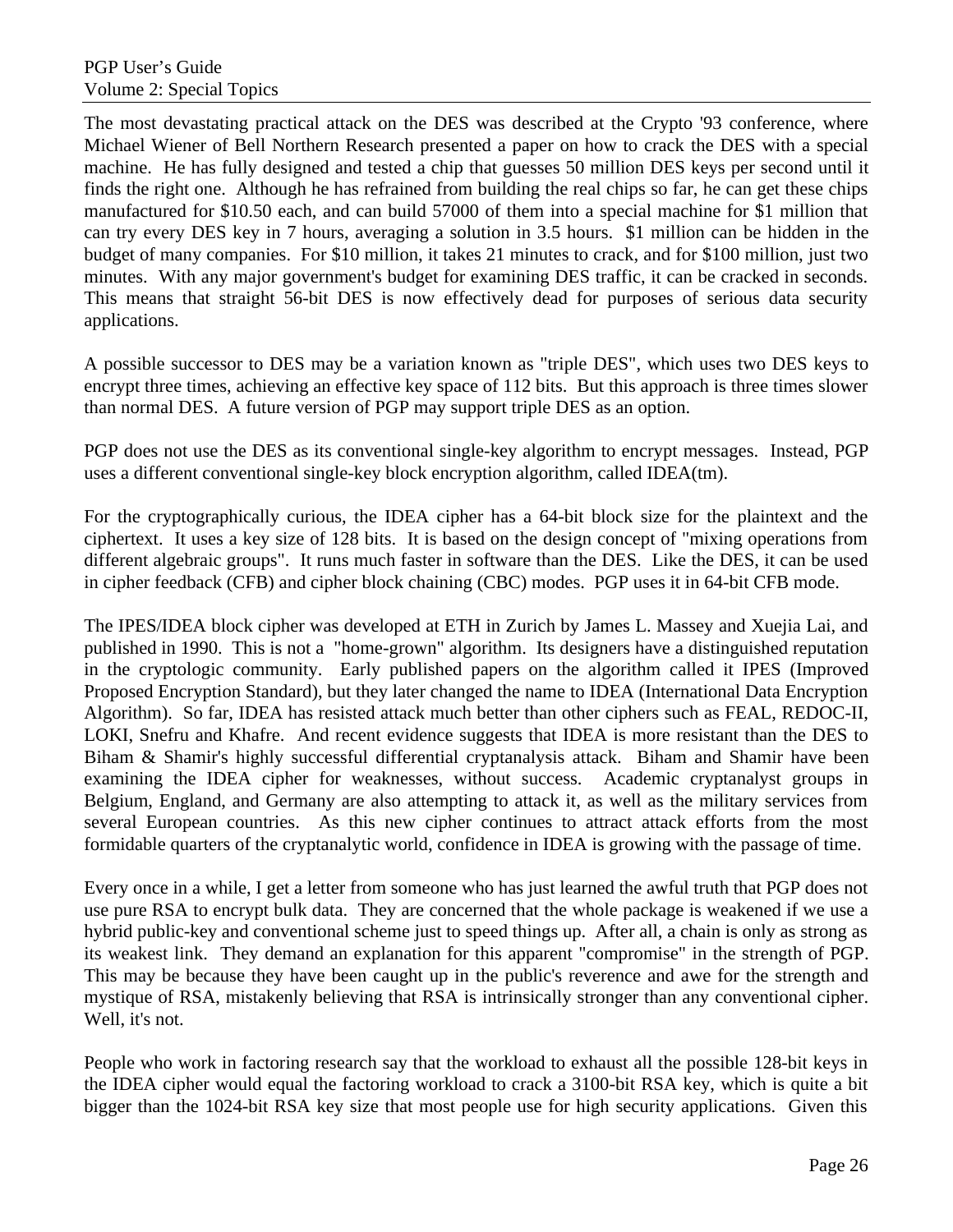range of key sizes, and assuming there are no hidden weaknesses in the conventional cipher, the weak link in this hybrid approach is in the public key algorithm, not the conventional cipher.

It is not ergonomically practical to use pure RSA with large keys to encrypt and decrypt long messages. A 1024-bit RSA key would decrypt messages about 4000 times slower than the IDEA cipher. Absolutely no one does it that way in the real world. Many people less experienced in cryptography do not realize that the attraction of public key cryptography is not because it is intrinsically stronger than a conventional cipher-- its appeal is because it helps you manage keys more conveniently.

Not only is RSA too slow to use on bulk data, but it even has certain weaknesses that can be exploited in some special cases of particular kinds of messages that are fed to the RSA cipher. These special cases can be avoided by using the hybrid approach of using RSA to encrypt random session keys for a conventional cipher. So the bottom line is this: Using pure RSA on bulk data is the wrong approach, period. It's too slow, it's not stronger, and may even be weaker. If you find a software application that uses pure RSA on bulk data, it probably means the implementor does not understand these issues.

Data Compression

----------------

PGP normally compresses the plaintext before encrypting it. It's too late to compress it after it has been encrypted; encrypted data is incompressible. Data compression saves modem transmission time and disk space and more importantly strengthens cryptographic security. Most cryptanalysis techniques exploit redundancies found in the plaintext to crack the cipher. Data compression reduces this redundancy in the plaintext, thereby greatly enhancing resistance to cryptanalysis. It takes extra time to compress the plaintext, but from a security point of view it seems worth it, at least in my cautious opinion.

Files that are too short to compress or just don't compress well are not compressed by PGP.

If you prefer, you can use PKZIP to compress the plaintext before encrypting it. PKZIP is a widelyavailable and effective MSDOS shareware compression utility from PKWare, Inc. Or you can use ZIP, a PKZIP-compatible freeware compression utility on Unix and other systems, available from Jean-Loup Gailly. There is some advantage in using PKZIP or ZIP in certain cases, because unlike PGP's built-in compression algorithm, PKZIP and ZIP have the nice feature of compressing multiple files into a single compressed file, which is reconstituted again into separate files when decompressed. PGP will not try to compress a plaintext file that has already been compressed. After decrypting, the recipient can decompress the plaintext with PKUNZIP. If the decrypted plaintext is a PKZIP compressed file, PGP automatically recognizes this and advises the recipient that the decrypted plaintext appears to be a PKZIP file.

For the technically curious readers, the current version of PGP uses the freeware ZIP compression routines written by Jean-loup Gailly, Mark Adler, and Richard B. Wales. This ZIP software uses functionally-equivalent compression algorithms as those used by PKWare's new PKZIP 2.0. This ZIP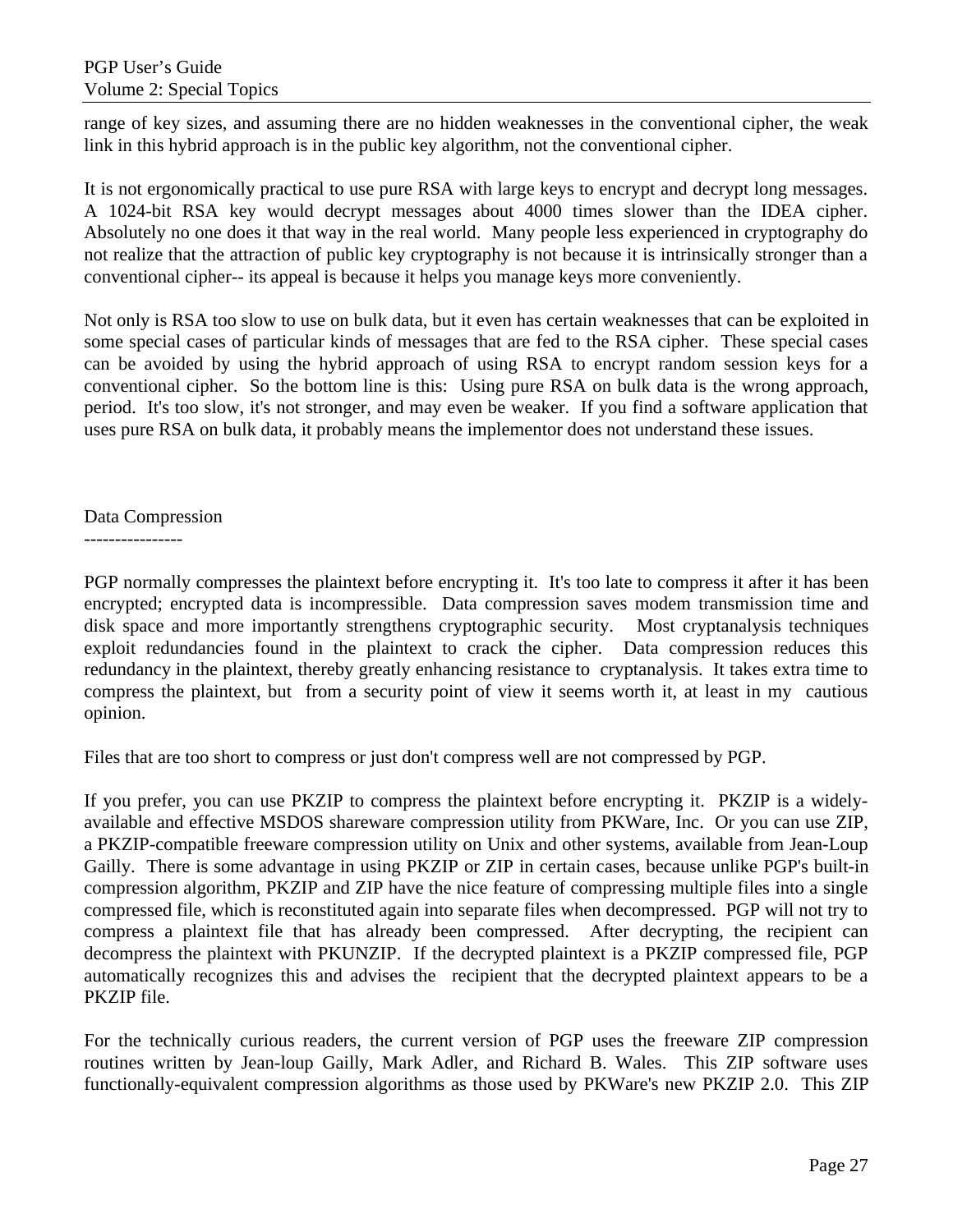compression software was selected for PGP mainly because of its free portable C source code availability, and because it has a really good compression ratio, and because it's fast.

Peter Gutmann has also written a nice compression utility called HPACK, available for free from many Internet FTP sites. It encrypts the compressed archives, using PGP data formats and key rings. He wanted me to mention that here.

Message Digests and Digital Signatures --------------------------------------

To create a digital signature, PGP encrypts with your secret key. But PGP doesn't actually encrypt your entire message with your secret key-- that would take too long. Instead, PGP encrypts a "message digest".

The message digest is a compact (128 bit) "distillate" of your message, similar in concept to a checksum. You can also think of it as a "fingerprint" of the message. The message digest "represents" your message, such that if the message were altered in any way, a different message digest would be computed from it. This makes it possible to detect any changes made to the message by a forger. A message digest is computed using a cryptographically strong one-way hash function of the message. It would be computationally infeasible for an attacker to devise a substitute message that would produce an identical message digest. In that respect, a message digest is much better than a checksum, because it is easy to devise a different message that would produce the same checksum. But like a checksum, you can't derive the original message from its message digest.

A message digest alone is not enough to authenticate a message. The message digest algorithm is publicly known, and does not require knowledge of any secret keys to calculate. If all we did was attach a message digest to a message, then a forger could alter a message and simply attach a new message digest calculated from the new altered message. To provide real authentication, the sender has to encrypt (sign) the message digest with his secret key.

A message digest is calculated from the message by the sender. The sender's secret key is used to encrypt the message digest and an electronic timestamp, forming a digital signature, or signature certificate. The sender sends the digital signature along with the message. The receiver receives the message and the digital signature, and recovers the original message digest from the digital signature by decrypting it with the sender's public key. The receiver computes a new message digest from the message, and checks to see if it matches the one recovered from the digital signature. If it matches, then that proves the message was not altered, and it came from the sender who owns the public key used to check the signature.

A potential forger would have to either produce an altered message that produces an identical message digest (which is infeasible), or he would have to create a new digital signature from a different message digest (also infeasible, without knowing the true sender's secret key).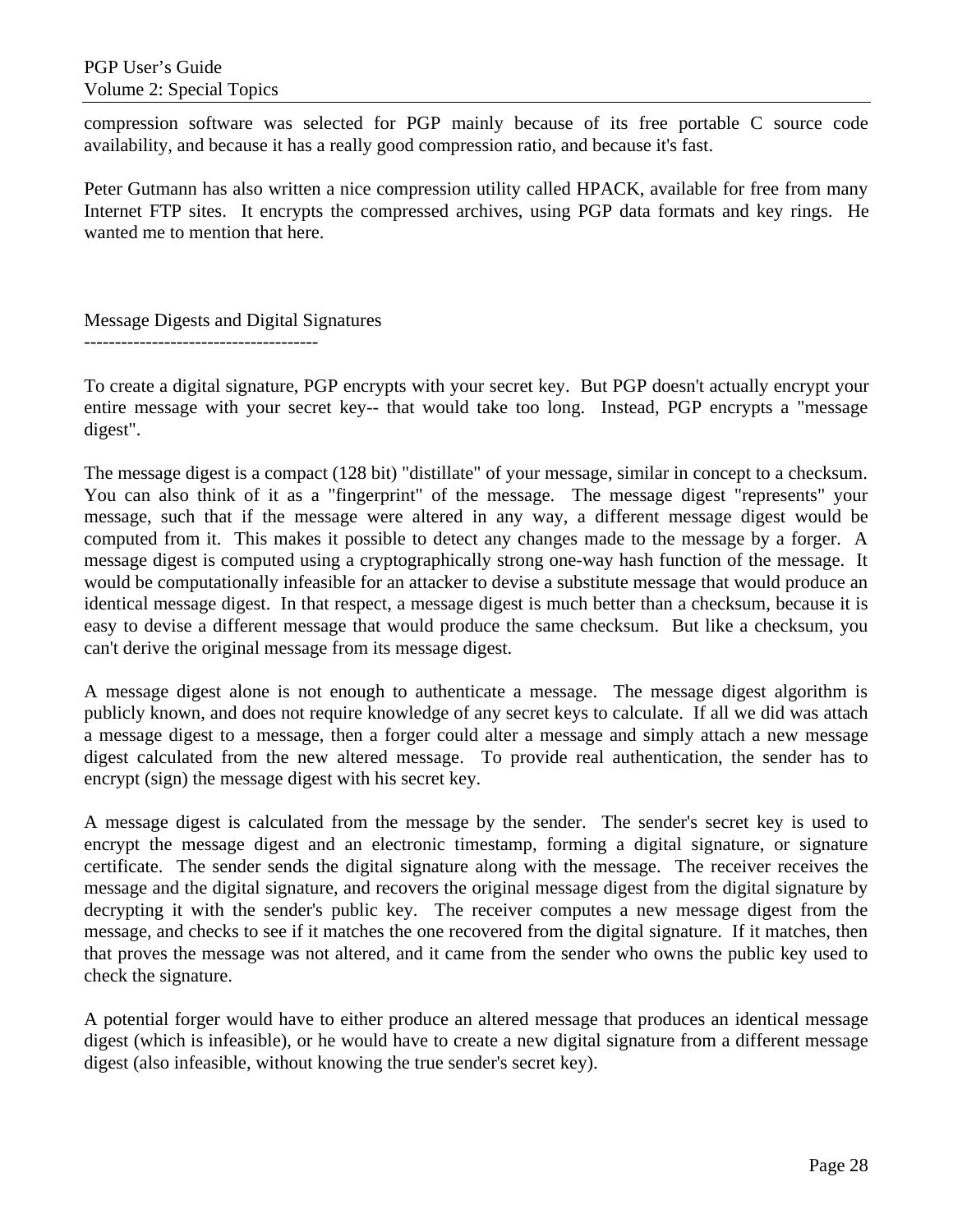Digital signatures prove who sent the message, and that the message was not altered either by error or design. It also provides non-repudiation, which means the sender cannot easily disavow his signature on the message.

Using message digests to form digital signatures has other advantages besides being faster than directly signing the entire actual message with the secret key. Using message digests allows signatures to be of a standard small fixed size, regardless of the size of the actual message. It also allows the software to check the message integrity automatically, in a manner similar to using checksums. And it allows signatures to be stored separately from messages, perhaps even in a public archive, without revealing sensitive information about the actual messages, because no one can derive any message content from a message digest.

The message digest algorithm used here is the MD5 Message Digest Algorithm, placed in the public domain by RSA Data Security, Inc. MD5's designer, Ronald Rivest, writes this about MD5:

"It is conjectured that the difficulty of coming up with two messages having the same message digest is on the order of 2^64 operations, and that the difficulty of coming up with any message having a given message digest is on the order of 2^128 operations. The MD5 algorithm has been carefully scrutinized for weaknesses. It is, however, a relatively new algorithm and further security analysis is of course justified, as is the case with any new proposal of this sort. The level of security provided by MD5 should be sufficient for implementing very high security hybrid digital signature schemes based on MD5 and the RSA public-key cryptosystem."

Compatibility with Previous Versions of PGP

===========================================

PGP version 2.6 can read anything produced by versions 2.3, 2.3a, 2.4, or 2.5. However, because of a negotiated agreement between MIT and RSA Data Security, PGP 2.6 will change its behavior slightly on 1 September 1994, triggered by a built-in software timer. On that date, version 2.6 will start producing a new and slightly different data format for messages, signatures and keys. PGP 2.6 will still be able to read and process messages, signatures, and keys produced under the old format, but it will generate the new format. This incompatible change is intended to discourage people from continuing to use the older (2.3a and earlier) versions of PGP, which Public Key Partners contends infringes its RSA patent (see the section on Legal Issues). PGP 2.4, distributed by Viacrypt (see the section Where to Get a Commercial Version of PGP) avoids infringement through Viacrypt's license arrangement with Public Key Partners. PGP 2.5 and 2.6 avoid infringement by using the RSAREF(TM) Cryptographic Toolkit, under license from RSA Data Security, Inc.

Outside the United States, the RSA patent is not in force, so PGP users there are free to use implementations of PGP that do not rely on RSAREF and its restrictions. Hopefully, implementors of PGP versions outside the US will also switch to the new format, whose detailed description is available from MIT. If everyone upgrades before 1 September 1994, no one will experience any discontinuity in interoperability.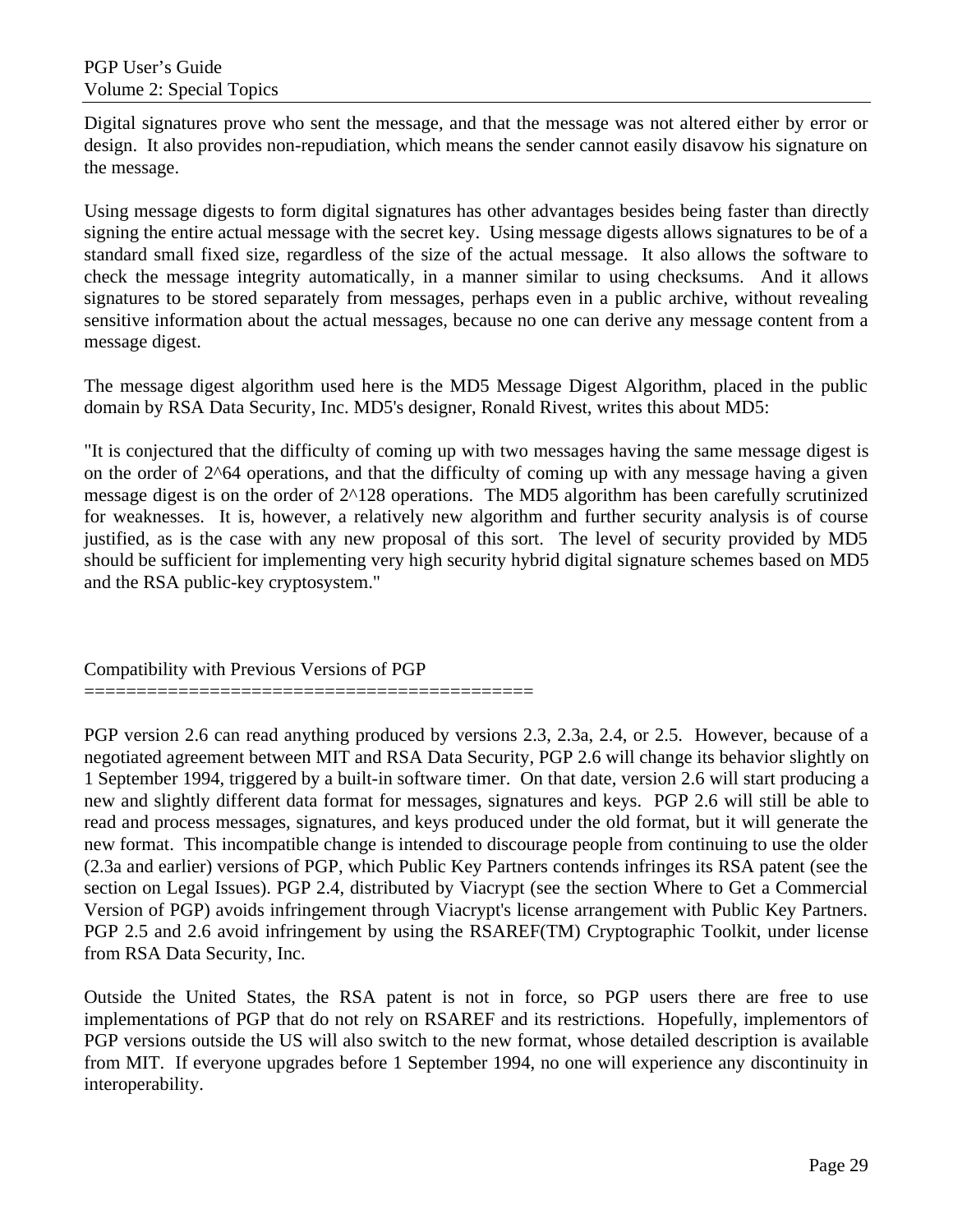This format change beginning with 2.6 is similar to the process that naturally happens when new features are added, causing older versions of PGP to be unable to read stuff from the newer PGP, while the newer version can still read the old stuff. The only difference is that this is a "legal upgrade", instead of a technical one. It's a worthwhile change, if it can achieve peace in our time.

According to ViaCrypt, which sells a commercial version of PGP, ViaCrypt PGP will evolve to maintain interoperability with new freeware versions of PGP.

There is a another change that effects interoperability with earlier versions of PGP. Unfortunately, due to data format limitations imposed by RSAREF, PGP 2.5 and 2.6 cannot interpret any messages or signatures made with PGP version 2.2 or earlier. Since we had no choice but to use the new data formats, because of the legal requirement to switch to RSAREF, we can't do anything about this problem.

Beginning with version 2.4 (which was ViaCrypt's first version) through at least 2.6, PGP does not allow you to generate RSA keys bigger than 1024 bits. The upper limit was always intended to be 1024 bits. But because of a bug in earlier versions of PGP, it was possible to generate keys larger than 1024 bits. These larger keys caused interoperability problems between different older versions of PGP that used different arithmetic algorithms with different native word sizes. On some platforms, PGP choked on the larger keys. In addition to these older key size problems, the 1024-bit limit is now enforced by RSAREF. A 1024-bit key is very likely to be well out of reach of attacks by major governments.

In general, there is compatibility from version 2.0 upwards through 2.4. Because new features are added, older versions may not always be able to handle some files created with newer versions. Because of massive changes to all the algorithms and data structures, PGP version 2.0 (and later) is not even slightly compatible with PGP version 1.0, which no one uses anymore anyway.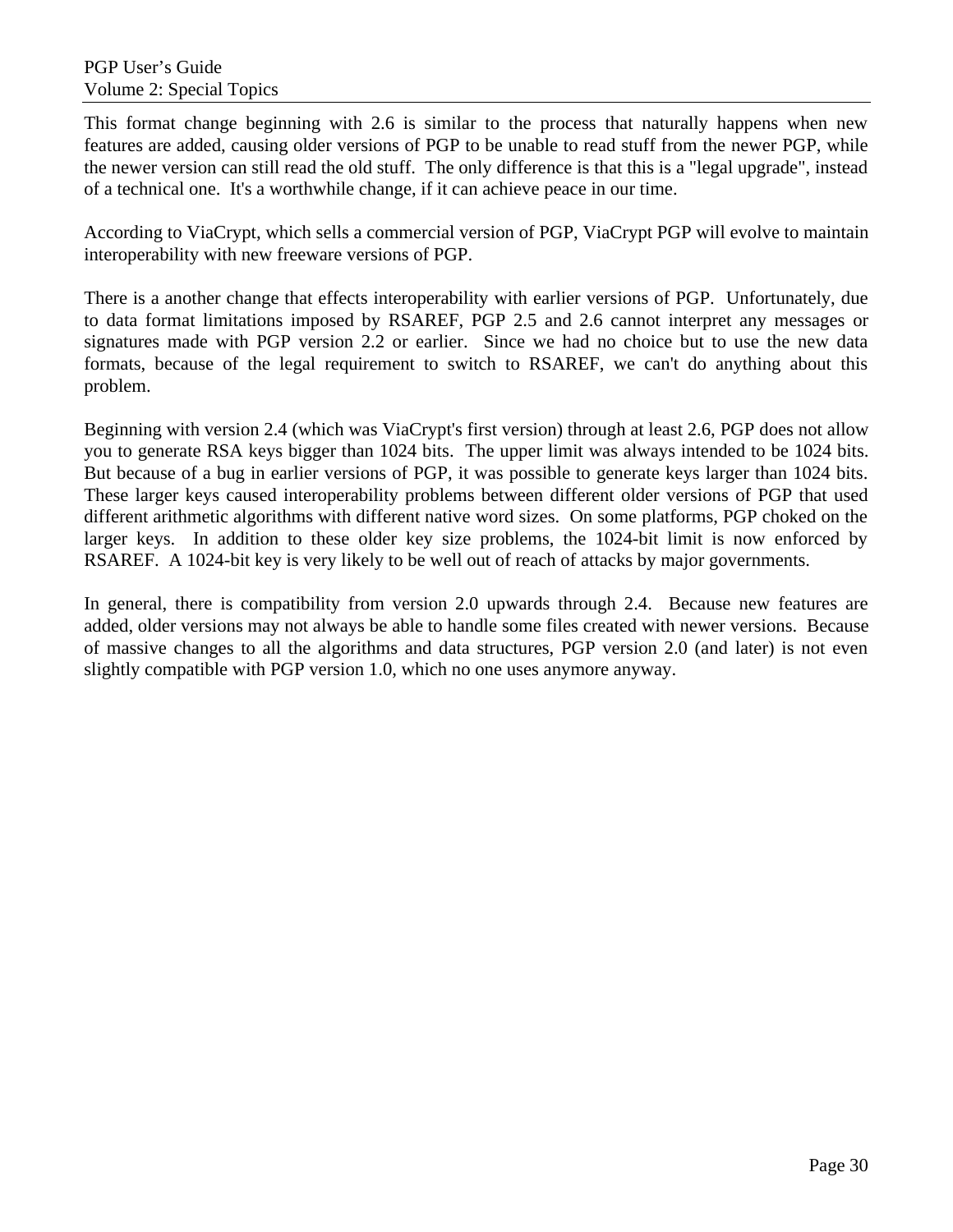### Vulnerabilities

===============

No data security system is impenetrable. PGP can be circumvented in a variety of ways. In any data security system, you have to ask yourself if the information you are trying to protect is more valuable to your attacker than the cost of the attack. This should lead you to protecting yourself from the cheapest attacks, while not worrying about the more expensive attacks.

Some of the discussion that follows may seem unduly paranoid, but such an attitude is appropriate for a reasonable discussion of vulnerability issues.

Compromised Pass Phrase and Secret Key -

-------------------------------------

Probably the simplest attack is if you leave your pass phrase for your secret key written down somewhere. If someone gets it and also gets your secret key file, they can read your messages and make signatures in your name.

Don't use obvious passwords that can be easily guessed, such as the names of your kids or spouse. If you make your pass phrase a single word, it can be easily guessed by having a computer try all the words in the dictionary until it finds your password. That's why a pass phrase is so much better than a password. A more sophisticated attacker may have his computer scan a book of famous quotations to find your pass phrase. An easy to remember but hard to guess pass phrase can be easily constructed by some creatively nonsensical sayings or very obscure literary quotes.

For further details, see the section "How to Protect Secret Keys from Disclosure" in the Essential Topics volume of the PGP User's Guide.

Public Key Tampering

--------------------

A major vulnerability exists if public keys are tampered with. This may be the most crucially important vulnerability of a public key cryptosystem, in part because most novices don't immediately recognize it. The importance of this vulnerability, and appropriate hygienic countermeasures, are detailed in the section "How to Protect Public Keys from Tampering" in the Essential Topics volume.

To summarize: When you use someone's public key, make certain it has not been tampered with. A new public key from someone else should be trusted only if you got it directly from its owner, or if it has been signed by someone you trust. Make sure no one else can tamper with your own public key ring. Maintain physical control of both your public key ring and your secret key ring, preferably on your own personal computer rather than on a remote timesharing system. Keep a backup copy of both key rings.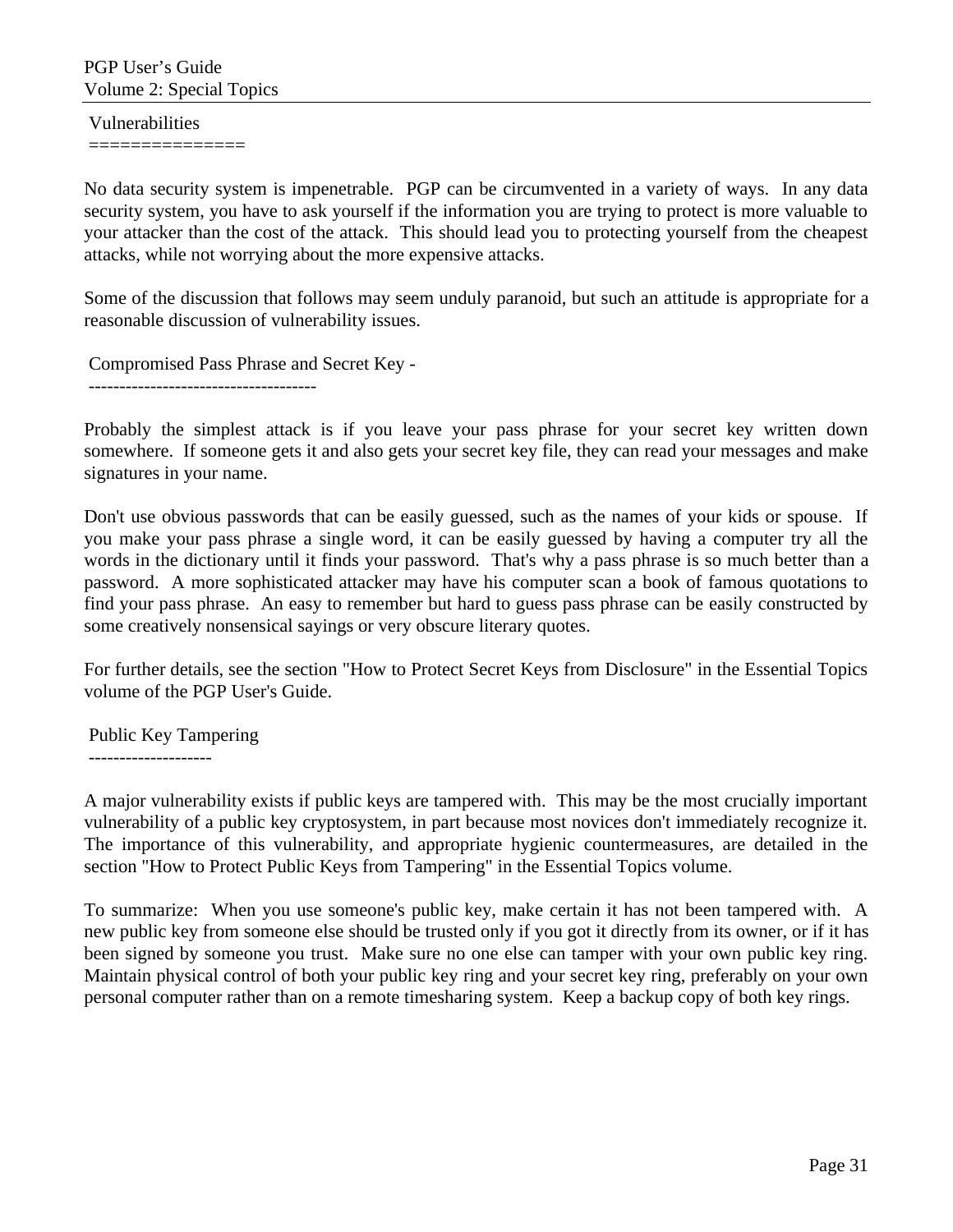### "Not Quite Deleted" Files

-------------------------

Another potential security problem is caused by how most operating systems delete files. When you encrypt a file and then delete the original plaintext file, the operating system doesn't actually physically erase the data. It merely marks those disk blocks as deleted, allowing the space to be reused later. It's sort of like discarding sensitive paper documents in the paper recycling bin instead of the paper shredder. The disk blocks still contain the original sensitive data you wanted to erase, and will probably eventually be overwritten by new data at some point in the future. If an attacker reads these deleted disk blocks soon after they have been deallocated, he could recover your plaintext.

In fact this could even happen accidentally, if for some reason something went wrong with the disk and some files were accidentally deleted or corrupted. A disk recovery program may be run to recover the damaged files, but this often means some previously deleted files are resurrected along with everything else. Your confidential files that you thought were gone forever could then reappear and be inspected by whomever is attempting to recover your damaged disk. Even while you are creating the original message with a word processor or text editor, the editor may be creating multiple temporary copies of your text on the disk, just because of its internal workings. These temporary copies of your text are deleted by the word processor when it's done, but these sensitive fragments are still on your disk somewhere.

Let me tell you a true horror story. I had a friend, married with young children, who once had a brief and not very serious affair. She wrote a letter to her lover on her word processor, and deleted the letter after she sent it. Later, after the affair was over, the floppy disk got damaged somehow and she had to recover it because it contained other important documents. She asked her husband to salvage the disk, which seemed perfectly safe because she knew she had deleted the incriminating letter. Her husband ran a commercial disk recovery software package to salvage the files. It recovered the files alright, including the deleted letter. He read it, which set off a tragic chain of events.

The only way to prevent the plaintext from reappearing is to somehow cause the deleted plaintext files to be overwritten. Unless you know for sure that all the deleted disk blocks will soon be reused, you must take positive steps to overwrite the plaintext file, and also any fragments of it on the disk left by your word processor. You can overwrite the original plaintext file after encryption by using the PGP -w (wipe) option. You can take care of any fragments of the plaintext left on the disk by using any of the disk utilities available that can overwrite all of the unused blocks on a disk. For example, the Norton Utilities for MSDOS can do this.

Even if you overwrite the plaintext data on the disk, it may still be possible for a resourceful and determined attacker to recover the data. Faint magnetic traces of the original data remain on the disk after it has been overwritten. Special sophisticated disk recovery hardware can sometimes be used to recover the data.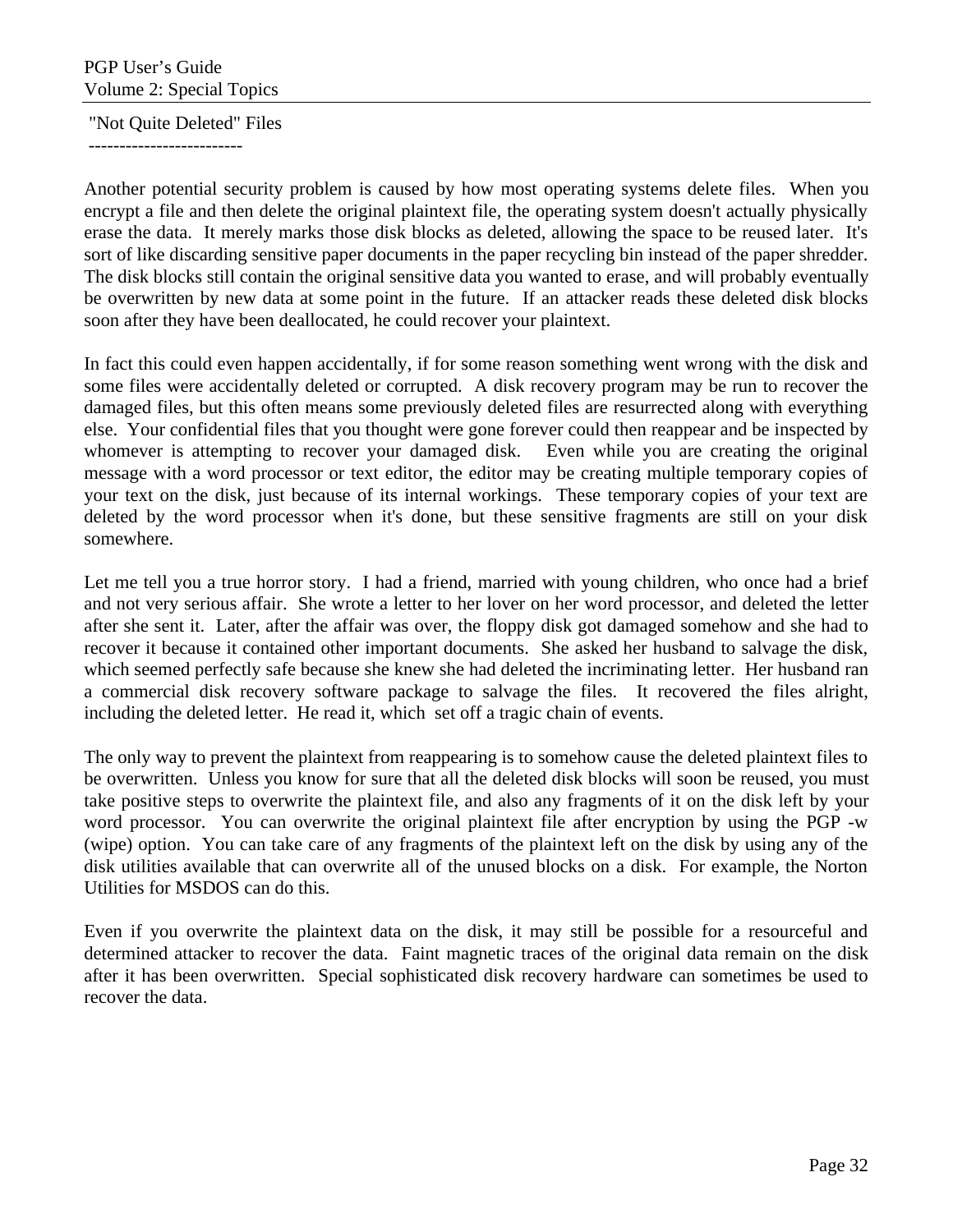#### Viruses and Trojan Horses

-------------------------

Another attack could involve a specially-tailored hostile computer virus or worm that might infect PGP or your operating system. This hypothetical virus could be designed to capture your pass phrase or secret key or deciphered messages, and covertly write the captured information to a file or send it through a network to the virus's owner. Or it might alter PGP's behavior so that signatures are not properly checked. This attack is cheaper than cryptanalytic attacks.

Defending against this falls under the category of defending against viral infection generally. There are some moderately capable anti-viral products commercially available, and there are hygienic procedures to follow that can greatly reduce the chances of viral infection. A complete treatment of anti-viral and anti-worm countermeasures is beyond the scope of this document. PGP has no defenses against viruses, and assumes your own personal computer is a trustworthy execution environment. If such a virus or worm actually appeared, hopefully word would soon get around warning everyone.

Another similar attack involves someone creating a clever imitation of PGP that behaves like PGP in most respects, but doesn't work the way it's supposed to. For example, it might be deliberately crippled to not check signatures properly, allowing bogus key certificates to be accepted. This "Trojan horse" version of PGP is not hard for an attacker to create, because PGP source code is widely available, so anyone could modify the source code and produce a lobotomized zombie imitation PGP that looks real but does the bidding of its diabolical master. This Trojan horse version of PGP could then be widely circulated, claiming to be from me. How insidious.

You should make an effort to get your copy of PGP from a reliable source, whatever that means. Or perhaps from more than one independent source, and compare them with a file comparison utility.

There are other ways to check PGP for tampering, using digital signatures. If someone you trust signs the executable version of PGP, vouching for the fact that it has not been infected or tampered with, you can be reasonably sure that you have a good copy. You could use an earlier trusted version of PGP to check the signature on a later suspect version of PGP. But this will not help at all if your operating system is infected, nor will it detect if your original copy of PGP.EXE has been maliciously altered in such a way as to compromise its own ability to check signatures. This test also assumes that you have a good trusted copy of the public key that you use to check the signature on the PGP executable.

# Physical Security Breach

------------------------

A physical security breach may allow someone to physically acquire your plaintext files or printed messages. A determined opponent might accomplish this through burglary, trash-picking, unreasonable search and seizure, or bribery, blackmail or infiltration of your staff. Some of these attacks may be especially feasible against grassroots political organizations that depend on a largely volunteer staff. It has been widely reported in the press that the FBI's COINTELPRO program used burglary, infiltration, and illegal bugging against antiwar and civil rights groups. And look what happened at the Watergate Hotel.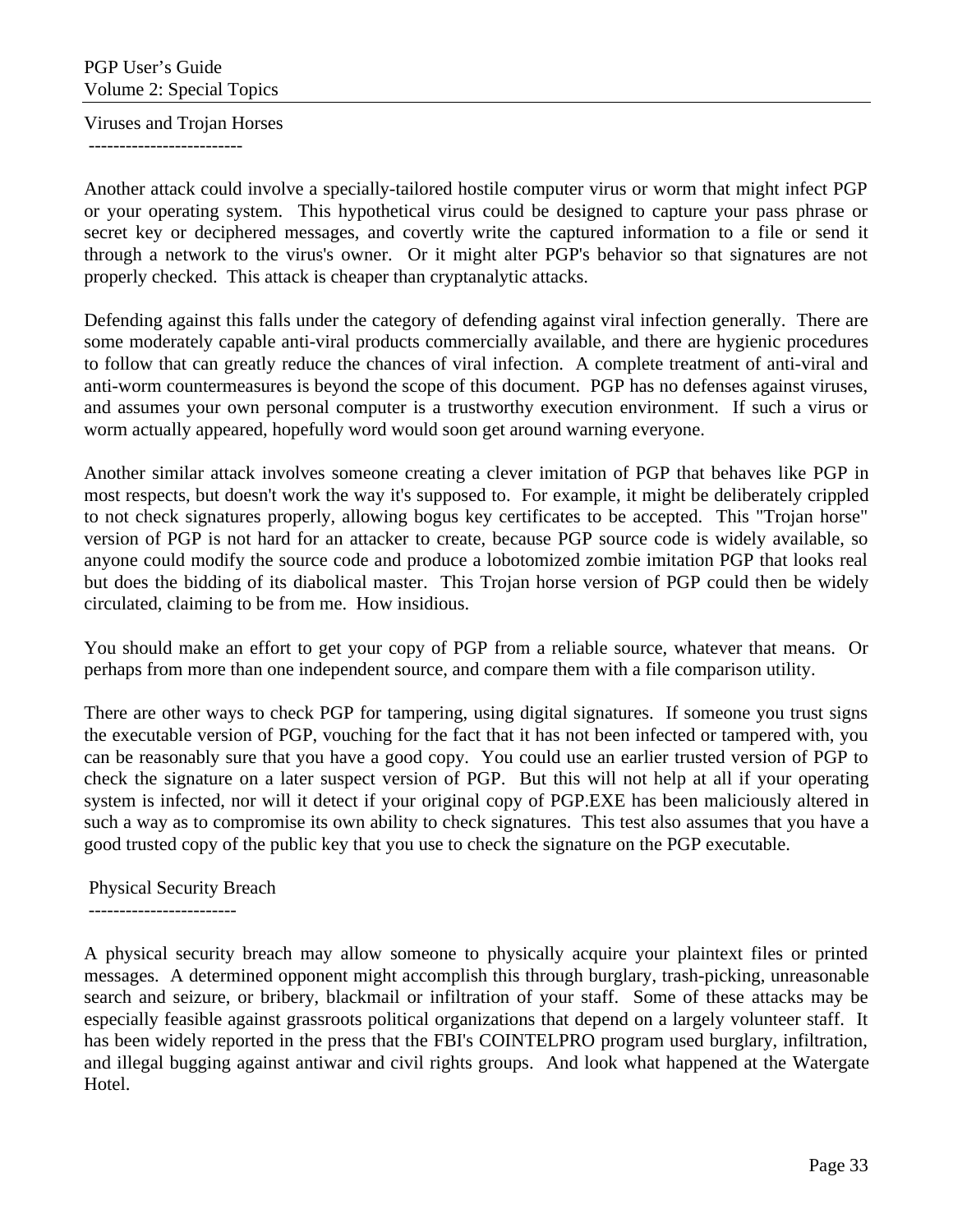Don't be lulled into a false sense of security just because you have a cryptographic tool. Cryptographic techniques protect data only while it's encrypted-- direct physical security violations can still compromise plaintext data or written or spoken information.

This kind of attack is cheaper than cryptanalytic attacks on PGP.

Tempest Attacks

---------------

Another kind of attack that has been used by well-equipped opponents involves the remote detection of the electromagnetic signals from your computer. This expensive and somewhat labor-intensive attack is probably still cheaper than direct cryptanalytic attacks. An appropriately instrumented van can park near your office and remotely pick up all of your keystrokes and messages displayed on your computer video screen. This would compromise all of your passwords, messages, etc. This attack can be thwarted by properly shielding all of your computer equipment and network cabling so that it does not emit these signals. This shielding technology is known as "Tempest", and is used by some Government agencies and defense contractors. There are hardware vendors who supply Tempest shielding commercially, although it may be subject to some kind of Government licensing. Now why do you suppose the Government would restrict access to Tempest shielding?

Protecting Against Bogus Timestamps

-----------------------------------

A somewhat obscure vulnerability of PGP involves dishonest users creating bogus timestamps on their own public key certificates and signatures. You can skip over this section if you are a casual user and aren't deeply into obscure public key protocols.

There's nothing to stop a dishonest user from altering the date and time setting of his own system's clock, and generating his own public key certificates and signatures that appear to have been created at a different time. He can make it appear that he signed something earlier or later than he actually did, or that his public/secret key pair was created earlier or later. This may have some legal or financial benefit to him, for example by creating some kind of loophole that might allow him to repudiate a signature.

A remedy for this could involve some trustworthy Certifying Authority or notary that would create notarized signatures with a trustworthy timestamp. This might not necessarily require a centralized authority. Perhaps any trusted introducer or disinterested party could serve this function, the same way real notary publics do now. A public key certificate could be signed by the notary, and the trusted timestamp in the notary's signature would have some legal significance. The notary could enter the signed certificate into a special certificate log controlled by the notary. Anyone can read this log.

The notary could also sign other people's signatures, creating a signature certificate of a signature certificate. This would serve as a witness to the signature the same way real notaries do now with paper. Again, the notary could enter the detached signature certificate (without the actual whole document that was signed) into a log controlled by the notary. The notary's signature would have a trusted timestamp, which might have greater credibility than the timestamp in the original signature. A signature becomes "legal" if it is signed and logged by the notary.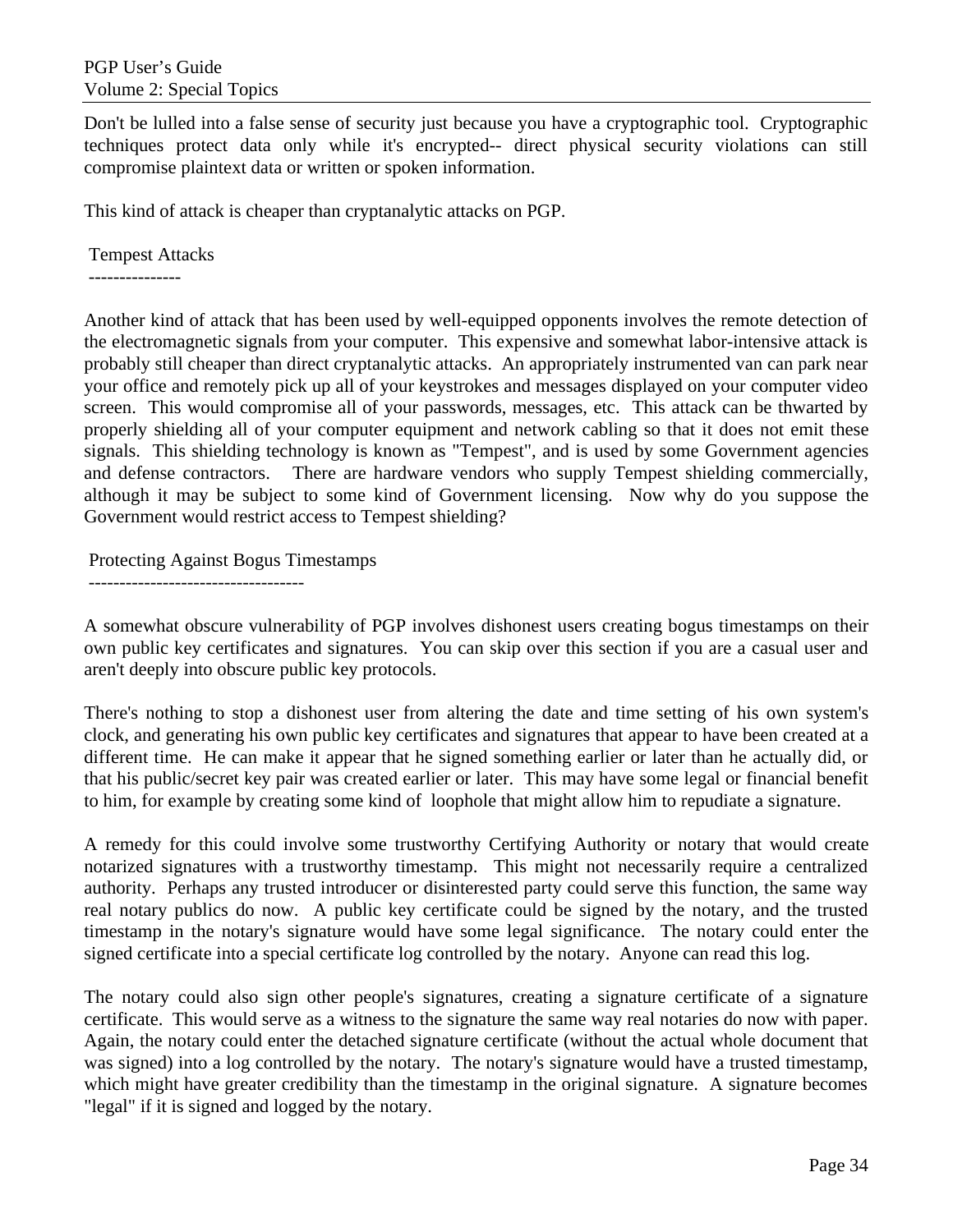This problem of certifying signatures with notaries and trusted timestamps warrants further discussion. This can of worms will not be fully covered here now. There is a good treatment of this topic in Denning's 1983 article in IEEE Computer (see references). There is much more detail to be worked out in these various certifying schemes. This will develop further as PGP usage increases and other public key products develop their own certifying schemes.

## Exposure on Multi-user Systems

------------------------------

PGP was originally designed for a single-user MSDOS machine under your direct physical control. I run PGP at home on my own PC, and unless someone breaks into my house or monitors my electromagnetic emissions, they probably can't see my plaintext files or secret keys.

But now PGP also runs on multi-user systems such as Unix and VAX/VMS. On multi-user systems, there are much greater risks of your plaintext or keys or passwords being exposed. The Unix system administrator or a clever intruder can read your plaintext files, or perhaps even use special software to covertly monitor your keystrokes or read what's on your screen. On a Unix system, any other user can read your environment information remotely by simply using the Unix "ps" command. Similar problems exist for MSDOS machines connected on a local area network. The actual security risk is dependent on your particular situation. Some multi-user systems may be safe because all the users are trusted, or because they have system security measures that are safe enough to withstand the attacks available to the intruders, or because there just aren't any sufficiently interested intruders. Some Unix systems are safe because they are only used by one user-- there are even some notebook computers running Unix. It would be unreasonable to simply exclude PGP from running on all Unix systems.

PGP is not designed to protect your data while it is in plaintext form on a compromised system. Nor can it prevent an intruder from using sophisticated measures to read your secret key while it is being used. You will just have to recognize these risks on multi-user systems, and adjust your expectations and behavior accordingly. Perhaps your situation is such that you should consider running PGP only on an isolated single-user system under your direct physical control. That's what I do, and that's what I recommend.

# Traffic Analysis

----------------

Even if the attacker cannot read the contents of your encrypted messages, he may be able to infer at least some useful information by observing where the messages come from and where they are going, the size of the messages, and the time of day the messages are sent. This is analogous to the attacker looking at your long distance phone bill to see who you called and when and for how long, even though the actual content of your calls is unknown to the attacker. This is called traffic analysis. PGP alone does not protect against traffic analysis. Solving this problem would require specialized communication protocols designed to reduce exposure to traffic analysis in your communication environment, possibly with some cryptographic assistance.

# Cryptanalysis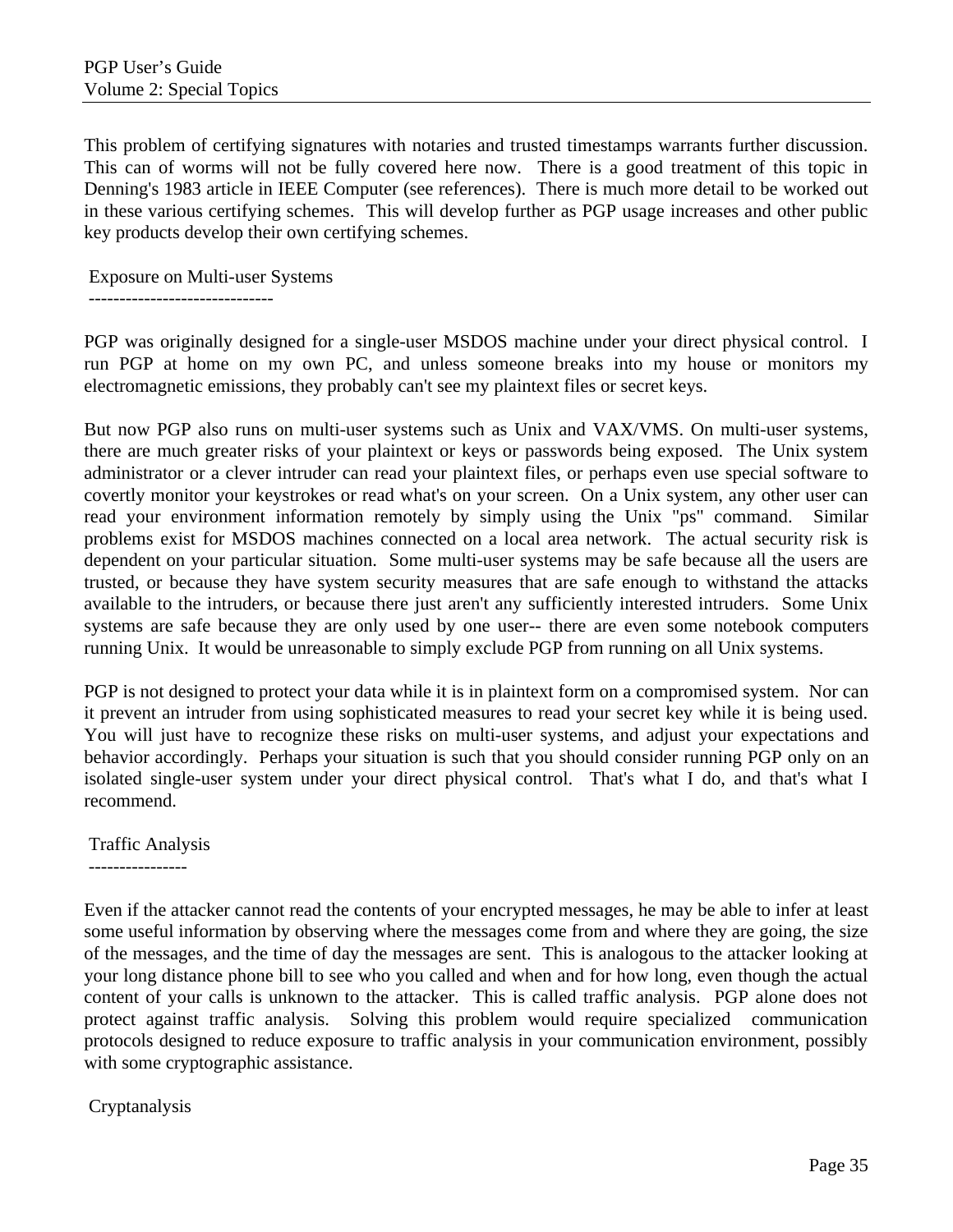-------------

An expensive and formidable cryptanalytic attack could possibly be mounted by someone with vast supercomputer resources, such as a Government intelligence agency. They might crack your RSA key by using some new secret factoring breakthrough. Perhaps so, but it is noteworthy that the US Government trusts the RSA algorithm enough in some cases to use it to protect its own nuclear weapons, according to Ron Rivest. And civilian academia has been intensively attacking it without success since 1978.

Perhaps the Government has some classified methods of cracking the IDEA(tm) conventional encryption algorithm used in PGP. This is every cryptographer's worst nightmare. There can be no absolute security guarantees in practical cryptographic implementations.

Still, some optimism seems justified. The IDEA algorithm's designers are among the best cryptographers in Europe. It has had extensive security analysis and peer review from some of the best cryptanalysts in the unclassified world. It appears to have some design advantages over the DES in withstanding differential cryptanalysis, which has been used to crack the DES.

Besides, even if this algorithm has some subtle unknown weaknesses, PGP compresses the plaintext before encryption, which should greatly reduce those weaknesses. The computational workload to crack it is likely to be much more expensive than the value of the message.

If your situation justifies worrying about very formidable attacks of this caliber, then perhaps you should contact a data security consultant for some customized data security approaches tailored to your special needs. Boulder Software Engineering, whose address and phone are given at the end of this document, can provide such services.

 In summary, without good cryptographic protection of your data communications, it may have been practically effortless and perhaps even routine for an opponent to intercept your messages, especially those sent through a modem or E-mail system. If you use PGP and follow reasonable precautions, the attacker will have to expend far more effort and expense to violate your privacy.

If you protect yourself against the simplest attacks, and you feel confident that your privacy is not going to be violated by a determined and highly resourceful attacker, then you'll probably be safe using PGP. PGP gives you Pretty Good Privacy.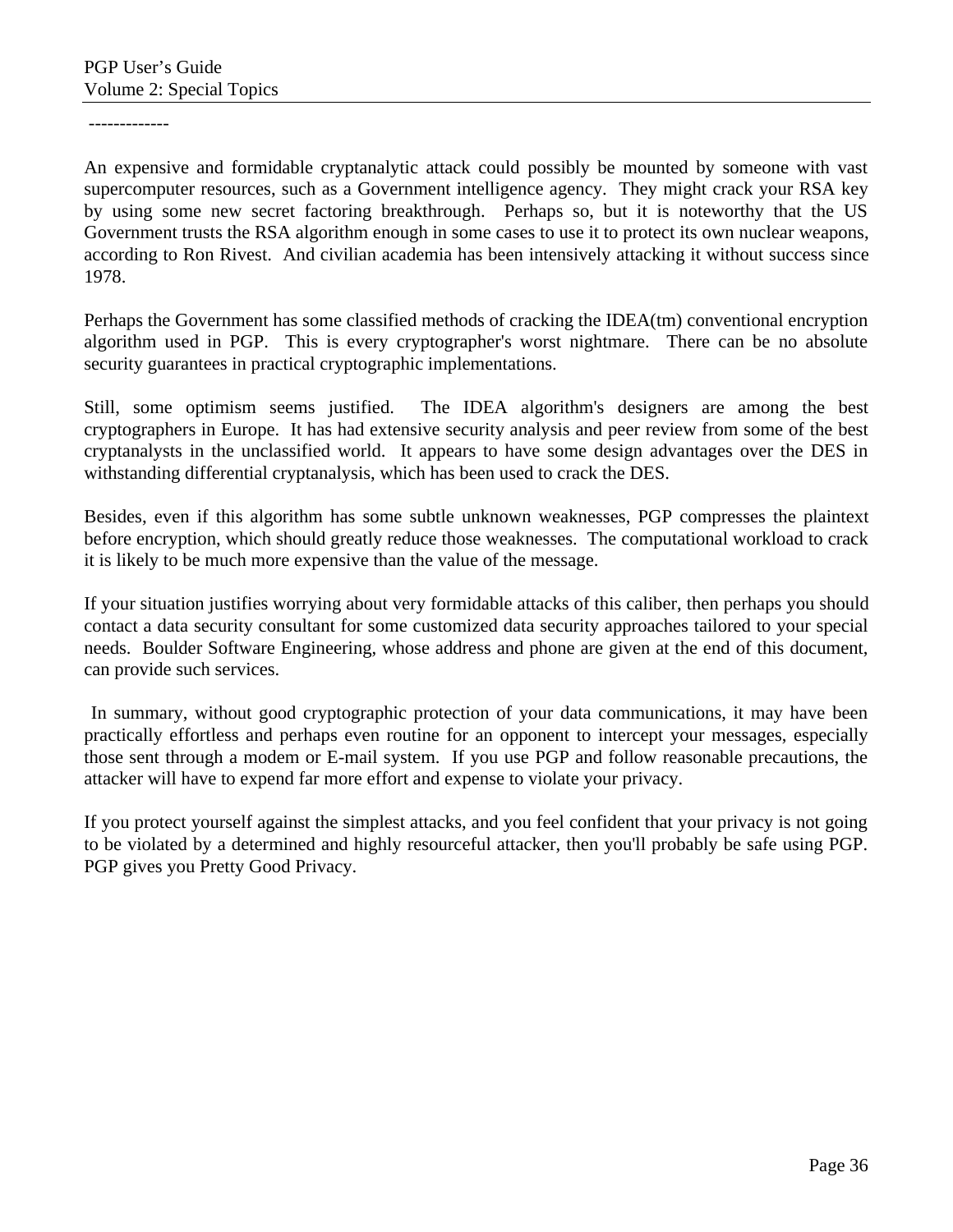## PGP User's Guide Volume 2: Special Topics

 Legal Issues ============

Trademarks, Copyrights, and Warranties

--------------------------------------

"Pretty Good Privacy", "Phil's Pretty Good Software", and the "Pretty Good" label for computer software and hardware products are all trademarks of Philip Zimmermann and Phil's Pretty Good Software. PGP is (c) Copyright Philip R. Zimmermann, 1990-1994. All rights reserved. Philip Zimmermann also holds the copyright for the PGP User's Manual, as well as any foreign language translations of the manual or the software, and all derivative works. All rights reserved.

MIT may have a copyright on the particular software distribution package that they distribute from the MIT FTP site. This copyright on the "compilation" of the distribution package in no way implies that MIT has a copyright on PGP itself, or its user documentation.

The author assumes no liability for damages resulting from the use of this software, even if the damage results from defects in this software, and makes no representations concerning the merchantability of this software or its suitability for any specific purpose. It is provided "as is" without express or implied warranty of any kind. Because certain actions may delete files or render them unrecoverable, the author assumes no responsibility for the loss or modification of any data.

Patent Rights on the Algorithms

-------------------------------

The RSA public key cryptosystem was developed at MIT, which holds a patent on it (U.S. patent #4,405,829, issued 20 Sep 1983). A company in California called Public Key Partners (PKP) holds the exclusive commercial license to sell and sub-license the RSA public key cryptosystem. MIT distributes a freeware version of PGP under the terms of the RSAREF license from RSA Data Security, Inc. (RSADSI).

Non-US users of earlier versions of PGP should note that the RSA patent does not apply outside the US, and at least at the time of this writing, the author is not aware of any RSA patent in any other country. Federal agencies may use the RSA algorithm, because the Government paid for the development of RSA with grants from the National Science Foundation and the Navy. But despite the fact of Government users having free access to the RSA algorithm, Government use of PGP has additional restrictions imposed by the agreement I have with ViaCrypt, as explained later.

I wrote my PGP software from scratch, with my own independently developed implementation of the RSA algorithm. Before publishing PGP, I got a formal written legal opinion from a patent attorney with extensive experience in software patents. I'm convinced that publishing PGP the way I did does not violate patent law.

Not only did PKP acquire the exclusive patent rights for the RSA cryptosystem, but they also acquired the exclusive rights to three other patents covering other public key schemes invented by others at Stanford University, also developed with federal funding. This essentially gives one company a legal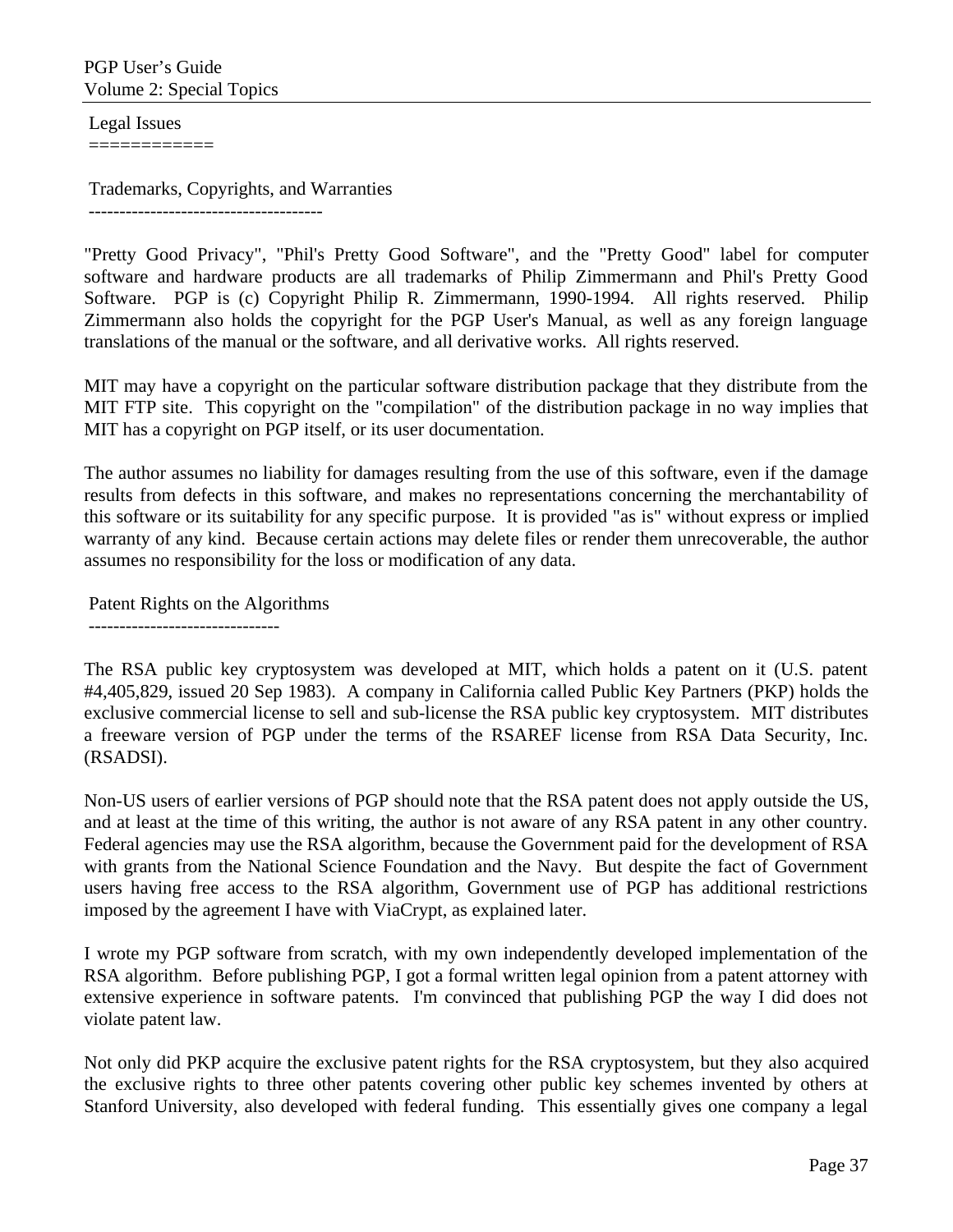lock in the USA on nearly all practical public key cryptosystems. They even appear to be claiming patent rights on the very concept of public key cryptography, regardless of what clever new original algorithms are independently invented by others. I find such a comprehensive monopoly troubling, because I think public key cryptography is destined to become a crucial technology in the protection of our civil liberties and privacy in our increasingly connected society. At the very least, it places these vital tools at risk by affording to the Government a single pressure point of influence.

Beginning with PGP version 2.5 (distributed by MIT, the holders of the original RSA patent), the freeware version of PGP uses the RSAREF subroutine library to perform its RSA calculations, under the RSAREF license, which allows noncommercial use in the USA. RSAREF is a subroutine package from RSA Data Security Inc, that implements the RSA algorithm. The RSAREF subroutines are used instead of PGP's original subroutines to implement the RSA functions in PGP. See the RSAREF license for terms and conditions of use of RSAREF applications.

PGP 2.5 was released by MIT for a brief test period in May, 1994 before releasing 2.6. Although 2.5 was released under the 16 March, 1994 RSAREF license, which is a perpetual license, it would be better for users in the United States to upgrade to version 2.6 to facilitate the demise of PGP 2.3a and earlier versions. Also, PGP 2.5 has bugs that are corrected in 2.6, and 2.5 will not read the new data format after September 1, 1994. (See the section on Compatibility with Previous Versions of PGP.)

The PGP 2.0 release was a joint effort of an international team of software engineers, implementing enhancements to the original PGP with design guidance from me. It was released by Branko Lankester in The Netherlands and Peter Gutmann in New Zealand, out of reach of US patent law. Although released only in Europe and New Zealand, it spontaneously spread to the USA without help from me or the PGP development team.

The IDEA(tm) conventional block cipher used by PGP is covered by a patent in Europe, held by ETH and a Swiss company called Ascom-Tech AG. The US Patent number is US005214703, and the European patent number is EP 0 482 154 B1. IDEA(tm) is a trademark of Ascom-Tech AG. There is no license fee required for noncommercial use of IDEA. Commercial users of IDEA may obtain licensing details from Dieter Profos, Ascom Tech AG, Teleservices Section, Postfach 151, 4502 Solothurn, Switzerland, Tel +41 65 242885, Fax +41 65 235761.

Ascom-Tech AG has granted permission for the freeware version PGP to use the IDEA cipher in noncommercial uses, everywhere. In the US and Canada, all commercial or Government users must obtain a licensed version from ViaCrypt, who has a license from Ascom-Tech for the IDEA cipher. Ascom-Tech has recently been changing its policies regarding the use of IDEA in PGP for commercial use outside the US, and that policy still seems to be in flux.

The ZIP compression routines in PGP come from freeware source code, with the author's permission. I'm not aware of any patents on the compression algorithms used in the ZIP routines, but you're welcome to check into that question yourself.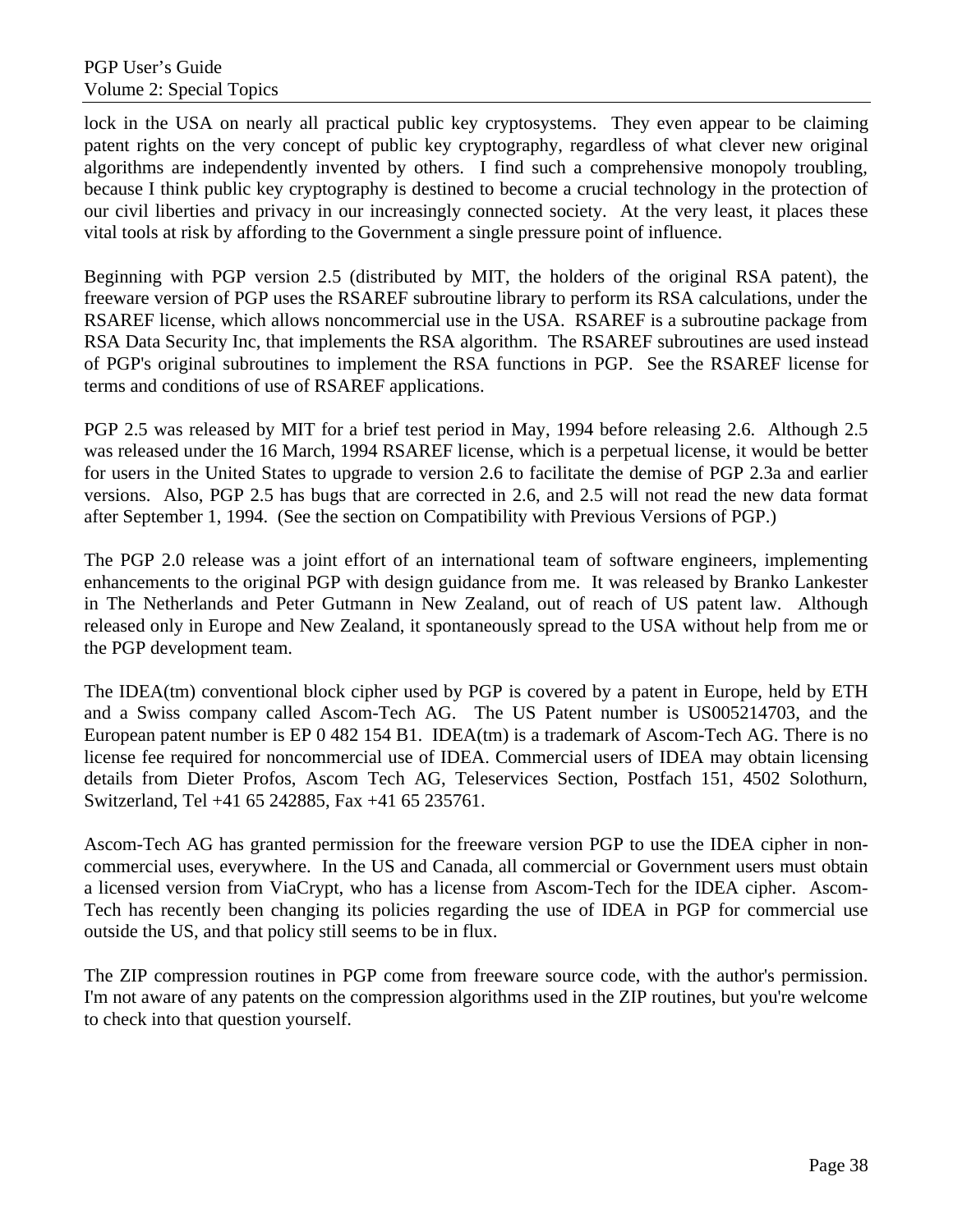#### Licensing and Distribution

--------------------------

In the USA, PGP 2.6 is available from the Massachusetts Institute of Technology, under the terms of the RSAREF license. I have no objection to anyone freely using or distributing the freeware version of PGP, without payment of fees to me, as long as it is for personal non-commercial use. For commercial use, contact ViaCrypt in Phoenix, Arizona (phone 602-944-0773). You must keep the copyright, patent, and trademark notices on PGP and keep all the documentation with it.

NOTE: Regardless of the complexities and partially overlapping restrictions from all the other terms and conditions imposed by the various patent and copyright licenses (RSA, RSAREF, and IDEA) from various third parties, an additional overriding restriction on PGP usage is imposed by my own agreement with ViaCrypt: The freeware version of PGP is only for personal, noncommercial use -- all other users in the USA and Canada must obtain a fully licensed version of PGP from ViaCrypt.

I had to make an agreement with ViaCrypt in the summer of 1993 to license the exclusive commercial rights to PGP, so that there would be a legally safe way for corporations to use PGP without risk of a patent infringement lawsuit from PKP. For PGP to succeed in the long term as a viable industry standard, the legal stigma associated with the RSA patent rights had to be resolved. ViaCrypt had already obtained a patent license from PKP to make, use, and sell products that practice the RSA patents. ViaCrypt offered a way out of the patent quagmire for PGP to penetrate the corporate environment. They could sell a fully-licensed version of PGP, but only if I licensed it to them under these terms. So we entered into an agreement to do that, opening the door for PGP's future in the commercial sector, which was necessary for PGP's long-term political future.

PGP is not shareware, it's freeware. Published as a community service. Giving PGP away for free will encourage far more people to use it, which hopefully will have a greater social impact. This could lead to widespread awareness and use of the RSA public key cryptosystem.

Feel free to disseminate the complete PGP release package as widely as possible, but be careful not to violate U.S. export controls if you live in the USA. Give it to all your friends. If you have access to any electronic Bulletin Boards Systems, please upload the complete PGP executable object release package to as many BBS's as possible. The freeware version of PGP is available in source code form, and you may disseminate the source release package too, if you've got it. NOTE: Under no circumstances should PGP be distributed without the PGP documentation, including this PGP User's Guide and the RSAREF license agreement.

The PGP version 2.6 executable object release package for MSDOS contains the PGP executable software, documentation, RSAREF license, sample key rings including my own public key, and signatures for the software and this manual, all in one PKZIP compressed file called pgp26.zip. The PGP source release package for MSDOS contains all the C source files in one PKZIP compressed file called pgp26src.zip. The filename for the release package is derived from the version number of the release.

The primary release site for PGP is the Massachusetts Institute of Technology, at their FTP site "netdist.mit.edu", in their /pub/PGP directory. You may obtain free copies or updates to PGP from this site,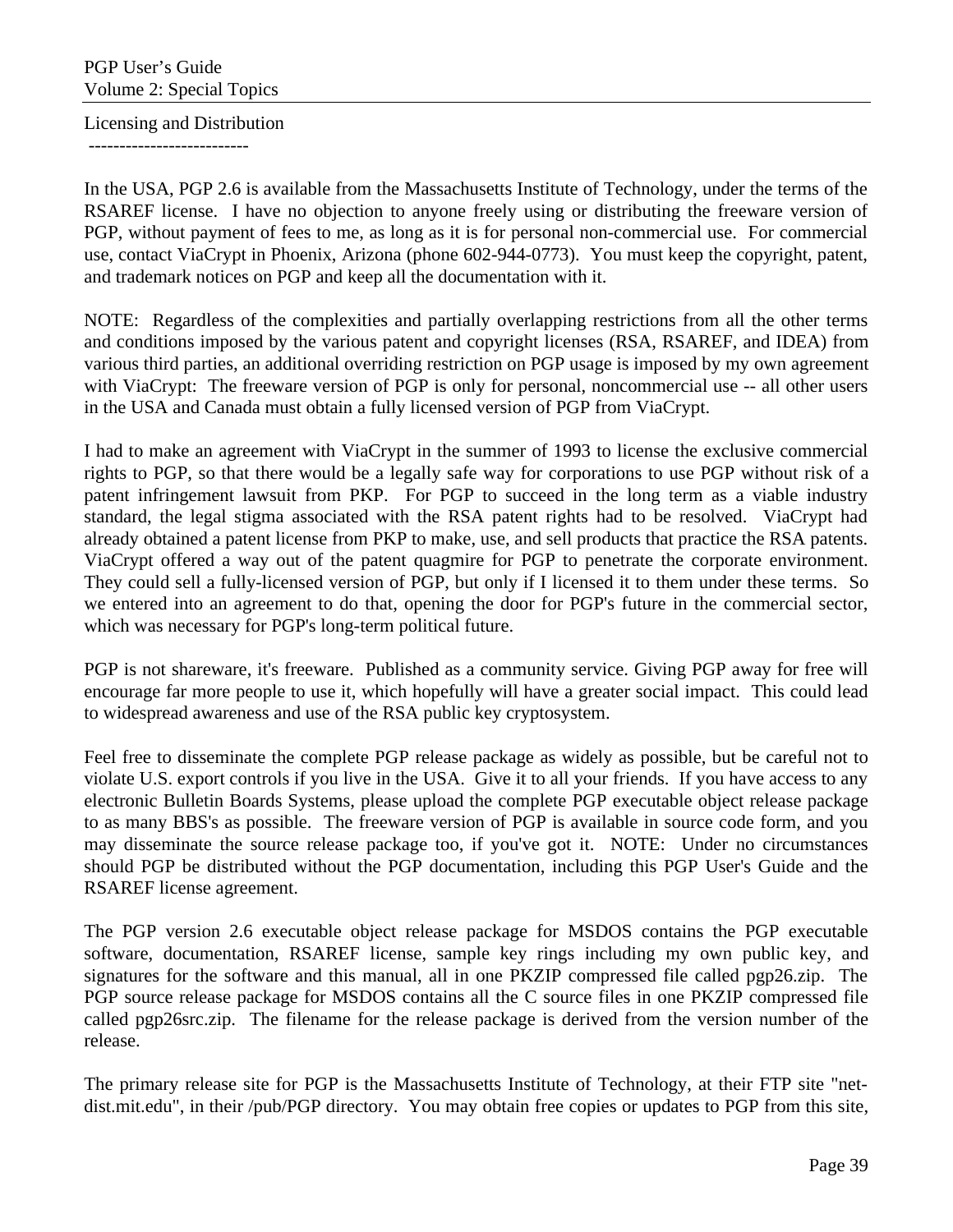or any other Internet FTP site or BBS that PGP has spread to. Don't ask me for a copy directly from me, especially if you live outside the US or Canada.

After all this work I have to admit I wouldn't mind getting some fan mail for PGP, to gauge its popularity. Let me know what you think about it and how many of your friends use it. Bug reports and suggestions for enhancing PGP are welcome, too. Perhaps a future PGP release will reflect your suggestions.

This project has not been funded and the project has nearly eaten me alive. This means you can't count on a reply to your mail, unless you only need a short written reply and you include a stamped selfaddressed envelope. But I often do reply to E-mail. Please keep it in English, as my foreign language skills are weak. If you call and I'm not in, it's best to just try again later. I usually don't return long distance phone calls, unless you leave a message that I can call you collect. If you need any significant amount of my time, I am available on a paid consulting basis, and I do return those calls.

The most inconvenient mail I get is for some well-intentioned person to send me a few dollars asking me for a copy of PGP. I don't send it to them because I'd rather avoid any legal problems with PKP. Or worse, sometimes these requests are from foreign countries, and I would be risking a violation of US cryptographic export control laws. Even if there were no legal hassles involved in sending PGP to them, they usually don't send enough money to make it worth my time. I'm just not set up as a low cost low volume mail order business. I can't just ignore the request and keep the money, because they probably regard the money as a fee for me to fulfill their request. If I return the money, I might have to get in my car and drive down to the post office and buy some postage stamps, because these requests rarely include a stamped self-addressed envelope. And I have to take the time to write a polite reply that I can't do it. If I postpone the reply and set the letter down on my desk, it might be buried within minutes and won't see the light of day again for months. Multiply these minor inconveniences by the number of requests I get, and you can see the problem. Isn't it enough that the software is free? It would be nicer if people could try to get PGP from any of the myriad other sources. If you don't have a modem, ask a friend to get it for you. If you can't find it yourself, I don't mind answering a quick phone call.

If anyone wants to volunteer to improve PGP, please let me know. It could certainly use some more work. Some features were deferred to get it out the door. A number of PGP users have since donated their time to port PGP to Unix on Sun SPARCstations, to Ultrix, to VAX/VMS, to OS/2, to the Amiga, and to the Atari ST. Perhaps you can help port it to some new environments. But please let me know if you plan to port or add enhancements to PGP, to avoid duplication of effort, and to avoid starting with an obsolete version of the source code.

Because so many foreign language translations of PGP have been produced, most of them are not distributed with the regular PGP release package because it would require too much disk space. Separate language translation "kits" are available from a number of independent sources, and are sometimes available separately from the same distribution centers that carry the regular PGP release software. These kits include translated versions of the file LANGUAGE.TXT, PGP.HLP, and the PGP User's Guide. If you want to produce a translation for your own native language, contact me first to get the latest information and standard guidelines, and to find out if it's been translated to your language already. To find out where to get a foreign language kit for your language, you might check on the Internet newsgroups, or get it from Mike Johnson (mpj@csn.org).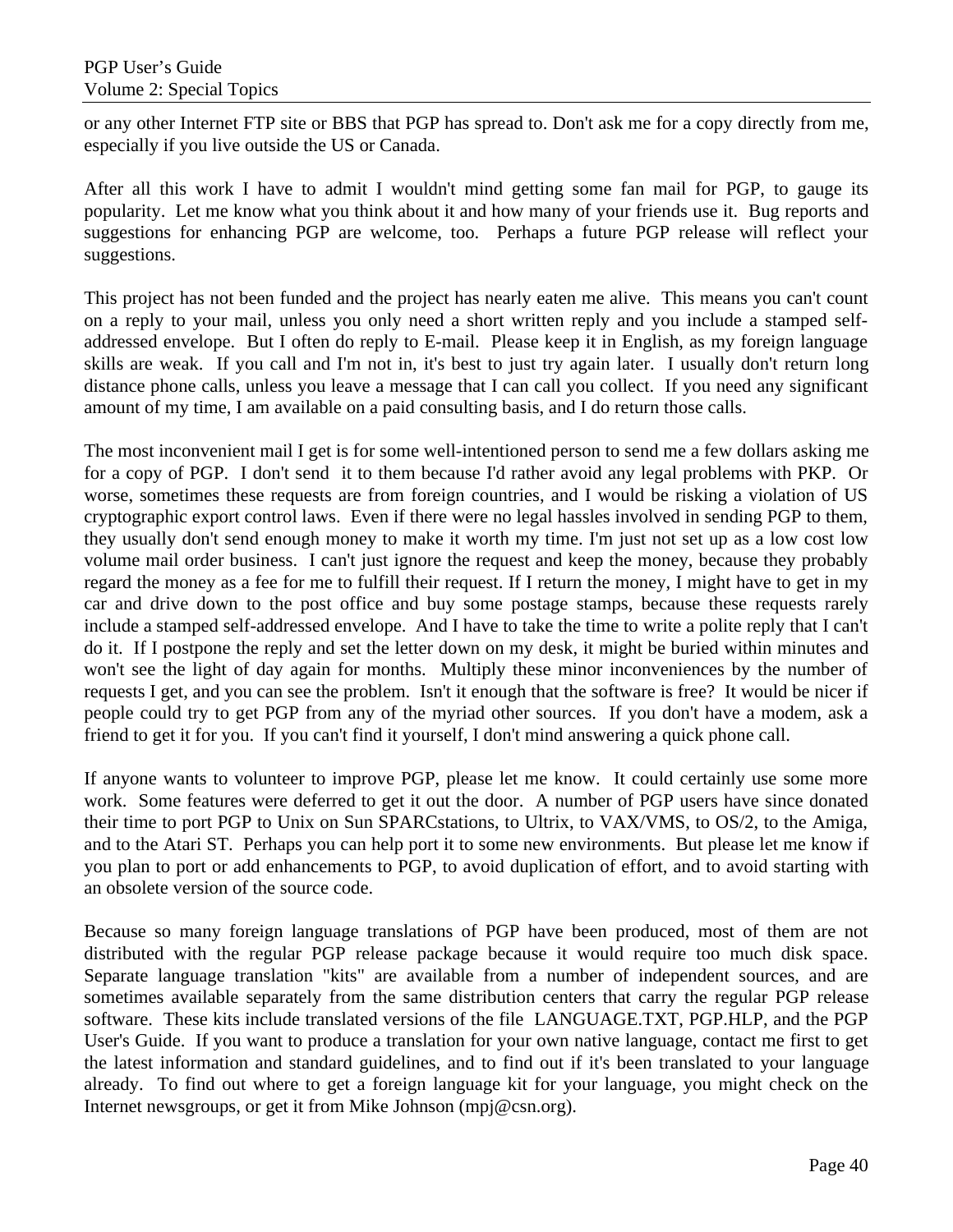If you have access to the Internet, watch for announcements of new releases of PGP on the Internet newsgroups "sci.crypt" and PGP's own newsgroup, "alt.security.pgp". If you want to know where to get PGP, MIT is the primary FTP distribution site (net-dist.mit.edu). Or ask Mike Johnson (mpj@csn.org) for a list of Internet FTP sites and BBS phone numbers.

Future versions of PGP may have to change the data formats for messages, signatures, keys and key rings, in order to provide important new features. This may cause backward compatibility problems with this version of PGP. Future releases may provide conversion utilities to convert old keys, but you may have to dispose of old messages created with the old PGP.

Export Controls

---------------

The U.S. Government has made it illegal in most cases to export good cryptographic technology, and that may include PGP. They regard this kind of software just like they regard munitions. This is determined by volatile State Department, Defense Department and Commerce Department policies, not fixed laws. I will not export this software out of the US or Canada in cases when it is illegal to do so under US controls, and I urge other people not to export it on their own.

If you live outside the US or Canada, I urge you not to violate US export laws by getting any version of PGP in a way that violates those laws. Since thousands of domestic users got the first version after its initial publication, it somehow leaked out of the US and spread itself widely abroad, like dandelion seeds blowing in the wind.

Starting with PGP version 2.0 through version 2.3a, the release point of the software has been outside the US, on publicly-accessible computers in Europe. Each release was electronically sent back into the US and posted on publicly-accessible computers in the US by PGP privacy activists in foreign countries. There are some restrictions in the US regarding the import of munitions, but I'm not aware of any cases where this was ever enforced for importing cryptographic software into the US. I imagine that a legal action of that type would be quite a spectacle of controversy.

ViaCrypt PGP version 2.4 is sold in the United States and Canada and is not for export. The following language was supplied by the US Government to ViaCrypt for inclusion in the ViaCrypt PGP documentation: "PGP is export restricted by the Office of Export Administration, United States Department of Commerce and the Offices of Defense Trade Controls and Munitions Control, United States Department of State. PGP cannot be exported or reexported, directly or indirectly, (a) without all export or reexport licenses and governmental approvals required by any applicable laws, or (b) in violation of any prohibition against the export or reexport of any part of PGP." The Government may take the position that the freeware PGP versions are also subject to those controls.

The freeware PGP versions 2.5 and 2.6 were released through a posting on a controlled FTP site maintained by MIT. This site has restrictions and limitations which have been used on other FTP sites to comply with export control requirements with respect to other encryption software such as Kerberos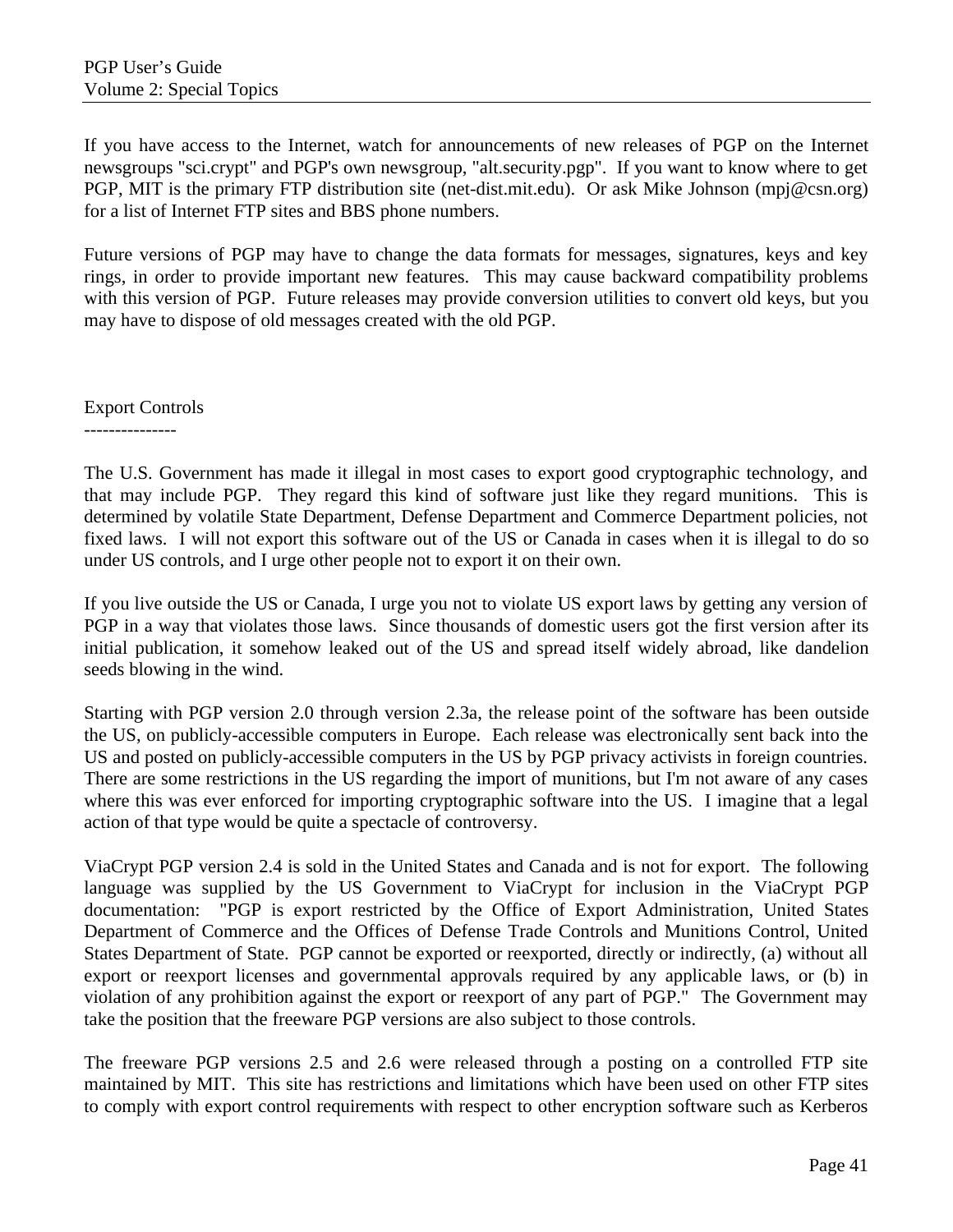and software from RSA Data Security, Inc. I urge you not to do anything which would weaken those controls or facilitate any improper export of ViaCrypt PGP or the freeware PGP versions.

Some foreign governments impose serious penalties on anyone inside their country for merely using encrypted communications. In some countries they might even shoot you for that. But if you live in that kind of country, perhaps you need PGP even more.

Philip Zimmermann's Legal Situation

-----------------------------------

At the time of this writing, I am the target of a US Customs criminal investigation in the Northern District of California. My defense attorney has been told by the Assistant US Attorney that the area of law of interest to the investigation has to do with the export controls on encryption software. The federal mandatory sentencing guidelines for this offense are 41 to 51 months in a federal prison. US Customs appears to be taking the position that electronic domestic publication of encryption software is the same as exporting it. The prosecutor has issued a number of federal grand jury subpoenas. It may be months before a decision is reached on whether to seek indictment. This situation may change at any time, so this description may be out of date by the time you read it. Watch the news for further developments. If I am indicted and this goes to trial, it will be a major test case.

I have a legal defense fund set up for this case. So far, no other organization is doing the fundraising for me, so I am depending on people like you to contribute directly to this cause. The fund is run by my lead defense attorney, Phil Dubois, here in Boulder. Please send your contributions to:

 Philip Dubois 2305 Broadway Boulder, Colorado 80304 USA Phone 303-444-3885 E-mail: dubois@csn.org

You can also phone in your donation and put it on Mastercard or Visa. If you want to be really cool, you can use Internet E-mail to send in your contribution, encrypting your message with PGP so that no one can intercept your credit card number. Include in your E-mail message your Mastercard or Visa number, expiration date, name on the card, and amount of donation. Then sign it with your own key and encrypt it with Phil Dubois's public key (his key is included in the standard PGP distribution package, in the "keys.asc" file). Put a note on the subject line that this is a donation to my legal defense fund, so that Mr. Dubois will decrypt it promptly. Please don't send a lot of casual encrypted email to him -- I'd rather he use his valuable time to work on my case.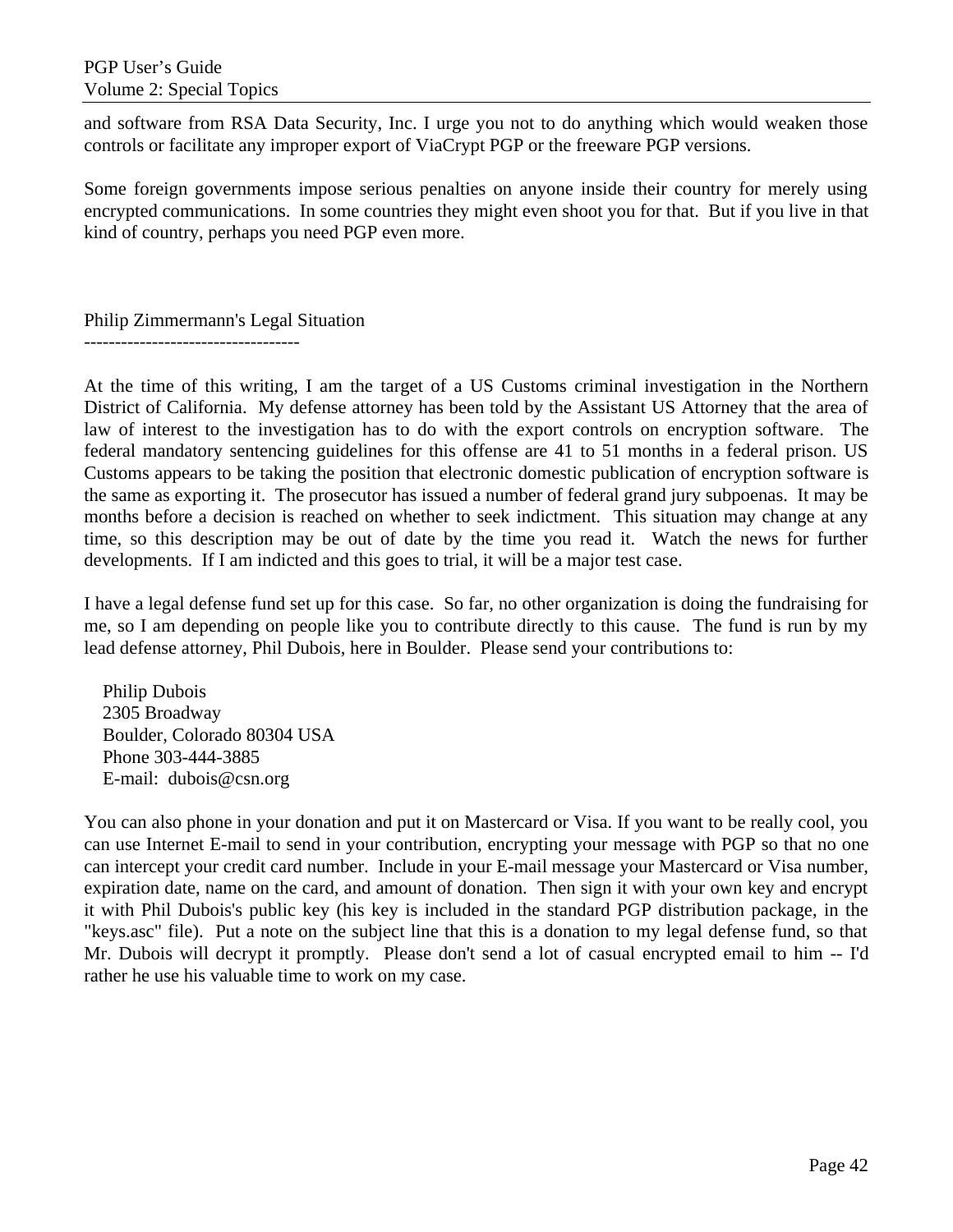If you want to read some press stories about this case, see the following references:

 1) William Bulkeley, "Cipher Probe", Wall Street Journal, Thursday April 28th, 1994, front page. 2) John Cary, "Spy vs. Computer Nerd: The Fight Over Data Security", Business Week, 4 Oct 1993, page 43. 3) Jon Erickson, "Cryptography Fires Up the Feds", Dr. Dobb's Journal, December 1993, page 6. 4) John Markoff, "Federal Inquiry on Software Examines Privacy Programs", New York Times, Tuesday 21 Sep 1993, page C1. 5) Kurt Kleiner, "Punks and Privacy", Mother Jones Magazine, Jan/Feb 1994, page 17. 6) John Markoff, "Cyberspace Under Lock and Key", New York Times, Sunday 13 Feb 1994. 7) Philip Elmer-DeWitt, "Who Should Keep the Keys", Time, 14 Mar 1994, page 90.

Where to Get a Commercial Version of PGP

----------------------------------------

To get a fully licensed version of PGP for use in the USA or Canada, contact:

 ViaCrypt 2104 West Peoria Avenue Phoenix, Arizona 85029 Phone: 602-944-0773 Fax: 602-943-2601 E-mail: viacrypt@acm.org

ViaCrypt has a version of PGP for MSDOS, and a number of Unix platforms. Other versions are under development. If you have a need to use PGP in a commercial or Government setting, and ViaCrypt has a version of PGP for your hardware platform, you should get ViaCrypt PGP.

ViaCrypt has obtained all the necessary licenses from PKP, Ascom-Tech AG, and Philip Zimmermann to sell PGP for use in commercial or Government environments. ViaCrypt PGP is every bit as secure as the freeware PGP, and is entirely compatible in both directions with the freeware version of PGP. ViaCrypt PGP is the perfect way to get a fully licensed version of PGP into your corporate environment.

Reporting PGP Bugs

------------------

Bugs in PGP should be reported via E-mail to MIT, the official distribution site of PGP. The E-mail address for bug reports is pgp-bugs@mit.edu.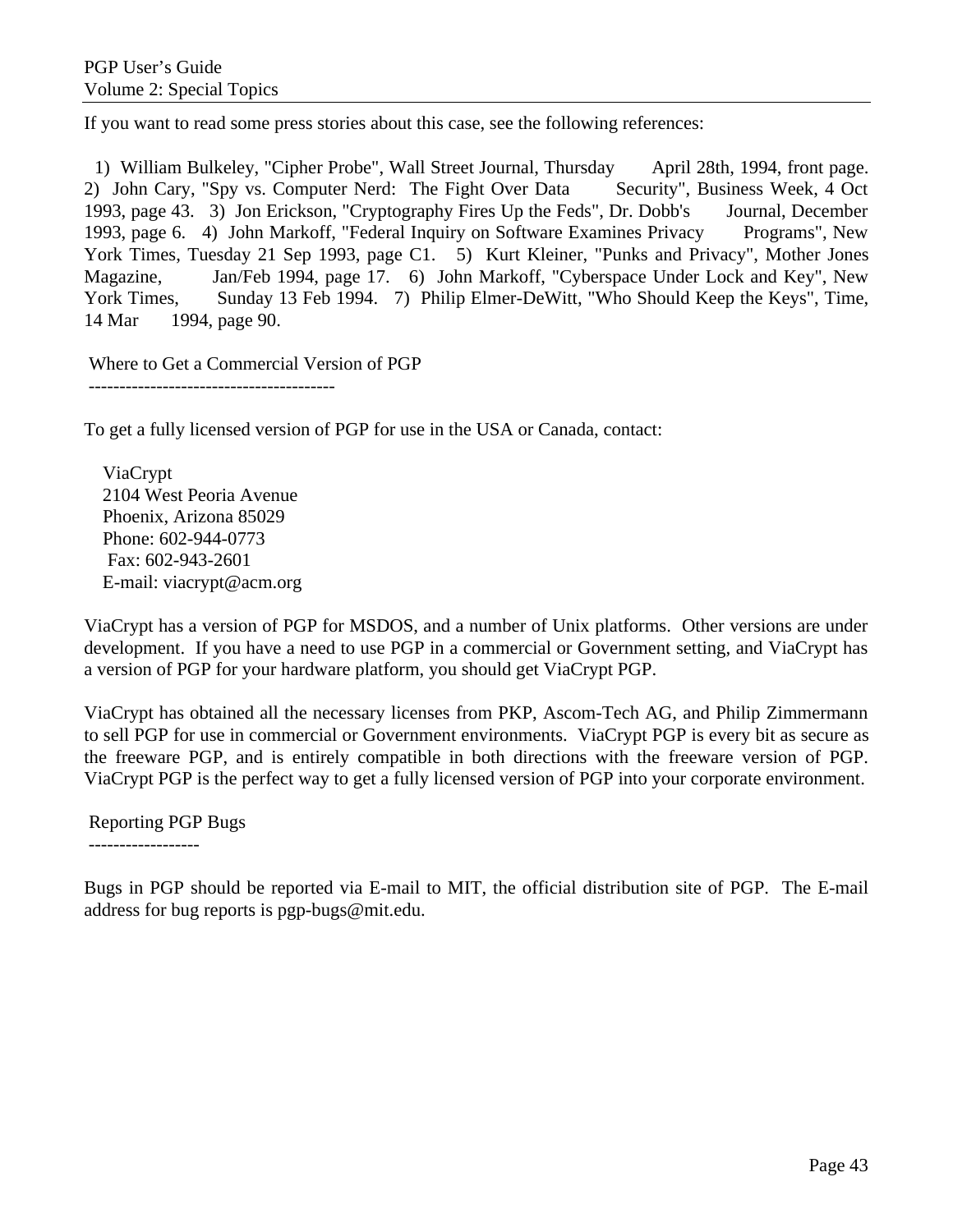Computer-Related Political Groups

=================================

PGP is a very political piece of software. It seems appropriate to mention here some computer-related activist groups. Full details on these groups, and how to join them, is provided in a separate document file in the PGP release package.

The Electronic Frontier Foundation (EFF) was founded in 1990 to assure freedom of expression in digital media, with a particular emphasis on applying the principles embodied in the US Constitution and the Bill of Rights to computer-based communication. They can be reached in Washington DC, at (202) 347-5400. Internet E-mail address: eff@eff.org.

Computer Professionals For Social Responsibility (CPSR) empowers computer professionals and computer users to advocate for the responsible use of information technology and empowers all who use computer technology to participate in public policy debates on the impacts of computers on society. They can be reached at: 415-322-3778 in Palo Alto, E-mail address cpsr@csli.stanford.edu.

The League for Programming Freedom (LPF) is a grass-roots organization of professors, students, businessmen, programmers and users dedicated to bringing back the freedom to write programs. They regard patents on computer algorithms as harmful to the US software industry. They can be reached at (617) 433-7071. E-mail address: lpf@uunet.uu.net.

For more details on these groups, see the accompanying document in the PGP release package.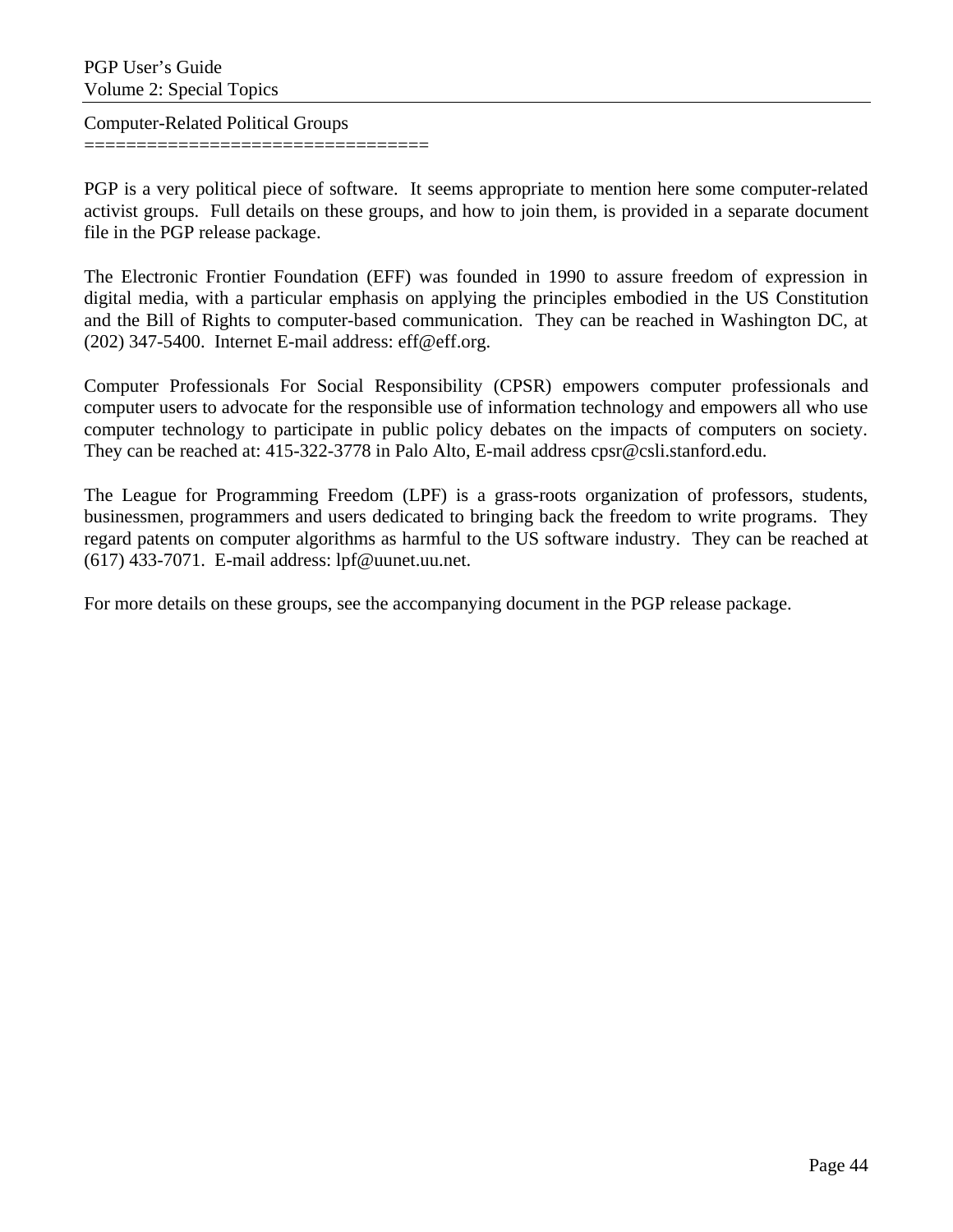Recommended Introductory Readings

=================================

1) Bruce Schneier, "Applied Cryptography: Protocols, Algorithms, and Source Code in C", John Wiley & Sons, 1993 (This book is a watershed work on the subject.) 2) Dorothy Denning, "Cryptography and Data Security", Addison-Wesley, Reading, MA 1982 3) Dorothy Denning, "Protecting Public Keys and Signature Keys", IEEE Computer, Feb 1983 4) Martin E. Hellman, "The Mathematics of Public-Key Cryptography," Scientific American, Aug 1979 5) Steven Levy, "Crypto Rebels", WIRED, May/Jun 1993, page 54. (This is a "must-read" article on PGP and other related topics.)

Other Readings

==============

6) Ronald Rivest, "The MD5 Message Digest Algorithm", MIT Laboratory for Computer Science, 1991 7) Xuejia Lai, "On the Design and Security of Block Ciphers", ETH Series on Information Processing (Ed. J. L. Massey), Vol. 1, Hartung-Gorre Verlag, Konstanz, Switzerland, 1992 8) Philip Zimmermann, "A Proposed Standard Format for RSA Cryptosystems", Advances in Computer Security, Vol III, edited by Rein Turn, Artech House, 1988 9) Paul Wallich, "Electronic Envelopes", Scientific American, Feb 1993, page 30. (This is an article on PGP) 10) William Bulkeley, "Cipher Probe", Wall Street Journal, 28 April 1994, front page. (This is an article on PGP and Zimmermann)

 To Contact the Author =====================

Philip Zimmermann may be reached at:

 Boulder Software Engineering 3021 Eleventh Street Boulder, Colorado 80304 USA Internet: prz@acm.org Phone 303-541-0140 (voice) (10:00am - 7:00pm Mountain Time) Fax line available, if you arrange it via voice line.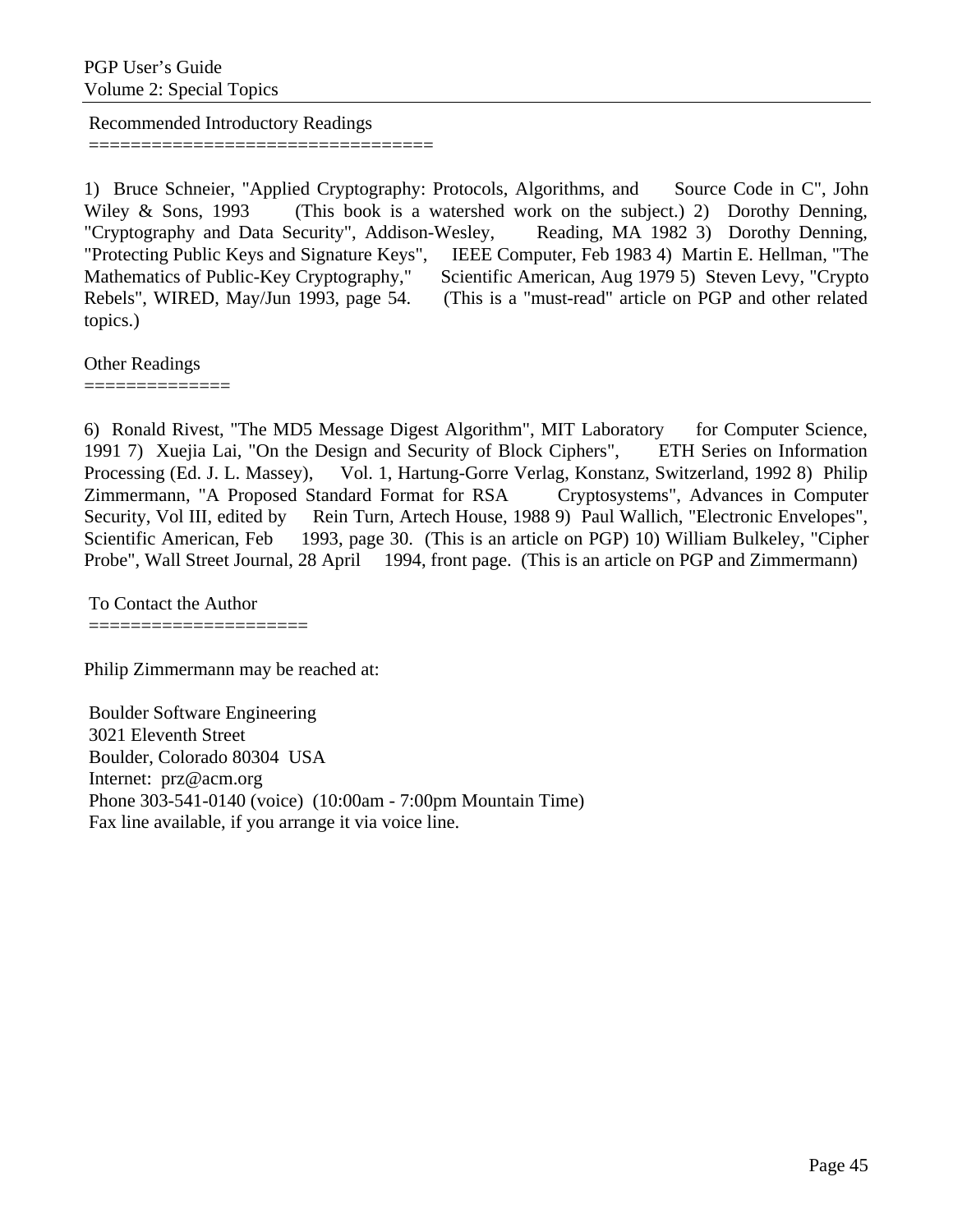Appendix A: Where to Get PGP ==================================

The following describes how to get the freeware public key cryptographic software PGP (Pretty Good Privacy) from an anonymous FTP site on Internet, or from other sources.

PGP has sophisticated key management, an RSA/conventional hybrid encryption scheme, message digests for digital signatures, data compression before encryption, and good ergonomic design. PGP is well featured and fast, and has excellent user documentation. Source code is free.

The Massachusetts Institute of Technology is the distributor of PGP version 2.6, for distribution in the USA only. It is available from "net-dist.mit.edu," a controlled FTP site that has restrictions and limitations, similar to those used by RSA Data Security, Inc., to comply with export control requirements. The software resides in the directory /pub/PGP.

A reminder: Set mode to binary or image when doing an FTP transfer. And when doing a kermit download to your PC, specify 8-bit binary mode at both ends.

There are two compressed archive files in the standard release, with the file name derived from the release version number. For PGP version 2.6, you must get pgp26.zip which contains the MSDOS binary executable and the PGP User's Guide, and you can optionally get pgp26src.zip which contains all the source code. These files can be decompressed with the MSDOS shareware archive decompression utility PKUNZIP.EXE, version 1.10 or later. For Unix users who lack an implementation of UNZIP, the source code can also be found in the compressed tar file pgp26src.tar.Z.

If you don't have any local BBS phone numbers handy, here is a BBS you might try. The Catacombs BBS, operated by Mike Johnson in Longmont, Colorado, has PGP available for download by people in the US or Canada only. The BBS phone number is 303-772-1062. Mike Johnson's voice phone number is 303 772-1773, and his email address is mpj@csn.org. Mike also has PGP available on an Internet FTP site for users in the US or Canada only; the site name is csn.org, in directory /mpj/, and you must read the README.MPJ file to get it.

To get a fully licensed version of PGP for use in the USA or Canada, contact ViaCrypt in Phoenix, Arizona. Their phone number is 602-944-0773. ViaCrypt has obtained all the necessary licenses from PKP, Ascom-Tech AG, and Philip Zimmermann to sell PGP for use in commercial or Government environments. ViaCrypt PGP is every bit as secure as the freeware PGP, and is entirely compatible in both directions with the freeware version of PGP. ViaCrypt PGP is the perfect way to get a fully licensed version of PGP into your corporate or Government environment.

Source and binary distributions of PGP are available from the Canadian Broadcasting Corporation library, which is open to the public. It has branches in Toronto, Montreal, and Vancouver. Contact Max Allen, at  $+1$  416 205-6017 if you have questions.